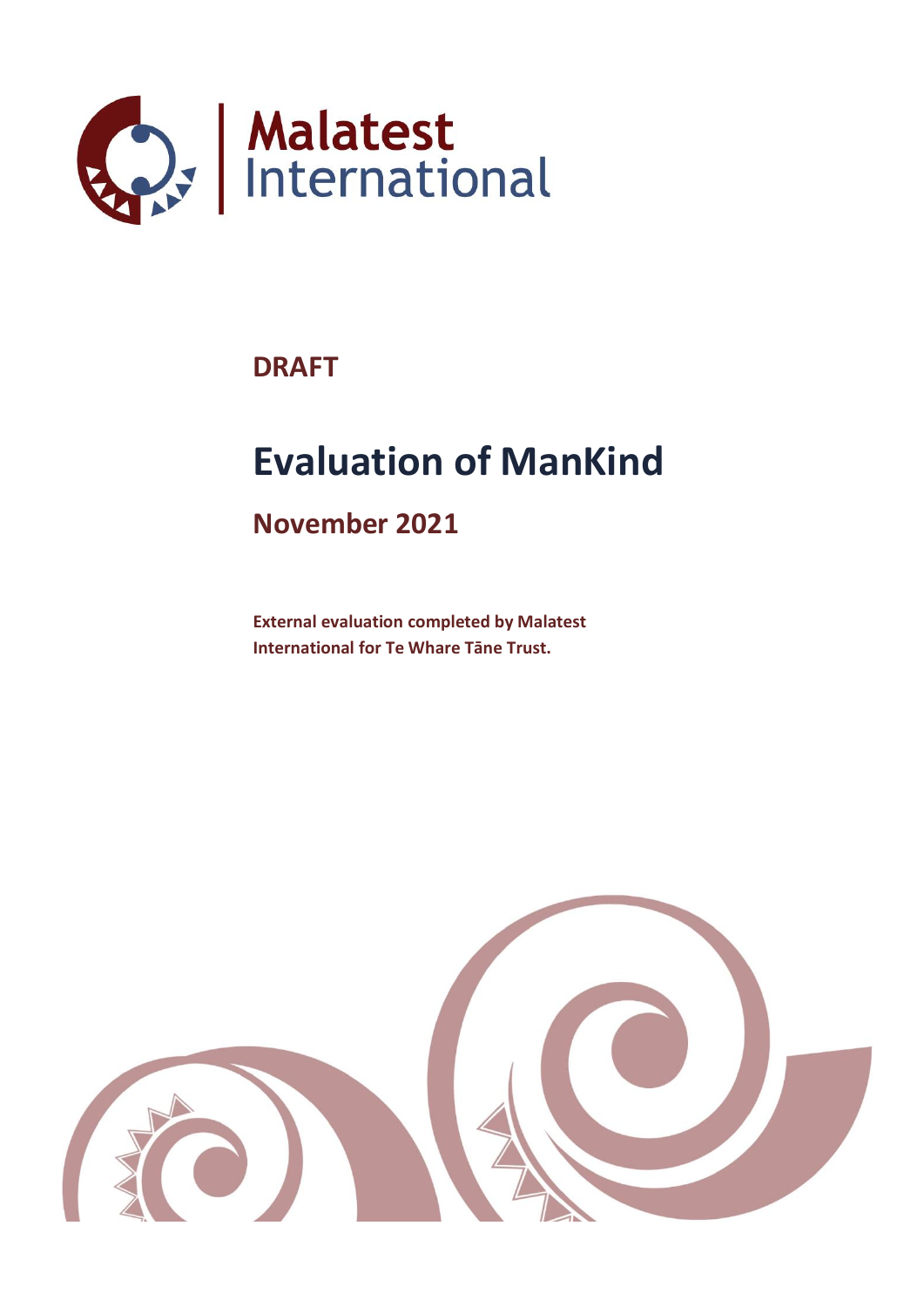

### **Table of contents**

| 1. |                                                             |  |
|----|-------------------------------------------------------------|--|
| 2. |                                                             |  |
| 3. |                                                             |  |
|    |                                                             |  |
|    |                                                             |  |
| 4. |                                                             |  |
|    |                                                             |  |
| 5. |                                                             |  |
|    |                                                             |  |
|    |                                                             |  |
|    |                                                             |  |
|    | How does the service meet the needs of different groups? 19 |  |
| 6. |                                                             |  |
| 7. | How does ManKind work with the community?  22               |  |
| 8. |                                                             |  |
|    |                                                             |  |
|    |                                                             |  |
|    |                                                             |  |
|    |                                                             |  |
| 9. | Risks, ongoing challenges and areas to develop  36          |  |
|    |                                                             |  |
|    |                                                             |  |
|    | 9.3. Effective handover when men come to the house 36       |  |
|    |                                                             |  |
|    |                                                             |  |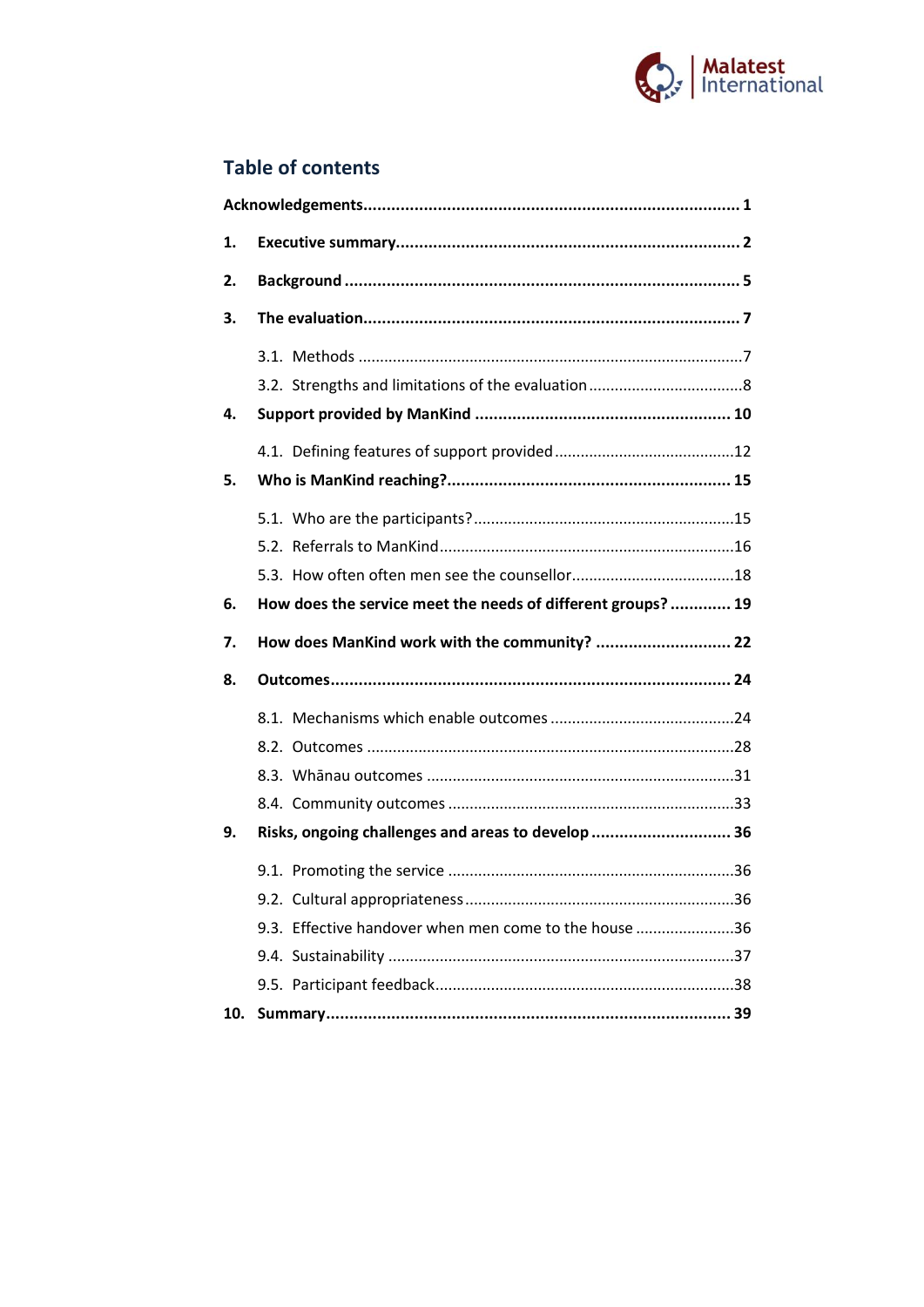

# **Acknowledgements**

We want to thank Te Whare Tāne Trust for giving us the opportunity to work on this evaluation of the ManKind service and to be able to share the stories of those involved.

We are grateful to all the tāne and wāhine we spoke to for their time and energy. This is a topic many people find hard to talk about, but we found everyone was eager to share their stories and help provide feedback about how much working with ManKind had meant to them and the impact it had on their lives.

Thank you also to the community stakeholders who took time out of their busy schedules to speak with us and share their stories about ManKind.

We wish ManKind and Te Whare Tāne Trust all the best for the future. Ngā mihi nui.

**Malatest International**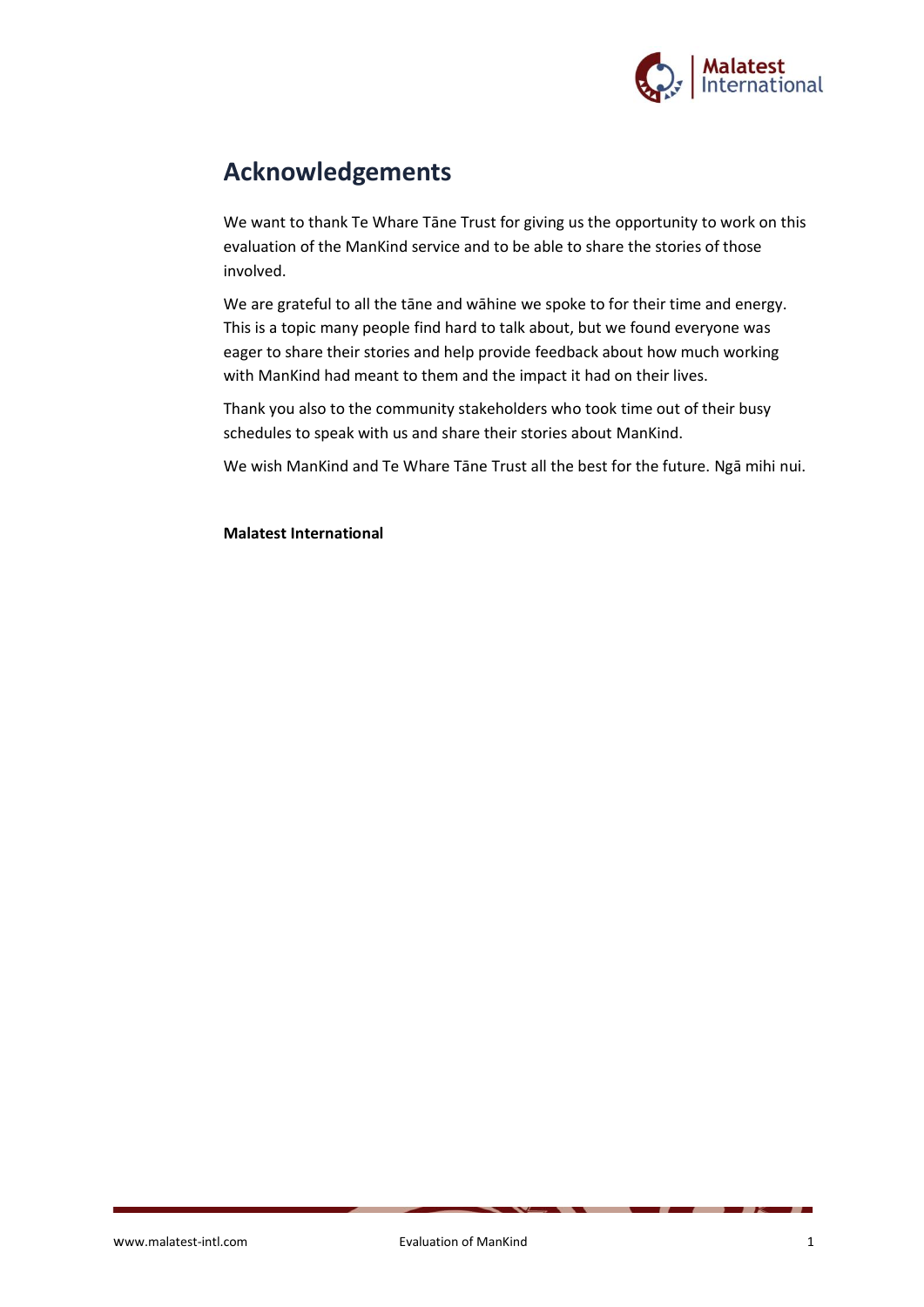

### **1. Executive summary**

#### **Background**

ManKind is a small service which started in 2019. It is a service provided by Te Whare Tāne Trust in Lower Hutt, Wellington<sup>1</sup>. The service primarily supports men who have been involved with intimate partner violence (IPV).

ManKind provides three main types of support: counselling; men's groups; and accommodation. ManKind also helps to advocate and support men through tough situations and provides a male voice in the local family violence sector. The ManKind counsellor helps co-facilitate a group for the Women's Refuge.

ManKind works primarily with men, but has occasionally also worked with the men's partners.

#### **The evaluation**

The purpose of this evaluation was to provide information to ManKind to demonstrate any differences they are making in their community and in the lives of the men they support. ManKind will use the information to develop the service and as evidence of the service performance for funding applications. The evaluation was predominantly informed by qualitative data with some administrative data showing the quantity of work.

#### **The key elements of ManKind**

- Receiving support from ManKind is voluntary
- Although the primary focus is IPV, ManKind will also support people without IPV involvement (IPV may only become apparent once the counsellor has built a relationship with the participant)
- ManKind helps men address a range of wellbeing challenges and supports them through stressful events rather than focussing on IPV
- There is no set length of time or number of sessions available for participants and ManKind is flexible to respond to the needs of those it supports
- ManKind offers both group and one-on-one counselling

<sup>1</sup> https://www.tewharetane.org.nz/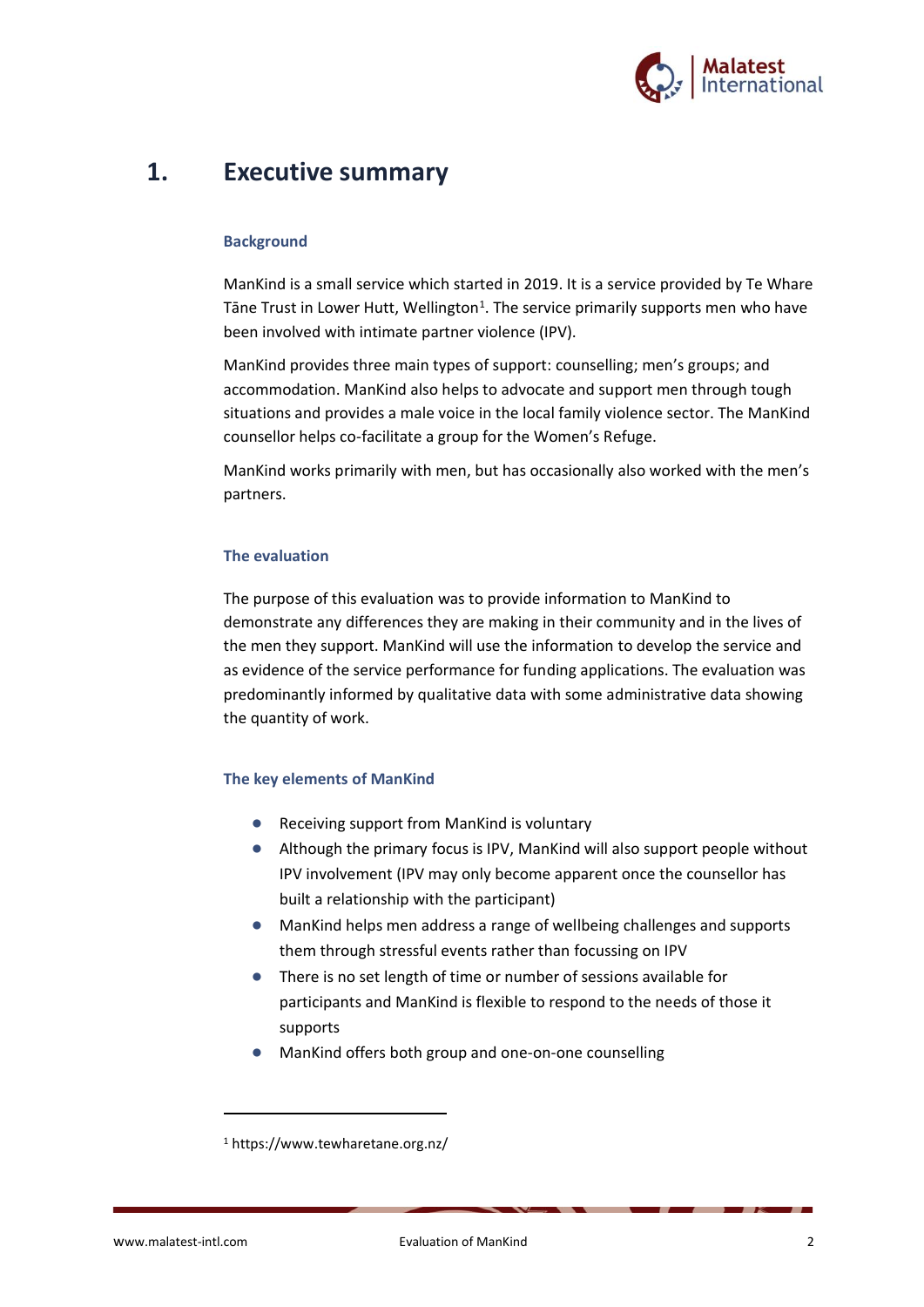

● ManKind provides a safe space for men to go if their home is no longer appropriate or they have been served a Police Safety Order (PSO)<sup>2</sup>.

#### **Outcomes**

Interviews with participants and stakeholders showed how ManKind supports men to make changes in their lives. Some of the mechanisms that allow men to work towards outcomes include:

- Increasing self-awareness
- Awareness of triggers and strategies to deal with stressful situations
- Decreasing negative thought patterns
- Making positive changes in their lives
- **Reducing isolation**
- Having safe housing.

The outcomes for ManKind participants closely match the outcomes found from an evaluation of Aotearoa Ministry of Justice funded "family violence programmes for perpetrators"<sup>3</sup>.

ManKind support has helped participants to improve their own wellbeing and their relationships with others in their lives (from partners and friends to strangers). Participants talked about how the chance of their future involvement in IPV has reduced.

All participants and stakeholders agreed that ManKind was filling a need in the community and was an important part of the response to IPV in the Hutt Valley because it.

- Provided a more cohesive and connected IPV sector that was more able to support all parties involved in an incident or pattern of behaviour
- Upskilled professionals that may come across IPV
- Represented a male perspective who understood the men involved in IPV and the local response to IPV.

<sup>&</sup>lt;sup>2</sup> A Police Safety Order (PSO) may be issued by Police when they attend a family violence incident. The PSO means the person being violent must leave the home temporarily, even if they own the property and live there. The PSO can last up to 10 days. This allows time for both the protected person and the person bound by the PSO to get help. (https://www.justice.govt.nz/family/family-violence/whats-a-police-safety-order/) <sup>3</sup> Artemis Research. (2018) An Evaluation of the Ministry of Justice-funded Domestic Violence Programmes. https://www.justice.govt.nz/assets/Documents/Publications/Domesticviolence-prog-evaluation-report-Nov2018.pdf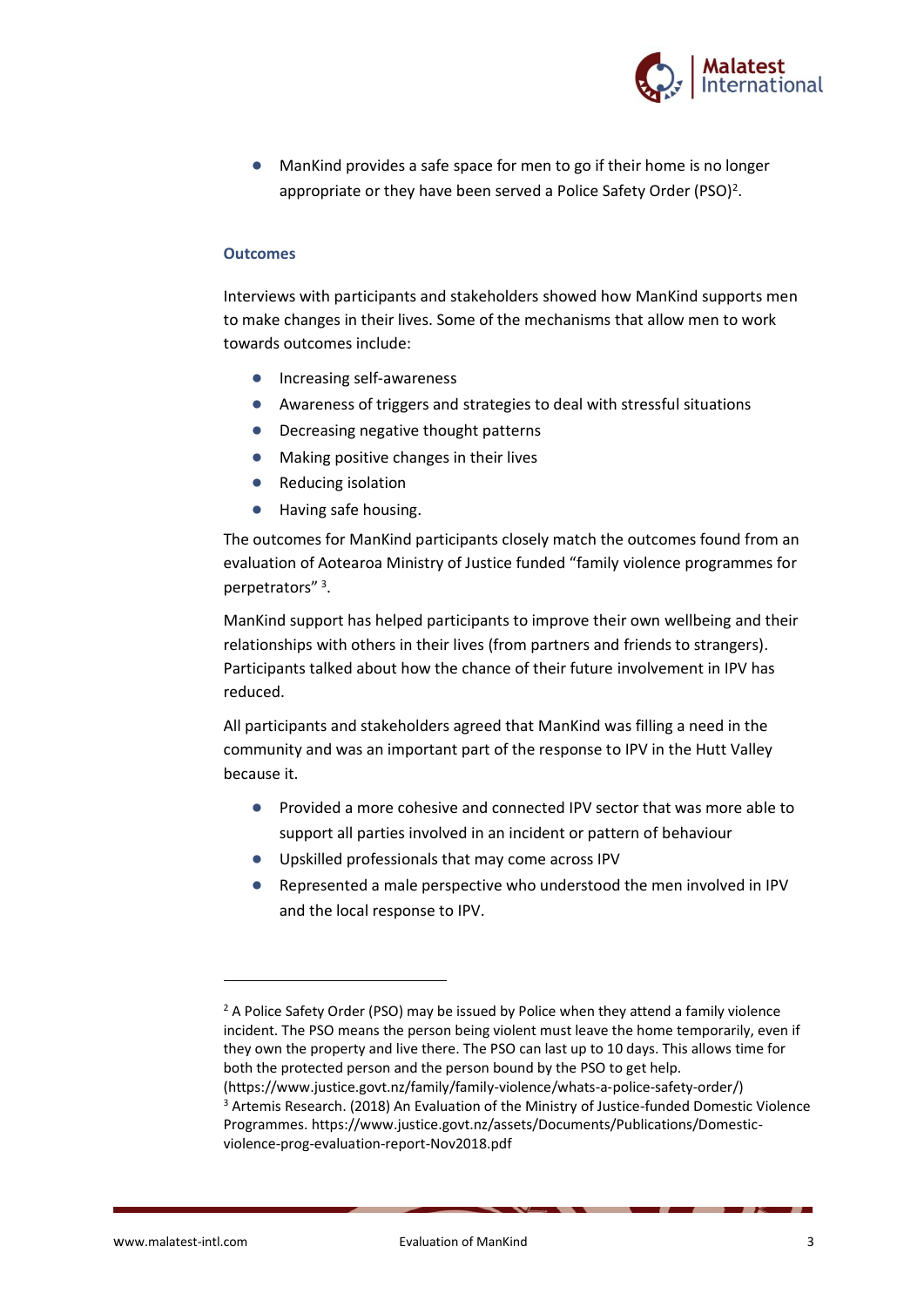

*[If ManKind stopped] I would have a meltdown. We need to have ManKind because they are providing us support around the family. Otherwise, we are back at square one again. Recidivist behaviour would just continue. It has been fantastic, it has taken the edge off and addressed family violence at a great level. [The ManKind] counsellor is able to work with perpetrators. (Stakeholder)*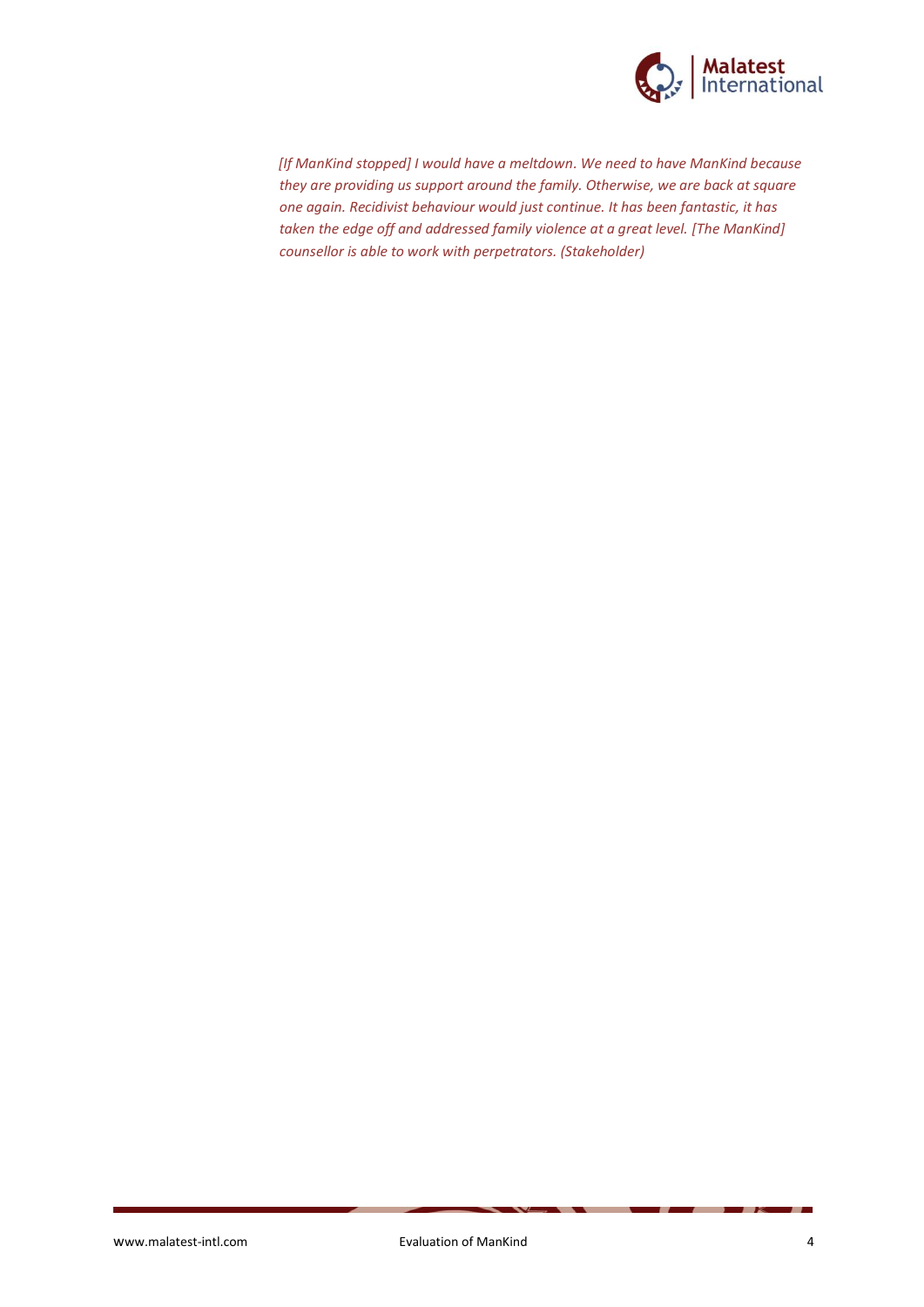

# **2. Background**

**A service for men involved with intimate partner violence (IPV):** ManKind is a service provided by Te Whare Tāne Trust in Lower Hutt should be Hutt Valley, Wellington<sup>4</sup>. The service supports men who have been involved in IPV. ManKind provides three main types of support: counselling; men's groups; and accommodation. ManKind also helps to advocate and support men through tough situations and provides a male voice in the local family violence sector. The ManKind counsellor helps co-facilitate a group for the Women's Refuge.

**Started in 2019:** Te Whare Tāne Trust started in 2016 and began providing transitional housing for men. ManKind grew out of this to provide support for the men in 2019. The accommodation was designed as a safe space to go when things got too difficult for them to remain at home or if they were involved in a Police Safety Order (PSO)<sup>5</sup> and did not have anywhere else to go. ManKind fills a gap in the family violence sector of Wellington for men who needed support and accommodation.

**A small service:** ManKind is run by one staff member who works with all participants involved in the programme. He manages the programme, provides counselling, engages with the community, and represents ManKind and brings a male perspective in the IPV sector. The housing is managed by Te Whare Tāne Trust, the umbrella organisation within which ManKind operates. The ManKind staff member is involved with assessing men before they are inducted into the accommodation.

**The counsellor:** The ManKind counsellor lives and works in the Hutt Valley and has strong community connections. He is a qualified counsellor who has worked in the IPV sector before coming to ManKind.

**Entry criteria:** There are no entry criteria for ManKind, however the counsellor often talks to referrers to ensure the service is a good fit. ManKind works primarily with men, but has occasionally also worked with the men's partners. Being involved in IPV is a soft criterion (and may only become apparent through building a relationship with the participant).

**Aims of ManKind:** The overarching goals of ManKind include:

<sup>4</sup> https://www.tewharetane.org.nz/

<sup>&</sup>lt;sup>5</sup> A Police Safety Order (PSO) may be issued by Police when they attend a family violence incident. The PSO means the person being violent must leave the home temporarily, even if they own the property and live there. The PSO can last up to 10 days. This allows time for both the protected person and the person bound by the PSO to get help. (https://www.justice.govt.nz/family/family-violence/whats-a-police-safety-order/)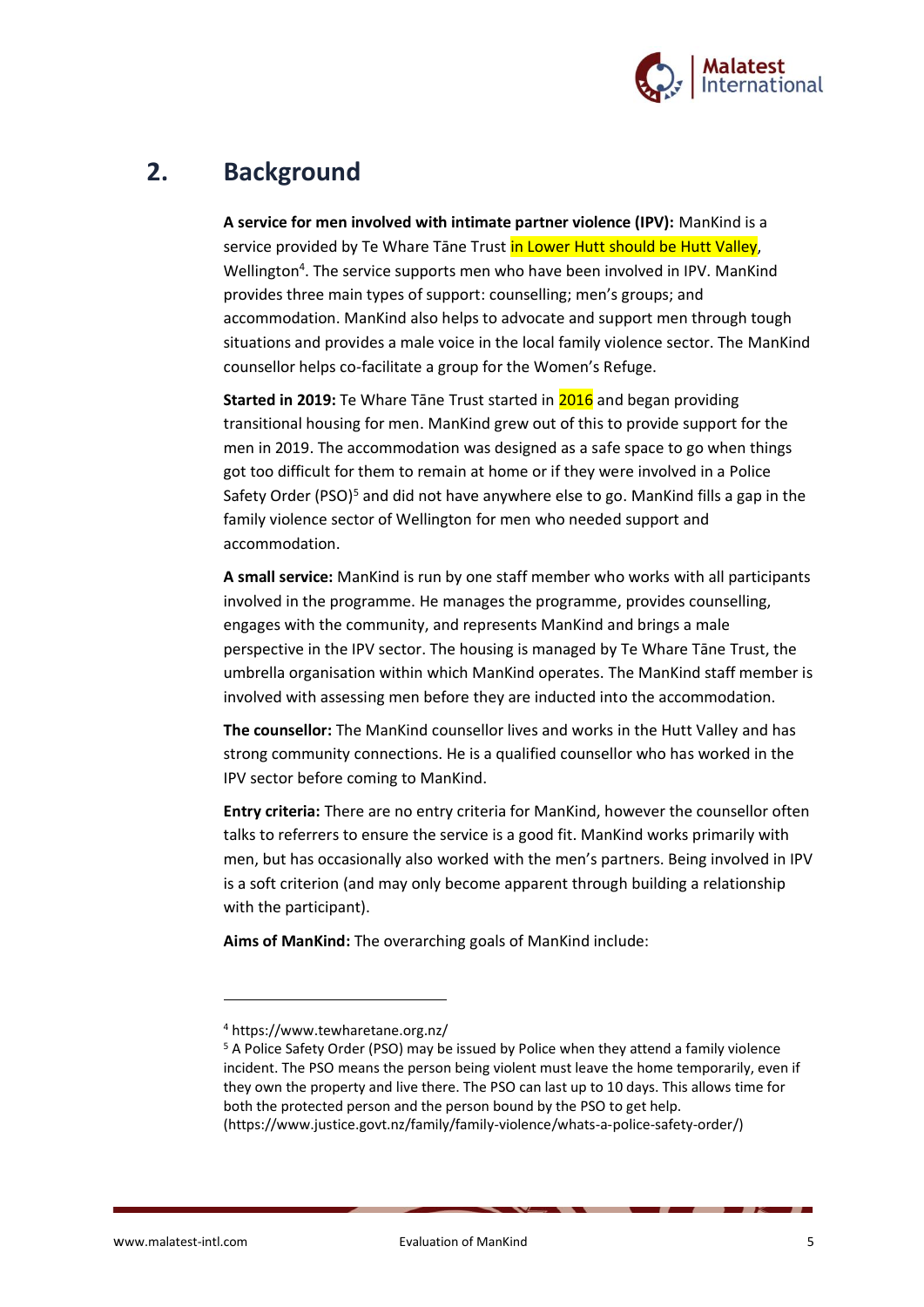

- Decreasing domestic violence in New Zealand
- Changing perceptions on attitudes toward men in family violence instances
- Reducing the number of people involved in the justice system.

ManKind set out to achieve these goals by<sup>6</sup>:

- Providing participants with a safe place from a stressful situation and/or PSO
- Helping to keep whānau safe through defusal of situations
- Reducing the chance of reoffending
- Increasing participant's awareness and self-control
- Counselling to lead to changes in participant behaviour.

<sup>6</sup> Provided by ManKind.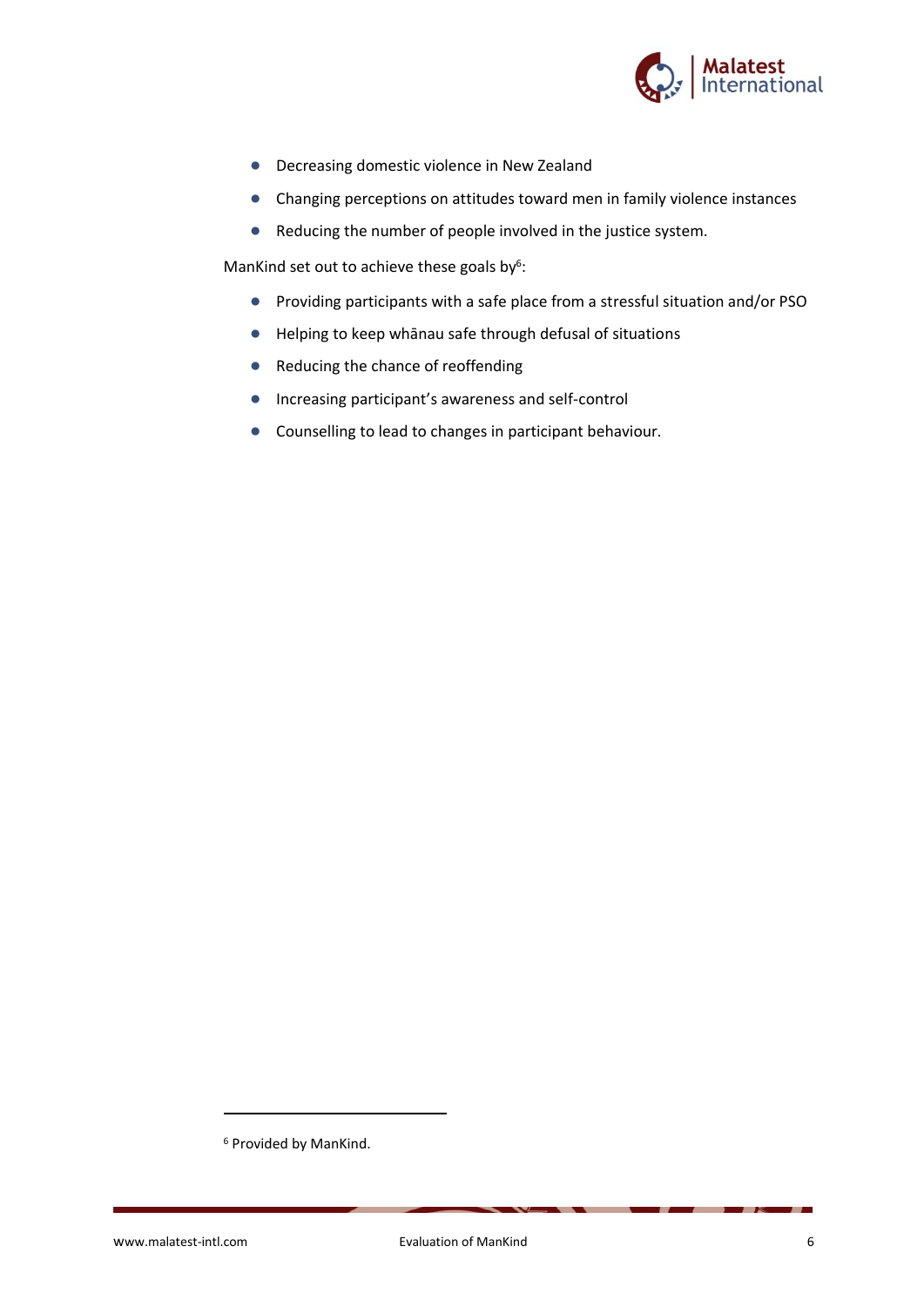

# **3. The evaluation**

The purpose of this evaluation was to provide information to ManKind to demonstrate any differences they are making in their community and in the lives of the men they support. ManKind will use the information to develop the service and as evidence of the service performance for funding applications. The evaluation was predominantly informed by qualitative data with some administrative data showing the quantity of work.

#### **3.1. Methods**

Malatest provided an administrative data template for ManKind to use over the duration of the evaluation to help produce a consistent approach to collecting information about engagement with participants. Qualitative information was gathered through interviews with people involved in ManKind shown in [Table 1.](#page-8-0)

| Interviewee                                                                              | Count                           |
|------------------------------------------------------------------------------------------|---------------------------------|
| Staff                                                                                    | 1 staff<br>interviewed<br>twice |
| Stakeholders <sup>7</sup>                                                                | 8                               |
| Women's Refuge group participants <sup>8</sup>                                           | 4                               |
| Mankind participant initial interview total<br>Current participant<br>Past participant   | 13<br>3<br>10                   |
| Mankind participant follow-up interview total<br>Current participant<br>Past participant | 9<br>3<br>6                     |

#### <span id="page-8-0"></span>**Table 1. Data sources**

The 13 interviews with participants at the beginning of the evaluation were predominantly with participants who were still engaged with ManKind (10 of 13 were currently engaged, three had stopped in the previous three months). We attempted to interview the ten (initially engaged) participants again three to seven months later, and were able to follow up with nine.

<sup>7</sup> Included: Women's Refuge, Te Whare Rokiroki Māori Women's Refuge, Police, Lower Hutt City Council, the Family Violence Community Network, Hutt Valley DHB.

<sup>8</sup> A women's group run by Women's Refuge that is co-facilitated by the ManKind counsellor.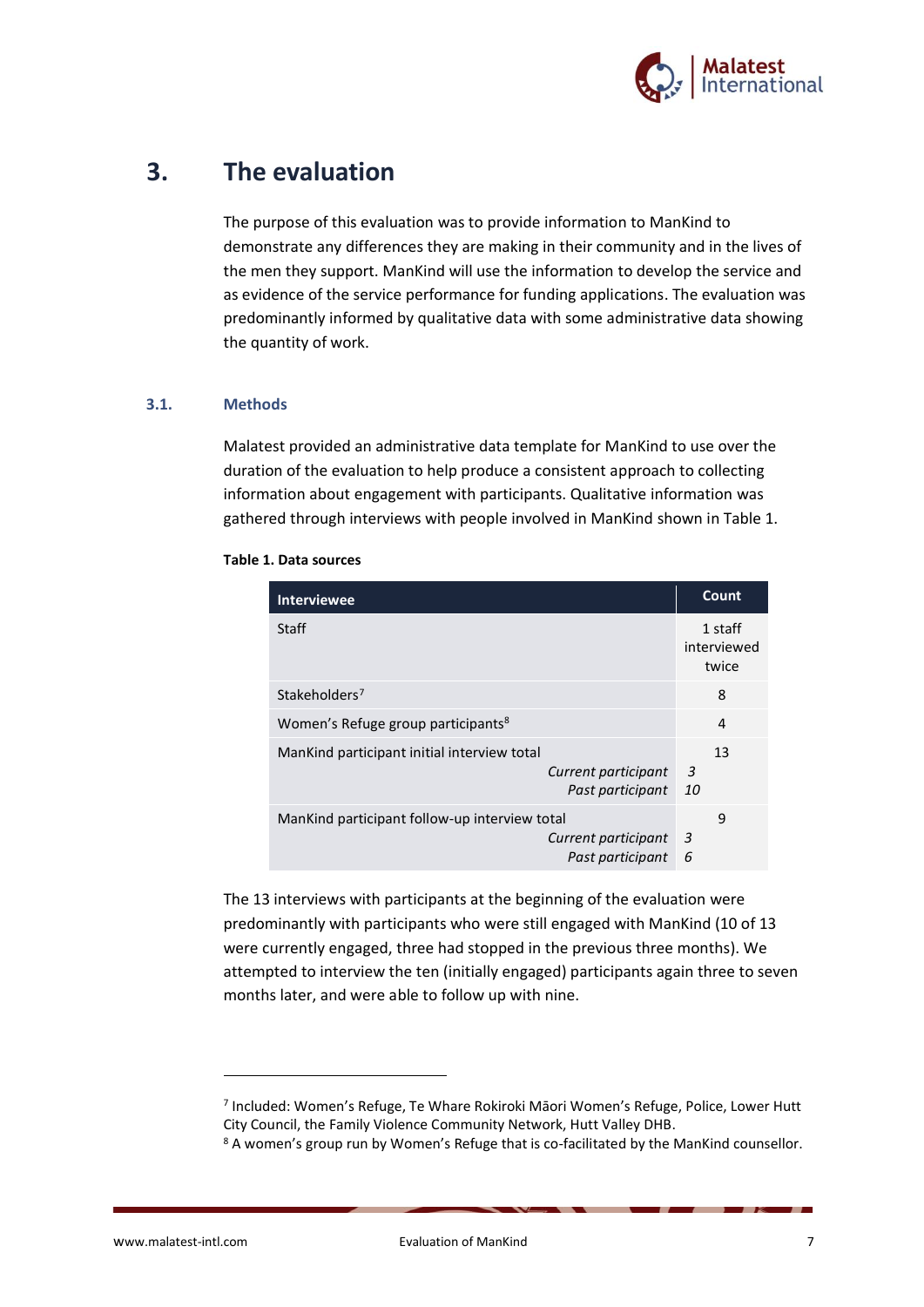

ManKind provided us with contact details of all stakeholders and participants. They talked to stakeholders and participants in advance to ask for their consent to be contacted by us. Our process involved calling consenting contacts and scheduling a time for a phone interview. Staff interviews were conducted kanohi ki te kanohi (face-to-face), all other interviews were completed over the phone.

The participants we interviewed were men who were more engaged with ManKind as they were easier for the counsellor to contact about the evaluation and their current wellbeing and situation was well understood by the counsellor.

#### **3.2. Strengths and limitations of the evaluation**

**Small programme:** As ManKind is a small programme, the findings are based on the work of one individual and should be viewed in this context. However, this in-depth look at a small programme shows what aspects have worked well and the associated sustainability risks.

**Range of participants:** Speaking to participants who had just begun the programme, participants who had been involved with the programme for a while as well as participants who had finished working with ManKind provided a range of perspectives of those experiencing ManKind support and what they gained through their journey.

In the administrative data we received, two to three times contacts with the counsellor were recorded. However, all the participants we interviewed had more engagement. The evaluation therefore provides the perspectives of the most engaged men who wanted to work with ManKind but not the men who received short-term support.

**Self-reporting is limiting:** Relying on participants' descriptions of their experiences may be biased by their own personal perspectives. We interviewed a small number of women who attended a group at Women's Refuge (some of whom had partners that had worked with ManKind) to bring a different perspective and help clarify the outcomes of the programme. We asked all the participants we interviewed if there was someone else in their lives that might be able to talk to us about the changes they had made since working with ManKind. Although some said they would ask their partners or friends, these interviews never eventuated due to the men never getting back to us with contact details<sup>9</sup>. Those that declined straight away were

<sup>9</sup> Participants who said they might be able to find someone to speak with us were followed up with text messages as a reminder that we were interested in speaking with someone in their lives. After this prompt all the men eventually said their people declined or that they decided not to ask anyone. We did not push the matter and left it as an open invitation.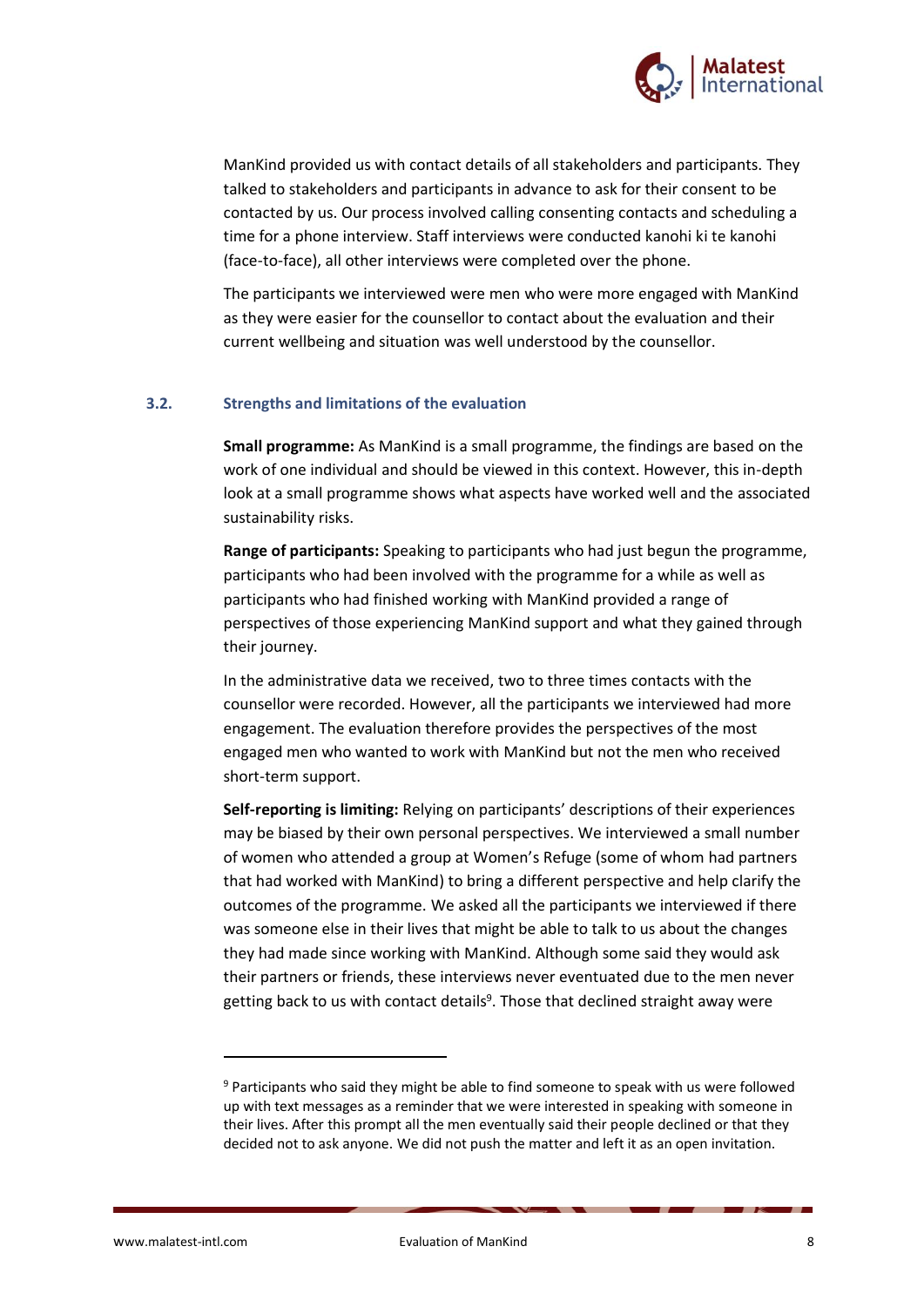

often no longer involved with their partner and/or did not have someone in their life they thought could comment on their journey with ManKind.

**Speaking to whānau from the Women's Refuge group:** While it was helpful to speak with the whānau we interviewed, we acknowledge the broad experiences and perspectives of other whānau of participants were not captured in our evaluation.

**High follow-up rate:** We managed to interview nine of the ten participants we attempted to follow-up with for the second interview. The one we were unable to contact no longer lived in Aotearoa.

**Ethics and safety:** As interviews had the potential to involves emotionally charged situations, topics and themes, we sought and were granted ethics approval from the New Zealand Ethics committee (application number: NZEC Application 2020\_33).

Our strategies to reduce risks to participant wellbeing included:

- Making it clear it was voluntary to take part in the evaluation interviews
- Only approaching participants who were considered by their counsellor to be stable and not currently in crisis
- Anonymising all responses to ensure no one outside of the ManKind and Malatest team would be able to identify participants
- Treating participant data with the utmost confidentiality

During the interviews we made it clear the interview was about the work participants had done with ManKind, not on the specific events that led to them to working with ManKind.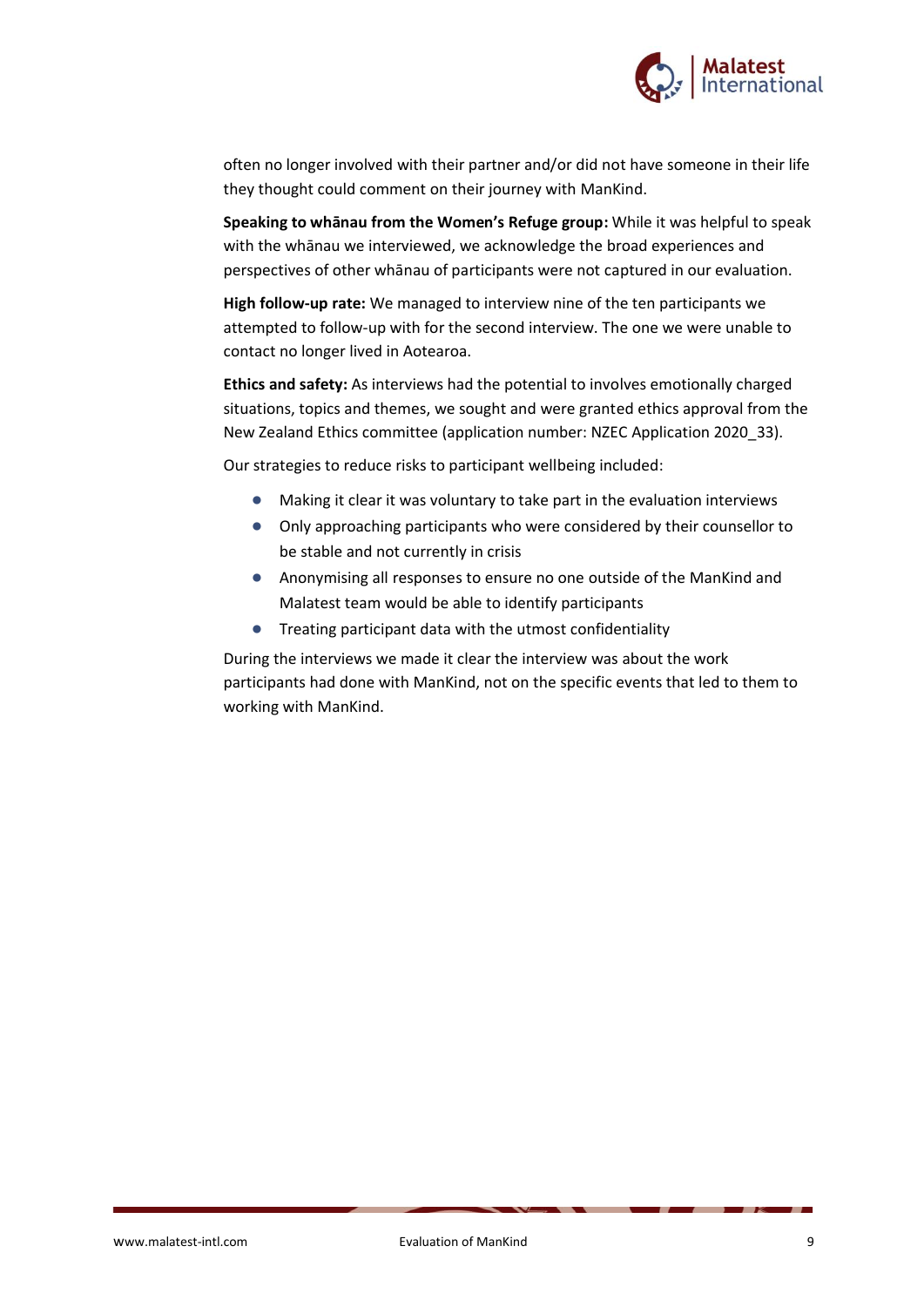

### **4. Support provided by ManKind**

Te Whare Tāne is the trust set up to own the accommodation and provide governance for the ManKind service. Te Whare Tāne trust is a not-for-profit community organisation which relies on ongoing funding from various sources including local government and philanthropic organisations. The initial funding received by ManKind was for three years.

**Counselling:** ManKind offers free one-on-one sessions for those who participate in the service. In one-on-one sessions, the counsellor predominantly uses narrative therapy which involves talking about experiences, examining how participants perceive themselves and finding new ways to frame the past. An evaluation of the Ministry of Justice-funded Domestic Violence Programmes found that narrative therapy was included in the types of programmes that led to positive outcomes in Aotearoa<sup>10</sup>.

There is no set length of time or number of sessions available for participants. The intensity and type of support is instead driven by the needs and wants of the participants and the availability of ManKind. When participants were actively engaging with counselling, it was common to have weekly or fortnightly sessions. There could be even more intensive support when participants first engaged or were going through a crisis. Counselling sessions were predominantly held at the ManKind house in Lower Hutt. However, counselling and support was also provided elsewhere if needed by the participant (this included public places or the participant's house).

*He's worked around my schedule… I was able to arrange with him certain times it suited me… I went and had a meeting with him right after the court which was getting two birds with one stone. He's been very pretty flexible, very flexible lately because he's been meeting me at my house so you know that's really convenient. (Participant)*

*I went and saw [the counsellor] at ManKind, just talking about my, my fears, talking about myself, talking about what's going on my life. Also, the advice that he gave me was absolutely amazing. (Participant)*

ManKind also offered joint counselling sessions with whānau although this was not common.

The content of the counselling sessions was not limited to IPV or the event that led to the participants being involved with ManKind. Many of the participants spoke

<sup>10</sup> Artemis Research. (2018) An Evaluation of the Ministry of Justice-funded Domestic Violence Programmes.

https://www.justice.govt.nz/assets/Documents/Publications/Domestic-violence-progevaluation-report-Nov2018.pdf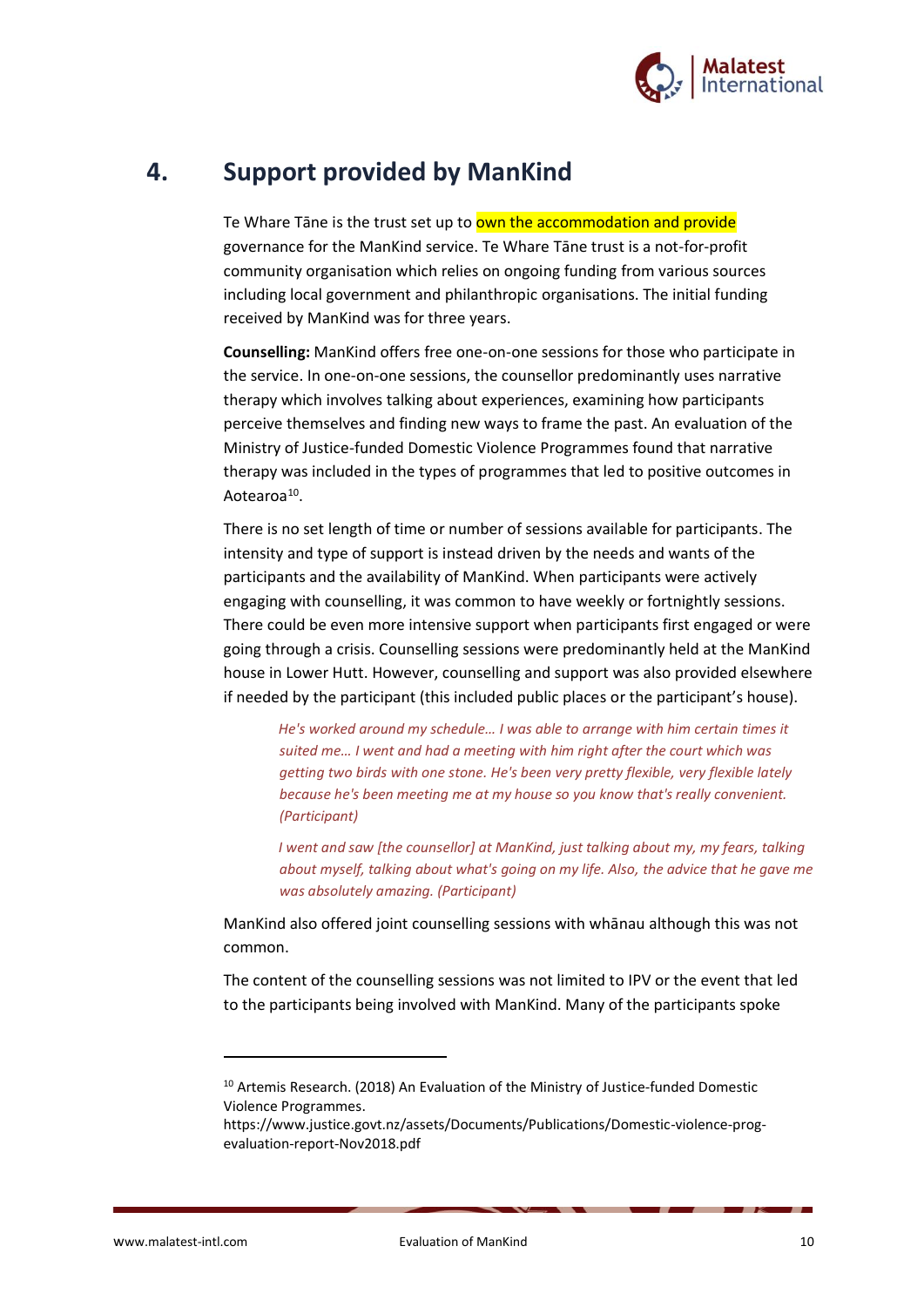

about how they were working through past trauma in their lives, their challenges with addiction, finding out who they were and who they wanted to be. This was different for every participant but focused around reflecting on how participants reacted in certain situations and looking at why they reacted in a certain way, where this response came from and how they would like to respond in the future.

**Housing for men:** ManKind offers a residence to men who need a place to stay including men who had been issued a PSO and were required to leave their homes. When ManKind was set up there were five beds available for men. However, there was not enough demand to fill the house so the number of PSO beds was reduced to two and the remaining beds and an additional house were changed to transitional housing for men who needed somewhere to stay to get back on track. ManKind has set rules for those occupying the residence and runs through these rules with all men who stay at the house. There is zero tolerance for alcohol and drug use at the residence. The counsellor had a presence at the house and would check in with new residents regularly to make sure they were okay and to talk to them about their situations.

*[A room at the ManKind house] got offered to me but then me being a self-reliant person I was too proud and so I ended up on my own dwelling in my own place and that's what kept me going. But the house was recommended to me and a room was going to be provided for me, but I kindly declined on that offer. (Participant)*

**The men's group:** ManKind ran a men's group once a week. The group was facilitated by the ManKind counsellor and included men who had been invited by the counsellor (often the men living in the ManKind accommodation). It was a chance for the men to discuss the current challenges in their lives, share how they were feeling and discuss possible approaches and solutions to their challenges with the guidance of the ManKind counsellor.

*You get collective wisdom in a men's group. [There is an] advantage of looking at someone else's situation. Rather, the yarn gives you perspective that you don't get when all you've got is inside. Looking out. (Participant)*

**General support for men:** ManKind offered general support to the participants, the counsellor acted as a sounding board for men and provided meaningful advice in a non-judgemental way. General support came in many forms including:

- Going with men to important events (such as family group conferences, court appearances or meetings with lawyers)
- Discussing these events before or after it happened to help make sense of the situation and what the outcomes meant for the men
- Talking over the phone or text messaging to see how it was going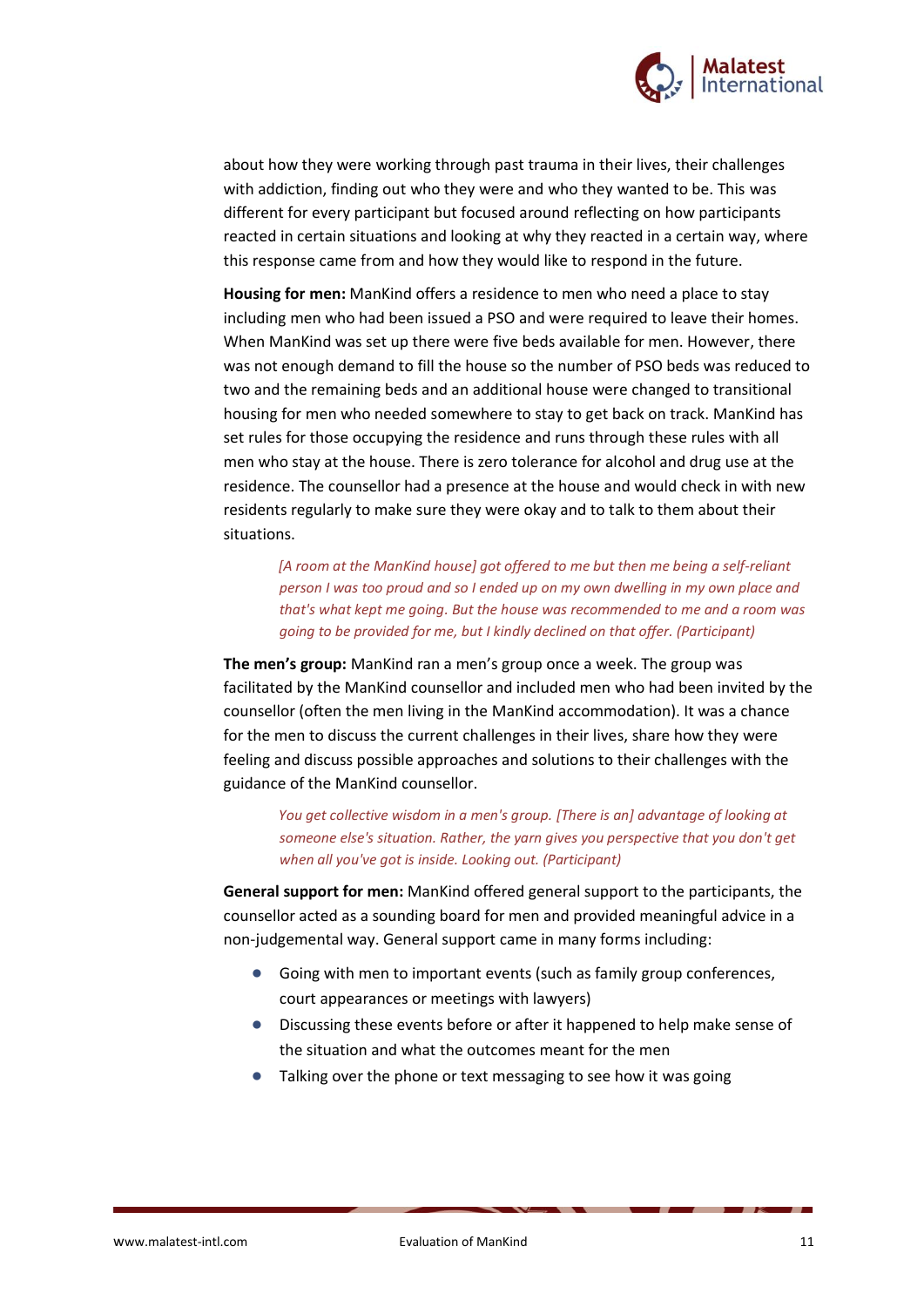

- Helping with other community organisations the men were involved with such as the Police or probation officers to update them about the work participants were doing with ManKind
- Helping to connect to opportunities in the community such as employment opportunities and/or other courses.

#### **Participants' descriptions of the support they received**

*They might not have social work qualifications, but they do the work of social workers, they look about employment, do advocacy with work and income, etc, etc. Also, there's counseling. (Stakeholder)* 

*[How has ManKind supported you?] Sounding board for some of the stuff that was going on at the time. I was dealing with the Police and courts, a lot of emotion involved there. [The ManKind counsellor] helped me through things. I guess he had enough of a levelheaded perspective to portray some things to me as well as taking in my perspective. (Participant)*

*[What do you talk about?] Talking about things, courts, Police and that stuff, the hurt, and life and moving on. (Participant)*

*Yeah there was a lot of talk about hobbies and sports and things we were into. Developed a personal relationship quite quickly. (Participant)*

*I got that clarity talking to [the counsellor]. There were definitely things that were blurred in my mind. (Participant)*

*But [the ManKind counsellor] has just been there for me every single week. You know, to listen, which has been, obviously, you know, you have a lot of things going on your head. And, you know, the healthy way is get it out, get it out. Sometimes you have to do that multiple times. But so he's been there for me for that, since I first met him. Very, very helpful. (Participant)*

**Brings a male perspective to the local family violence sector and an understanding of the men involved with IPV:** ManKind advocates for men in the IPV sector. ManKind has a working relationship with Women's Refuge and works collaboratively with other family violence services to bring the male perspective to discussions around IPV in the Hutt Valley.

#### **4.1. Defining features of support provided**

**Voluntary engagement:** Participation in ManKind was voluntary. Participants were not forced to attend by the courts or as part of any other agreement. Most men we interviewed heard about ManKind when talking to other organisations/services about their situation (none had heard about ManKind until they needed to engage with them).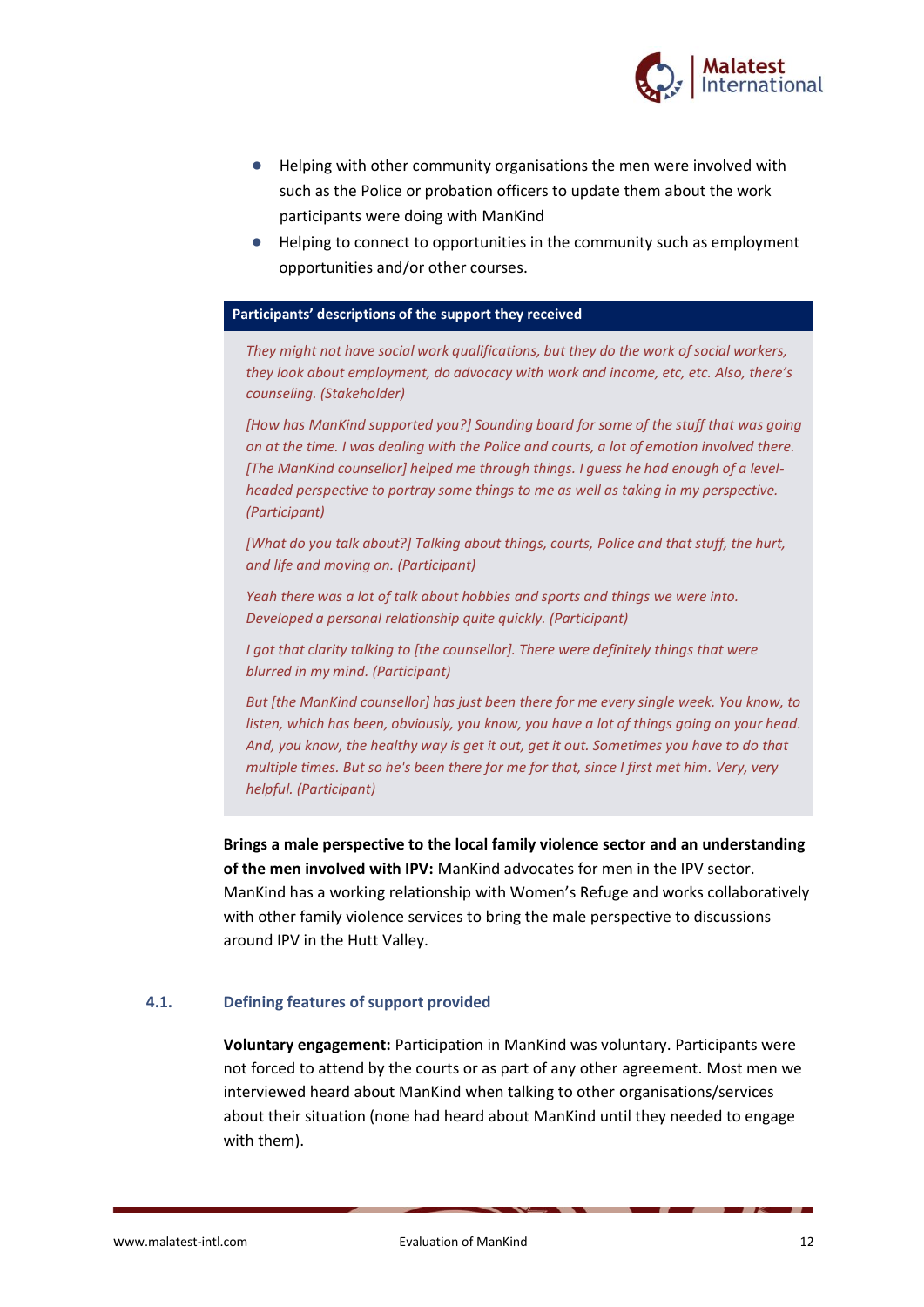

**Non-judgemental support:** All participants mentioned the ManKind counsellor's ability to make them feel comfortable right from the first time they met him. He gains their trust and respect, often by sharing stories from his own life, allowing participants to feel comfortable sharing their own stories.

#### **Participants' descriptions of the support they received**

*Seriously, like he's a really approachable person. From my point of view. And for me, that makes me feel safe, that makes me feel welcomed. That makes me feel understood. (Participant)*

*He's done a world of wonders for me and like for someone that I feel comfortable to talk to, in regards to my own personal stuff in my life. And the advice that he's been giving me, and also he's just been a bloody good listener like, he doesn't judge me. He doesn't look down upon me. He basically put things in a clear perspective in regards to my situation. (Participant)*

*First, I was apprehensive. I was scared, I was nervous, I was shy, I was embarrassed, basically, in regards to what I'd done, basically, actually talk about the whole series of events that happened then to see someone and then actually, them to not look down upon me and judge me for what I'd done, that really meant a lot to me. (Participant)*

*First time it was obviously the nerves and awkwardness of where he's based but quickly realising that I can connect straight away he was really easy to talk to about anything. (Participant)*

**No set duration for ManKind programme:** The mean number of days engaged for men currently engaged with ManKind was 228 days. Duration varies from participant to participant. It is up to the participant as to how long they feel they need to engage with ManKind. Some participants are looking for short-term help while others require long-term engagement.

*With the way my living without violence programme was going I felt lucky to be in ManKind. The length it went for made it even better that it wasn't over after eight weeks, it was over when we mutually agreed. (Participant)*

Most of the participants we spoke to (who had stopped working with ManKind) stopped engaging when they felt ready to step back and mutually agreed with the counsellor to either end the engagement or reduce the intensity.

#### *We had just discussed things over and over. It got to the point where we were moving on. We put a date, a month out before we stopped our sessions. (Participant)*

Having no set duration for participants and having them decide when to stop engaging may lead to some men disengaging before the counsellor might hope. This is one downside to having a voluntary service. The impact of this is outside the scope of this evaluation.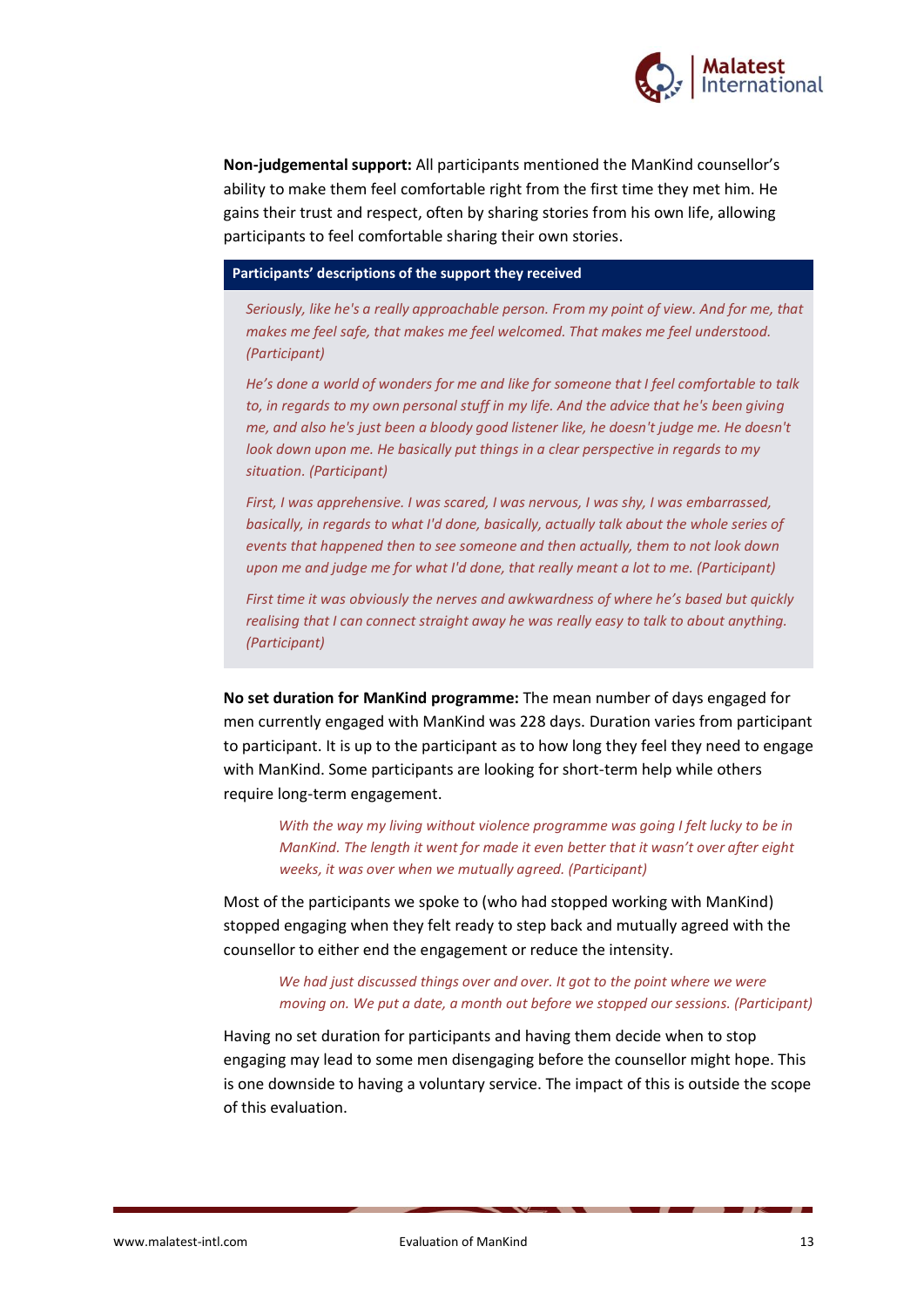

**Reliable:** Many of the participants spoke about how ManKind was a reliable service and how the counsellor was there for them when they needed. This included phone calls, text messages and even home visits outside of business hours when the participants needed some support.

*He's just been every week, every week from the first time I met him. He hasn't missed a week so you know that's the most foremost thing. (Participant)*

*He is just so reliable, whenever I need him he is there you know. Even if he's busy he'll text and say that and then we'll find a time later. Just really reliable. (Participant)*

Even if the counsellor was unable to make a specific time when something came up, participants felt he kept them in the loop and worked with them to find a time that would work.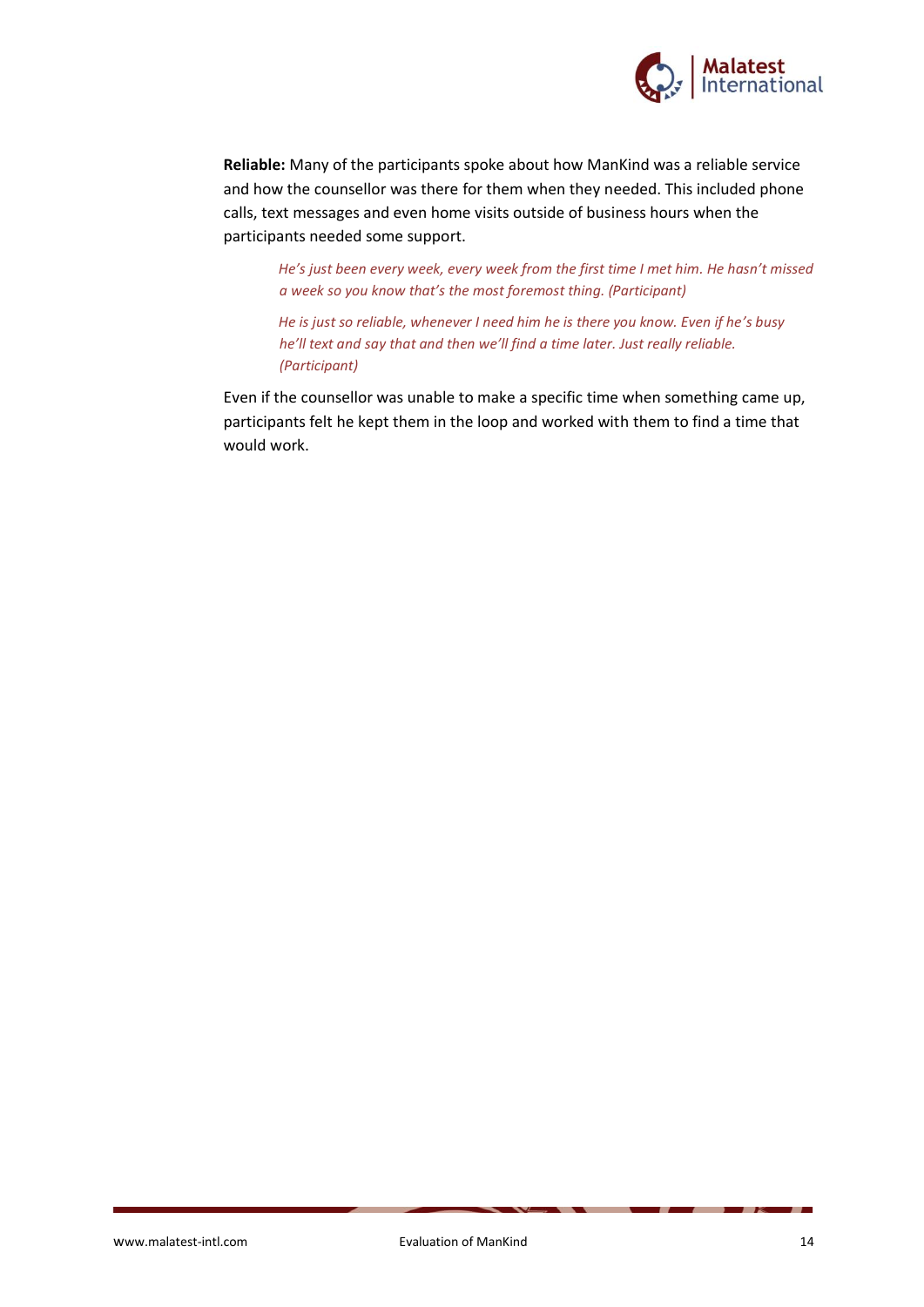

# **5. Who is ManKind reaching?**

#### **5.1. Who are the participants?**

ManKind will support any person willing to participate regardless of their demographic profile.

> *He covers a broad range. Anyone can go through strife, he will deal with any ethnicity or culture, rich men poor men, whatever. (Stakeholder)*

Close to two-thirds of men that came to ManKind were New Zealand European (63%), with one-quarter being Māori (24%), 6% Pacific and a small number of other ethnicities.

Many of the men we spoke to were on low incomes or on a benefit so did not have much money to spare. This meant the only way most of these men could access a service like ManKind was because it was free.

*'Cause like I've done counselling before and it comes at a cost, at the time and still currently I just can't afford it so that was a big tick in my side of things. Being able to afford counselling [it was free] with someone like [ManKind] when I needed it. (Participant)*

*The thing about ManKind is that I haven't paid for a minute of time. There's one more thing that's really amazing. Yeah, all the time I've been there. I've not contributed one cent. So it wouldn't have mattered if I was working or not working. (Participant)*

All the men interviewed talked about the challenges in their lives (both past and present) and grappling with their own wellbeing and identity. These included:

- Negative childhood experiences such as growing up in abusive homes (physical and psychological abuse), often with heavy drug and alcohol use
- Neurological challenges like attention deficit hyperactivity disorder (ADHD), antisocial personality disorder, oppositional defiance disorder and suffering from brain injuries
- Long-term drug and alcohol addiction
- Long-term mental health conditions, predominantly depression and anxiety
- Being involved with antisocial peer groups.

Talking about the challenges in their lives was often the focus of engaging with ManKind rather than focusing on the incident that led them to ManKind in the first place. These men saw the IPV they were involved with as a symptom of their past. All the interviewed participants spoke about wanting to live a better life and wanting to make changes.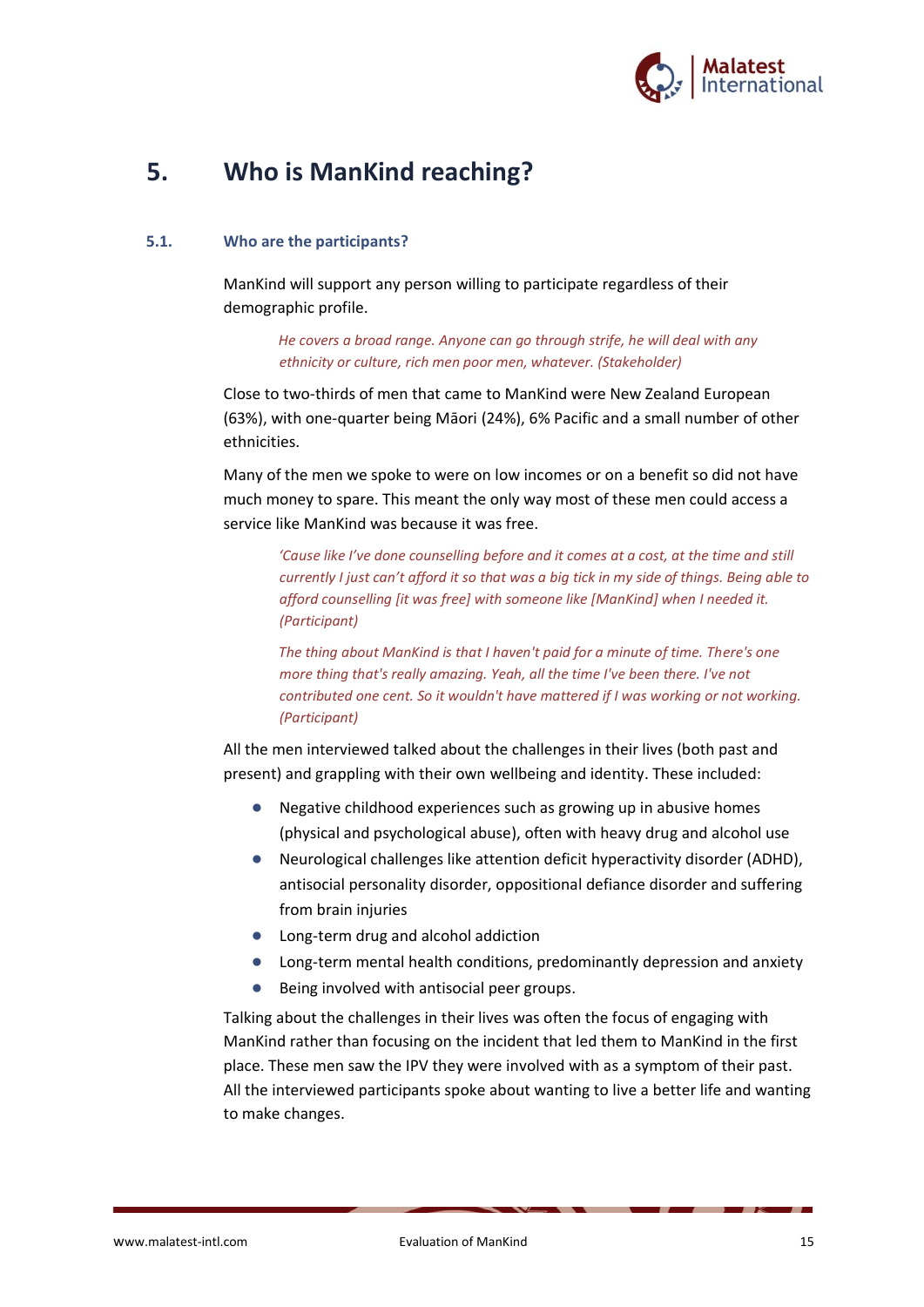

The voluntary nature of ManKind creates an automatic bias towards people that are motivated to try and change their behaviour compared with court mandated courses where men are forced/strongly encouraged to attend.

**What participants hoped to gain from coming to ManKind:** Participants we interviewed said they started ManKind wanting to talk to someone about their situations, to put their feelings into words with someone who was willing to listen and provide advice.

> *To talk about things and get some clarity around the situations I was put in. When things happen, it can become very fuzzy. (Participant)*

#### **5.2. Referrals to ManKind**

Over the last 16 months (June 2020 to October 2021), ManKind has received 65 referrals and has worked with 49 of these men. The 16 men who did not engage with ManKind were not included in interviews for this evaluation.

| <b>Referral source</b> | <b>Number of people referred</b> |
|------------------------|----------------------------------|
| Unknown                | 14                               |
| Women's Refuge         | 13                               |
| Police                 | 12                               |
| Oranga Tamariki        | 8                                |
| Other <sup>11</sup>    | 18                               |

#### **Table 2. Referrals to ManKind.**

Some men heard about ManKind from other services and contacted ManKind themselves, however ManKind recorded this as a referral for the organisation that suggested it.

*[Oranga Tamariki] was involved and so I just asked what is the process for guys in my situation and there wasn't much of a process at all to be honest […] so one of the OT ladies said hey, look this guy [counsellor] works for Te Whare Tāne so I gave him a call and we went from there. (Participant)*

*I was recommended by a social worker…, I knew I would eventually have to, I was going through sh\*t so I started the process early. (Participant)*

<sup>11</sup> Includes: self-referral, Department of Corrections, Probation services, local marae, Ministry of Justice, Bail support, Probe, Salvo, Te Rito, and a range of other local community organisations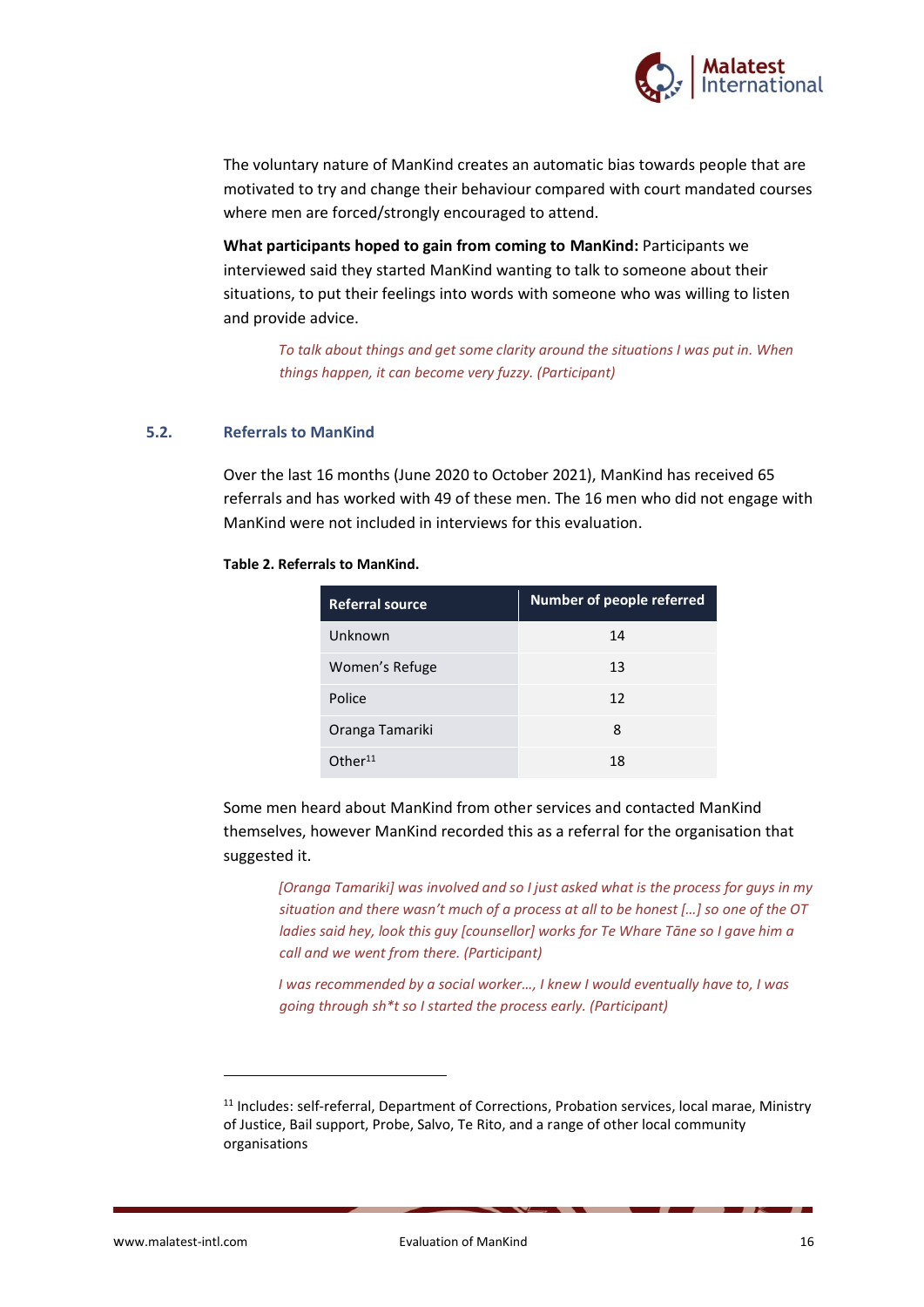

One participant was assigned by the court to another IPV programme but preferred to work with ManKind because he felt it suited him better. ManKind was able to liaise with the courts to make this work.

*[Was it easy to start working with ManKind?] No, it wasn't, there was a bit of a process because I was assigned to [another IPV programme), there was a court order because I didn't go because I went to [ManKind], but we got around and it and submitted the reports, it was fine. There were some hoops with funding. (Participant)*

**How referrals work:** The process for making a referral was an organisation calls or emails ManKind and provides them with the background of the person being referred. ManKind then makes contact. ManKind does not require any specific form to be completed, all they need is a name and phone number. However, some organisations do complete official referral forms.

*It's fine making referrals. It's just a bit of paper you fill out, you can fill it out with them and get all their details so no problems with how the referral works. It's good doing it with the person. You just print off a hard copy and sit down with them and fill it out. You get their email address and phone number and stuff then I send it to ManKind. (Stakeholder)*

*The women usually ask, and I will say I know a few places… so [we] will enourage the women to make a referral to [ManKind]. (Stakeholder)*

*Sometimes the woman makes it, sometimes I do, it's about where they are comfortable. Our model of practice is an empowerment model, we never tell the woman, we just make suggestions. It works the other way too, [ManKind] calls and says there's a women who might need to be referred and will say to expect a call. (Stakeholder)*

Not all referrals were related to IPV as ManKind was able to work with men more generally in need of support.

*He told me that you're not in the category to come to group sessions, you're in a category where violence isn't an issue but we can still see you. So, he was happy to engage with me even though I didn't fit into his regular criteria you know. (Participant)*

**How Police referrals work:** Police were one of the most common sources of referrals to ManKind. When an IPV incident was reported to the Police, if appropriate, the Police officer suggested to the man involved that there are services that could help. If the man was interested, the family safety team could email a referral to ManKind or leave it up to the man. Information in the referral is limited to a name, phone number and a comment usually saying the Police had spoken to the man and they are expecting a call from ManKind. Once ManKind receives the referral, they call the man and invite him to meet, or offer to go and visit. If appropriate, the Police may follow up with ManKind to find out if they are engaging with them.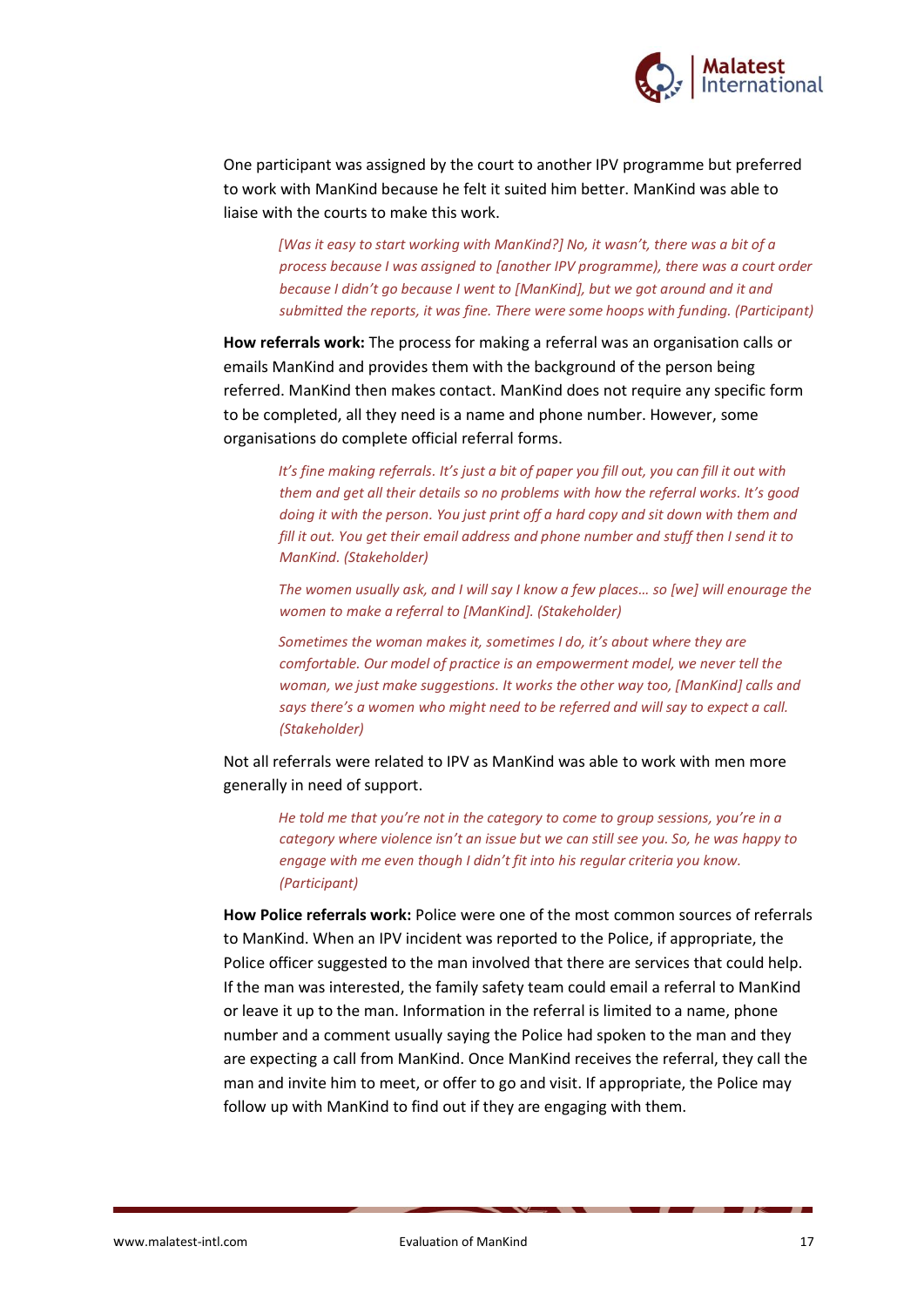

*In our role every harm incident gets attended by Police, gets reviewed by our team, we look at a situation and try follow up with people to try and get interventions in place. We deal with men that have anger and drug and alcohol issues who need assistance to get back on track. I would normally give [ManKind] a call and run the scenario by him, if he says yes, I'll forward the details and we go from there. (Stakeholder)*

**There can be ongoing communication between ManKind and the referrer**: Once they have referred a person to ManKind, staff from organisations like Women's Refuge or the Police may keep in touch with ManKind as they both work with their respective parties. ManKind and organisations working with women share information that is critical to the safety of both individuals. No other information is shared (e.g., content of conversations, personal information). As ManKind has created a collegial working relationship with the other community organisations there has not been any issues of trust when sharing information. However, some stakeholders mentioned it would be helpful to have more feedback about progress, although this may not be conducive to ManKind building a strong therapeutic relationship with the men.

*So far he hasn't said no to anyone we have referred. He is receptive to do what he can. It would be helpful to have some more feedback to update us on clients. Bit more regular feedback would be good. (Stakeholder)*

#### **5.3. How often often men see the counsellor**

How often participants see the counsellor totally depends on the specific men and their situation. Some participants were looking for a long-term therapeutic relationship to work through their challenges while others were looking for brief crisis support.

Most (71%) participants saw the counsellor four times or fewer, however a small number of participants saw him over ten times. These numbers do not include the phone calls and text messages or men's group sessions they attended.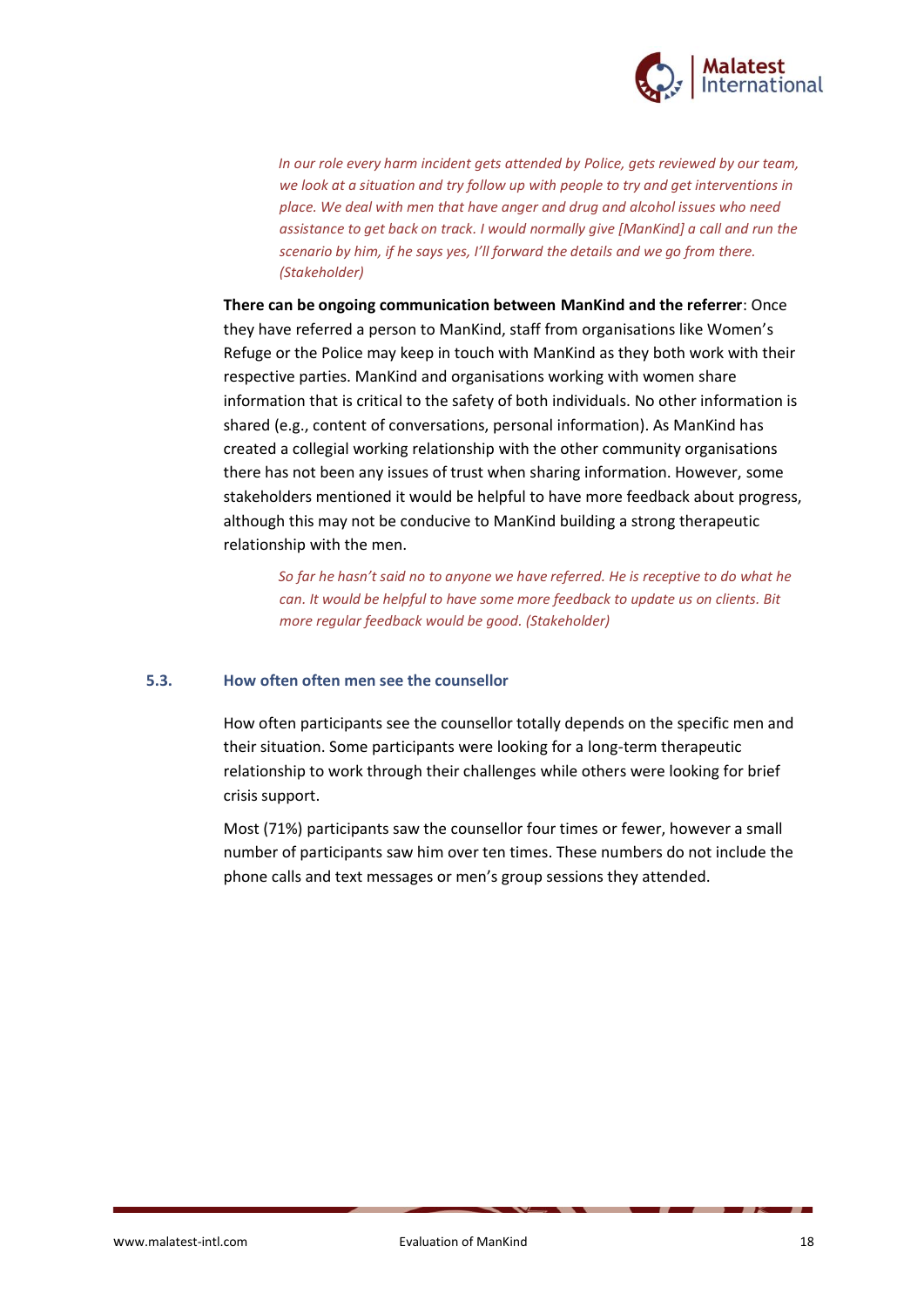

# **6. How does the service meet the needs of different groups?**

It is widely accepted in therapy and psychotherapy that better relationships with participants help lead to better outcomes, this includes a trusting relationship where the participant and therapist create a partnership where both parties are equal partners in the process<sup>12</sup>.

In interviews, ManKind participants described how they trusted the counsellor. Many talked about how the ManKind counsellor was more like a friend, and it was an easy chat. Other reasons participants trusted the counsellor and built a strong relationship with him are outlined in [Table 3.](#page-20-0)

*He was able to give his own feedback as he found fit. Just sharing his own experiences what he's gone through and he's continued to do that throughout as I talk, obviously he doesn't listen the whole entire time… like that you know when you have an open honest conversation with somebody something I might say that strikes a memory or a nerve with him you know and he shares that. So it's just a healthy back and forth more or less which has been instrumental to me. (Participant)* 

| <b>Reason</b>                                                                                      | <b>Examples from participant interviews</b>                                                                                                                                                                                                                                                          |
|----------------------------------------------------------------------------------------------------|------------------------------------------------------------------------------------------------------------------------------------------------------------------------------------------------------------------------------------------------------------------------------------------------------|
| Had been through his<br>own challenges and was<br>willing to share his own<br>personal experiences | He talks about his own life experiences too. He's easy to<br>relate to him he's really personal, rather than a text book, he<br>adds personality. (Participant)                                                                                                                                      |
| Felt welcomed by<br>someone who was not<br>judgemental                                             | In general he's one of the easiest people to get on with in a<br>long time. I've done lots of counselling in the past but I find<br>him a very approachable person and he's non-judgemental<br>which is nice. So yeah he's been better than anyone else I've<br>talked to in the past. (Participant) |
| Not considered a<br>"textbook warrior"                                                             | He's not just one of those book people. Like you can actually<br>talk to him and he gets it, he knows, he's had his own stuff to<br>deal with.                                                                                                                                                       |
| Able to have a laugh                                                                               | It feels like going to chat with a friend, it's relaxed, you have<br>a laugh. (Participant)                                                                                                                                                                                                          |

#### <span id="page-20-0"></span>**Table 3. Reasons participants trusted the ManKind counsellor.**

<sup>12</sup> DeAngelis, T. (2019, November). Better relationships with patients lead to better outcomes. Monitor on Psychology, 50(10). http://www.apa.org/monitor/2019/11/ce-cornerrelationships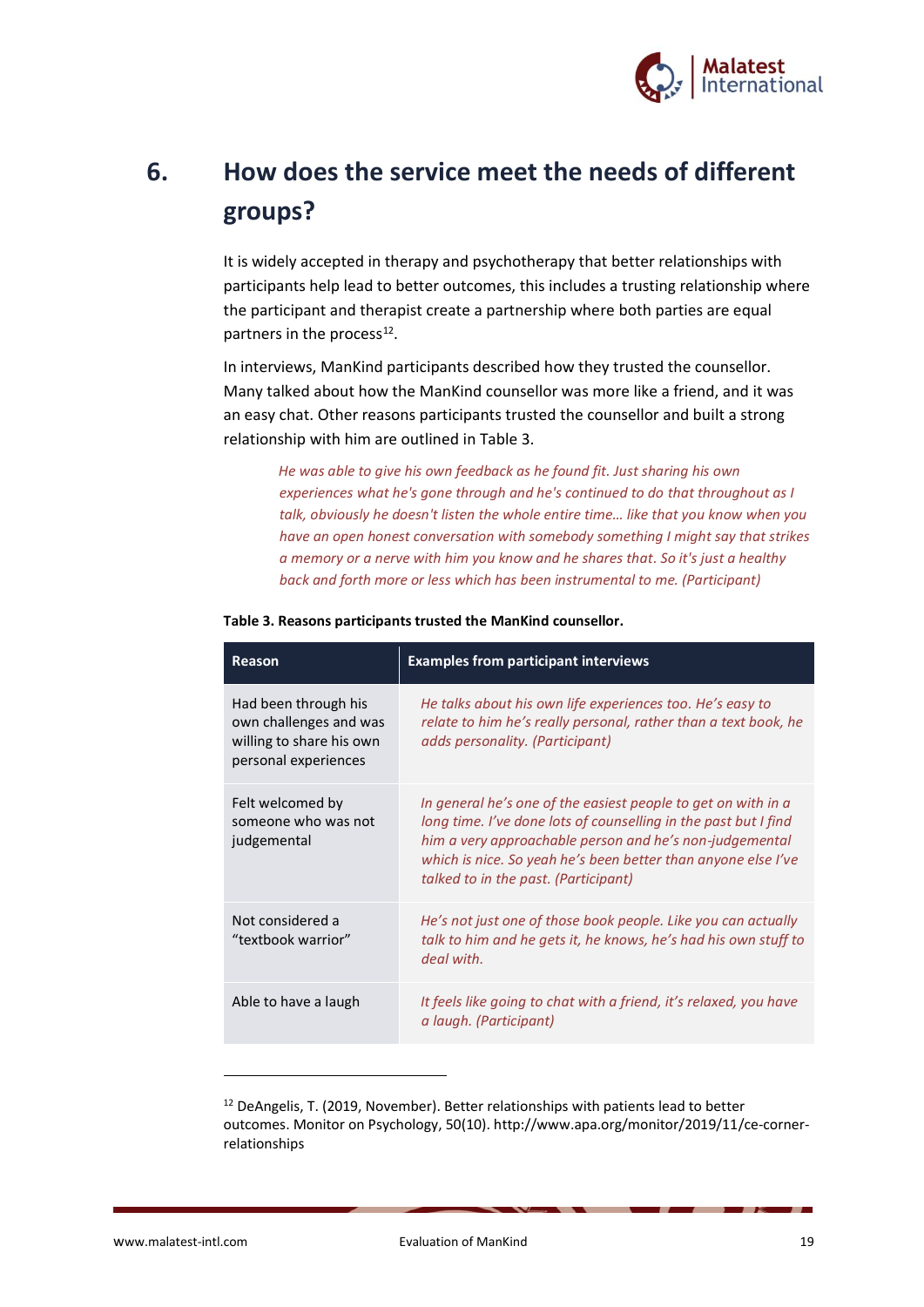

| Talked in a way<br>participants understood               | He knows things when you understand me and get to know<br>me its good to know people and understand them. He knows<br>me, he talks in a way that I get it you know, I understand. I<br>don't just nod my head with him cause he actually explains it<br>so I can relate. (Participant)                                                                                                                                                                                                               |
|----------------------------------------------------------|------------------------------------------------------------------------------------------------------------------------------------------------------------------------------------------------------------------------------------------------------------------------------------------------------------------------------------------------------------------------------------------------------------------------------------------------------------------------------------------------------|
| Participants felt truly<br>listened to and<br>understood | One of the things that's quite prominent is that [the<br>counsellor] knows I am a Christian and have religious beliefs<br>and so he never really you know like belittles that he's not<br>the same as me so he never really belittles me. [He] kind of<br>incorporates that as if he's putting himself in my shoes So<br>it's quite good to do that like he doesn't ever say I can't<br>really say anything because I don't believe what you believe.<br>He puts himself in my shoes. (Participants) |

The counsellor attempts to understand where his participants are coming from and understanding their cultural background when working with them. All of the participants interviewed spoke about at least some of the above themes which indicates ManKind was able to successfully engage with them.

*I think that some of the [men] that have been more difficult and obstructive [during an IPV incident], he's been able to get through to them, it's about personality, initially. He is able to approach them at that level where they connect around their self-esteem. He doesn't put the mirror up to them as such and say you're an ass, he says you're a good man because xyz. He is able to capture that. (Stakeholder)*

*I think he's very good at having empathy for the men, respecting them and creating a safe environment for them, talking about patriarchal society and how their behaviour would be effecting the family environment. (Stakeholder)*

ManKind is a tauiwi service (not a Māori service). The counsellor acknowledges he could never fully understand Māori or other worldviews as he has his own history and understanding of the world. Understanding his own limitations has allowed him to take this into account and try to understand his clients as best as he could.

The counsellor has made an effort to incorporate te reo Māori into his practice.

*What I do want to do and engage is their customs protocol. Learning about values, ways of working and te ao Māori which is their worldview. That stuff is interesting. So, the we're really pushing that. (ManKind)*

ManKind is aware of the potential shortcomings of having only one tauiwi staff member, but in the wider Te Whare Tāne trust, they have hired Māori and Pacific workers. It is ManKind's goal to have Māori and Pacific facilitators.

*I think it's really important to have facilitators and staff, obviously, Māori and or Pacific. So yeah, staffing in our organization is representing that we got a good mix. (ManKind)*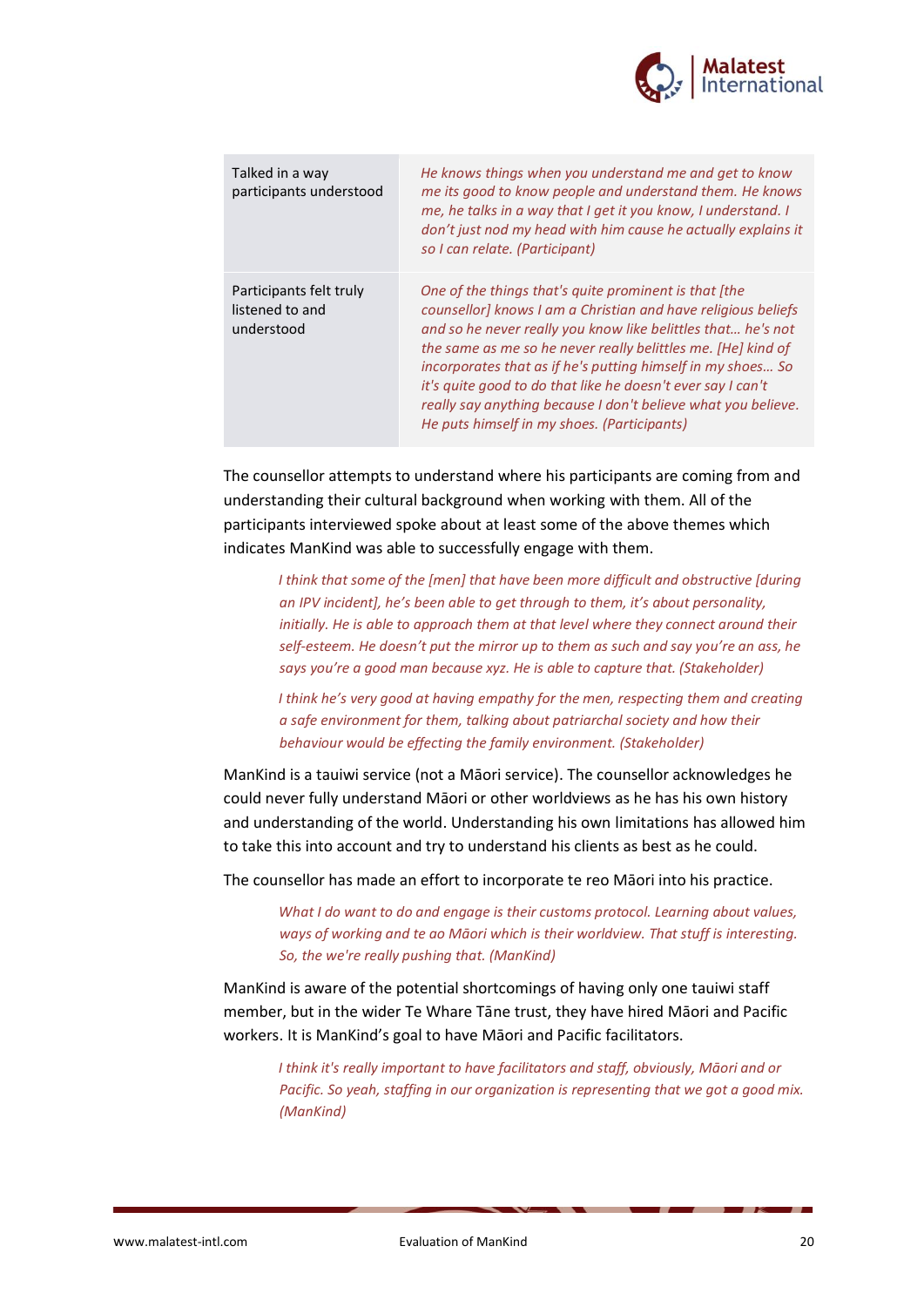

The counsellor does not currently have formal cultural supervision, but it is something he is working towards and he actively engages with the Māori Women's Refuge to discuss how he can incorporate te ao Māori in his work.

*I think they are doing the best they can [responding to the needs of Māori]. They don't have consultation, they don't have Māori on board every day, though [the counsellor] does come to us and ask us questions how to best engage etc. Plus, he has his own contacts. (Stakeholder)*

*I think, we have [some cultural] knowledge, we want to grow that knowledge. We want to be inclusive in terms of staff and mix that we represent some of that awareness. And the other thing is, we work really closely with Māori Women's Refuge. One of my goals this year is to get here actually, as a sort of a cultural adviser to my practice. (ManKind)*

Through feedback from participants and stakeholders, it is clear ManKind works hard to create trusting real relationships with participants. If the counsellor thinks it a participant is not a good fit for the support he can provide, he does not hesitate to talk about the issue and sees if he can recommend someone else that might be more suited.

*[When I first see someone I tell them] It is primarily dealing with me at this stage and say, it will be based around the clip with me. And if it doesn't work for you. Can I recommend someone else? Do something? Yeah. You got to find someone that works for you. (ManKind)*

Participants who had completed other programmes because of IPV incidents could compare these to working with ManKind. The participants we interviewed overwhelmingly preferred working with ManKind.

*The other course I went to it was just saying "you're bad, and you only have to stop being a bad person. Just deal with whatever you've done wrong," but ManKind is what you [go] on to make you better. You can ask for what kind of support you like. You can use your hobbies, what kind of sport you like to play, he uses those because it's your life, that's who you are and you have to use what you enjoy to make you how you want. You use those skills to help you face what you need. (Participant)*

*I think that I already went through a lot of family violence, but the first thing I was sad to go into those courses. I went to this [ManKind] as a volunteer, and I already have my sentence, I quite enjoy [the ManKind counsellor's] humility and I can easily take in his advice. (Participant)*

*We did a [another IPV] programme, but its not the same [as ManKind] because that's [the other programme is] a crock of s\*\*\*… and I'd gone to another programme locally and was shocked with what I found. (Participant)*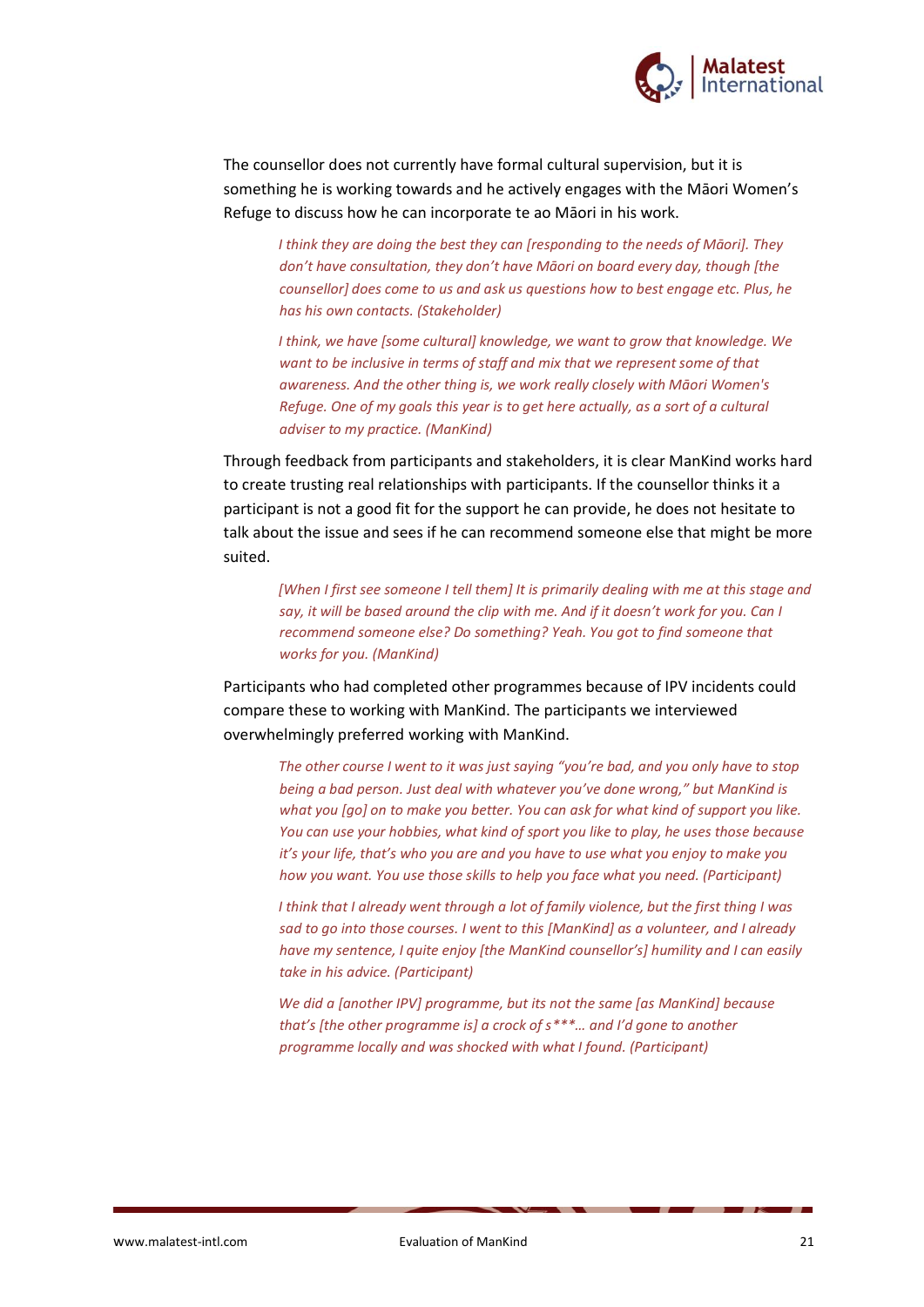

## **7. How does ManKind work with the community?**

ManKind worked collaboratively with other organisations in the IPV sector. Organisations included: Police, the courts and court mandated courses, Women's Refuge, Oranga Tamariki, city council and Āhuru Mōwai O Te Awakairangi (the Network for a Violence-Free Hutt Valley).

**Working with Women's Refuge:** There was no requirement for ManKind and the Women's Refuge to work together. However, when either organisation wanted to discuss safety concerns, both organisations felt able to get in touch with each other.

Working together to discuss the safety of participants had not created any privacy concerns at either organisation and any sharing of information was considered on a case by case basis. ManKind always informed their participants about how they work and if they were going to talk with Women's Refuge. Some of the men found this a positive step to help re-establish communication with their partners or to have a focus on safety. Any sharing of information was limited to safety concerns and situational risks or changes.

ManKind and Women's Refuge have discussed working more closely by doing some couples work, but this has not yet happened.

*So, he is cautious about everybody's safety, even before we talked he talked to Women's Refuge for a safety point of view to make sure I'm not being abusive. So, very thoughtful with that. I think yes that's definitely a good thing. Its always good to have my partner's safety in mind. (Participant)* 

*He can get a general understanding of the whole situation, talking to them [Women's Refuge] is ideal really. [Participant]*

*[Once men are in ManKind, do you keep each other updated with progress?] We do but in a very generic way, it isn't like how he is doing, more about intent. We are also finding out through her. (Stakeholder)*

*We need that holistic wraparound. What really is glaringly obvious is that we need to work with him and her. If they are going to get back together, we need to make sure family violence is eradicated. (Stakeholder)*

One of the participants who was complimentary of ManKind and the service had reservations about the work ManKind was doing with the Women's Refuge. He felt Women's Refuge were an adversary in his life so found it harder to trust ManKind because of the collaboration between ManKind and Women's Refuge.

*I did detect his experience with women's welfare shone through, I didn't really like that because I knew what was going on in the background. Quite subtle sort of things, I think he even told me he was writing reports for them. If there was any sort of – that would be the only thing that got my back up a little bit, it didn't get my back up but I was like, oh. (Participant)*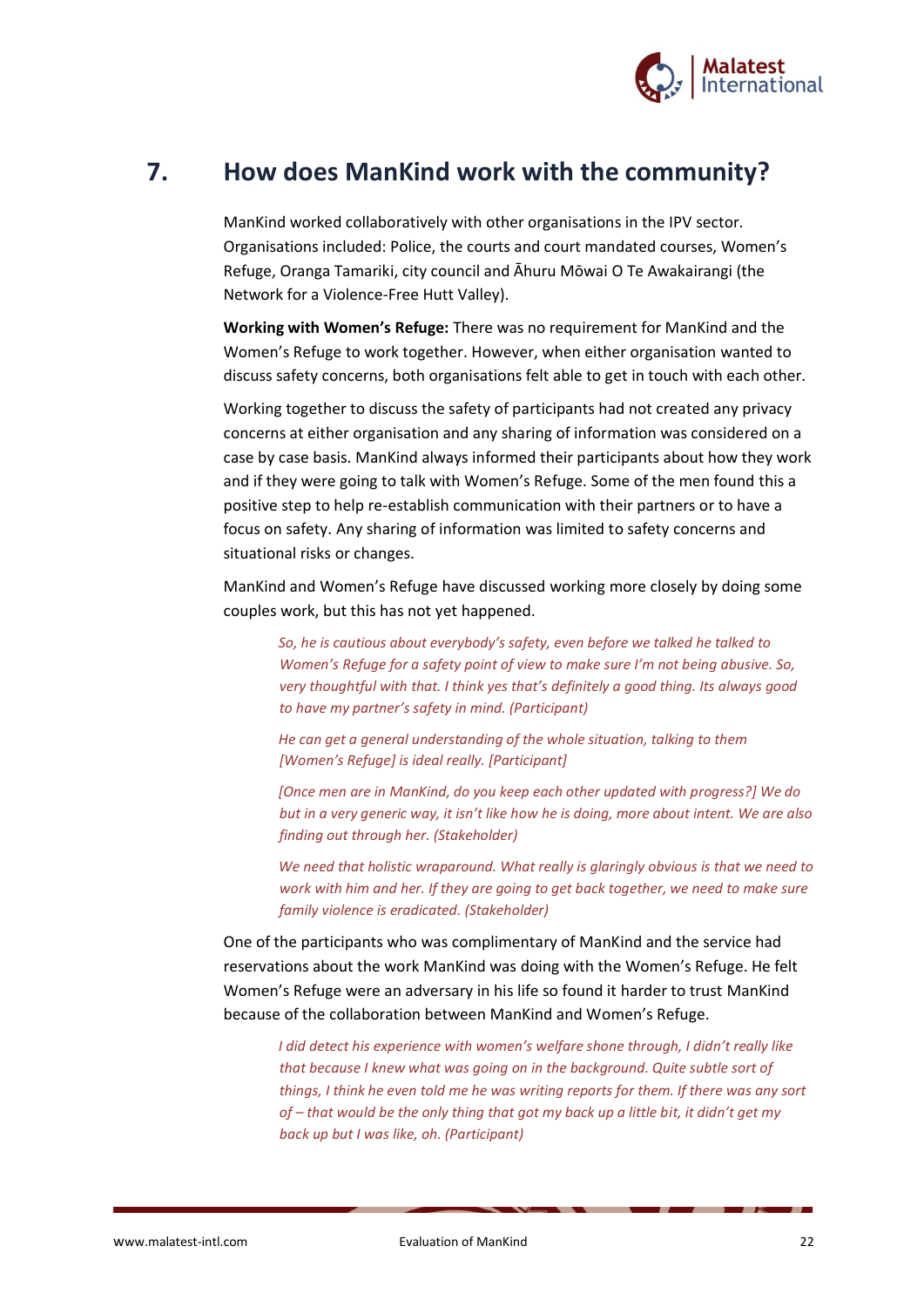

**Co-facilitating a women's group for Women's Refuge:** The ManKind counsellor cofacilitates a women's group at Women's Refuge once a week where women talk about the cycle of violence within relationships. Women's Refuge run four ten-week programmes a year.

*It was through Woman's Refuge and it was a women's group for us to basically talk about the cycle of violence and [ManKind] was just a facilitator there, he gave us some understanding from a guy's point of view. (Women's group participant)*

*We have him on board as the male facilitator at Women's Refuge. He comes in on Thursdays. It was the best thing we've ever done. (Stakeholder)*

**Attending the Āhuru Mōwai O Te Awakairangi (the Network for a Violence-Free Hutt Valley):** "Āhuru Mōwai O Te Awakairangi consists of approximately 45 agencies who are actively involved in the Hutt Valley Violence Free Network. The Network consist of representatives from non-government and government agencies who work within the Hutt Valley. The Network endeavours to meet monthly at rotating venues hosted by local community agencies."<sup>13</sup> ManKind attends Āhuru Mōwai O Te Awakairangi to network with the other agencies involved in the sector and to stay abreast of any changes in the region.

**Involved with IPV training:** The ManKind counsellor was regularly involved with IPV training for local DHB staff.

*[The ManKind counsellor] is very good at support our training. We train ten times a year, he is part of the panel that come and talks for an hour. [He] always comes and explains lots of things, … then the audience ask questions of the panel, that's one way he is involved. (Stakeholder)*

**Care and protection panel:** The ManKind counsellor was involved in the Oranga Tamariki care and protection resource panel in the Hutt Valley. Each Oranga Tamariki site has a care and protection resource panel to consult $14$ . The panels have a broad community focus and expertise in specialist areas. They provide advice to social workers, coordinators and the Police about the local community and what's available to help Oranga Tamariki provide coordinated services to whāna/family."<sup>15</sup>

*I'm also involved in the care and protection panel with Oranga Tamariki, [the ManKind counsellor] is on that panel as well so that's the way we liaise. … He is very good at explaining things to us and he is a valuable member of part of the care and protection and resource meetings … it can be hard to understand the male perspective so he can represent the father. (Stakeholder)*

<sup>&</sup>lt;sup>13</sup> Information blurb from the group's Facebook page.

<sup>&</sup>lt;sup>14</sup> Care and protection resource panels are statutory bodies under the Oranga Tamariki Act 1989.

<sup>15</sup> https://practice.orangatamariki.govt.nz/practice-approach/practice-standards/workclosely-in-partnership-with-others/care-and-protection-resource-panel/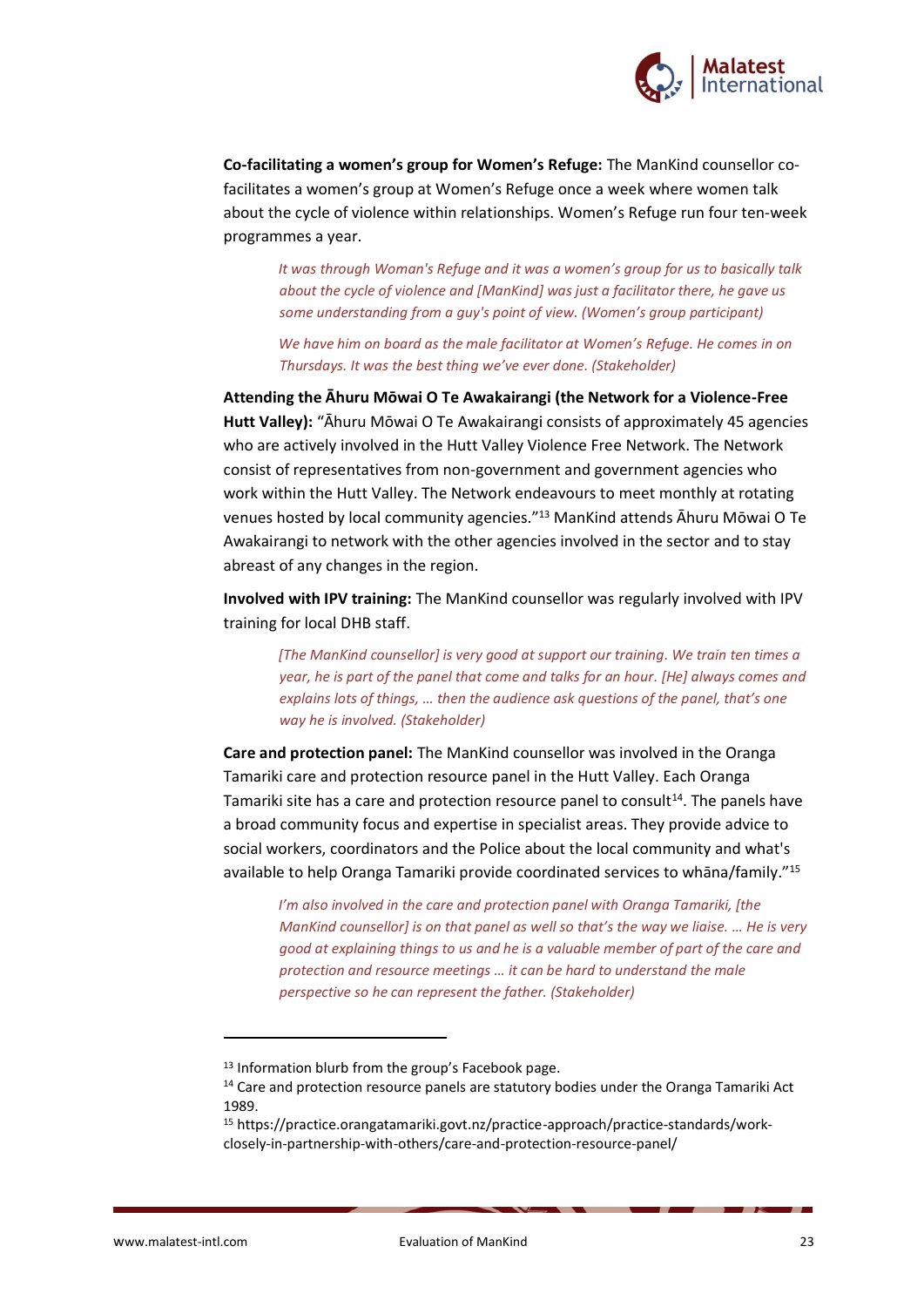

## **8. Outcomes**

#### **8.1. Mechanisms which enable outcomes**

#### **8.1.1. Increase in self-awareness**

ManKind participants spoke about thinking and reflecting about their thoughts more thanks to ManKind. They said they were more likely to examine who they were and who they wanted to be and there was more consideration of how their past trauma led to how they act today. All participants talked about how this increase in reflection led them to make positive changes to their lifestyle and feeling better about themselves.

#### **Participant examples**

*After our conversation, which went on for two and half hours. […]I woke up with real good depth and clarity on how to move forward. So it was instrumental to helping me to come right in and have enough strength and courage to move forward in this difficult time. (Participant)*

*It highlighted that a lot of things I was keen to do I didn't actually follow up. Like now I'm playing sport two to three times a week and that's a big thing for me is having that release and exercise. (Participant)*

*That's something that I got out of working with him and the guys, how do you fill your tank? So there are all these concepts that get brought up. Like one example was, you know, if we're all all watertank, you know, happy, joyous and free, and then some F\*\*\*er, put the shotgun shells through through it, you know? And so all of a sudden, your tanks like, what do you do to fill a hole? What do you do to fill your tank? So these are some of the questions that in the men's group, you've got to contemplate that stuff to create it. (Participant)*

*By the third sessions I really realised how beneficial it was. You think you have dealt with things and you've worked through them you know. [He] helped me realise that in actual fact these things are always with you. (Participant)*

#### **8.1.2. Awareness of triggers and strategies to calm down**

Some participants spoke about how working with ManKind helped them identify the triggers that lead them to getting angry and to figuring out a plan to remove themselves from dangerous situations and to respond to conflict in a healthier way.

*This happened when I was drunk. Most of my violence is when I was drunk, but I realise that if I [don't] do that, then I can stay away from that, so if I am drunk I will get myself in trouble and hit, so when I feel that arguing start then you don't just stay there, you leave. That's when the boxer knows he will get hit. So, if you know you're going to get hit, you block or duck and you choose what one you're going to*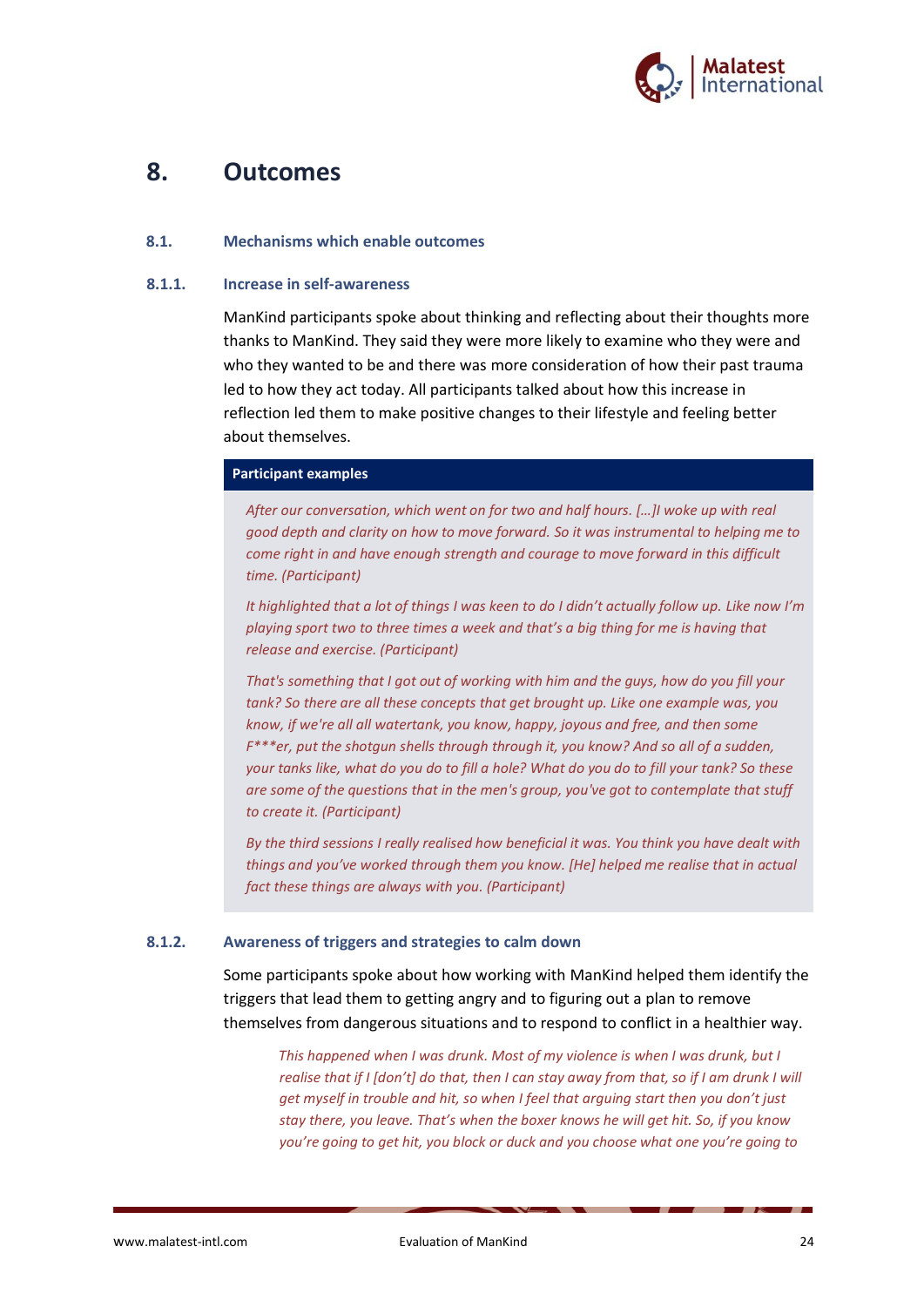

*use. He explains that when you hit the brake and don't blow up, you come back with a far different idea. (Participant)*

*[One thing I learnt from ManKind] when you're stressed, just write it all out, laid out, and then you ground yourself, then your senses, your senses of five senses. And then you basically use the buzzer, you come to your senses, and you relook at what was stressing you out. But you've got your mind back. So you've got a whole different world of practical, sensible resources and perspective on whatever it was that stopped you acting like a frickin loving adult in the first place. (Participant)*

#### **8.1.3. Decrease in negative thought patterns**

Participants we interviewed reported a decrease in negative thoughts they had about themselves and others, through becoming aware of their thought patterns and how they framed situations. They found themselves making changes to their thought patterns to benefit them and others around them.

*[ManKind] Stopped me being so critical of myself. Well, I was so critical of myself it was quite draining daily thinking about stuff I shouldn't be thinking about. … hang on I don't need to worry about that. (Participant)*

*[ManKind taught me] Just don't let myself get sucked into negative stuff and remember to help myself so I can help others. I'm always trying to help other people. Whereas I need to help myself. (Participant)*

#### **8.1.4. Making positive changes in their lives**

Participants reported that working with ManKind led to changing the way they thought and made decisions. Participants changed their perspectives on their jobs and families. This sometimes meant putting more effort into their relationships or realising that it might be better to not hang onto a relationship that was no longer positive in their lives (partners or friends).

*I've got a sense of purpose and belonging again which is my job. And my ex-partner's [got] me in their life and I'm still able to go and see my kids whenever I like and hang out with them. And I still have a really good friendship with my ex. (Participant)*

*Yeah I have [changed], I looked at the way I talk to people, hold myself and just reassess and doing the things that are my values. (Participant)*

*There's every chance that if I had gone through [an alternative programme] I would have lost my mind. He helped me through a hectic part of my life, avoided going down deeper darker paths. (Participant)*

#### **8.1.5. Reducing isolation**

The participants who attended the groups talked about how it was good to know they were not alone. To hear other people's experiences gave them hope for their own situations.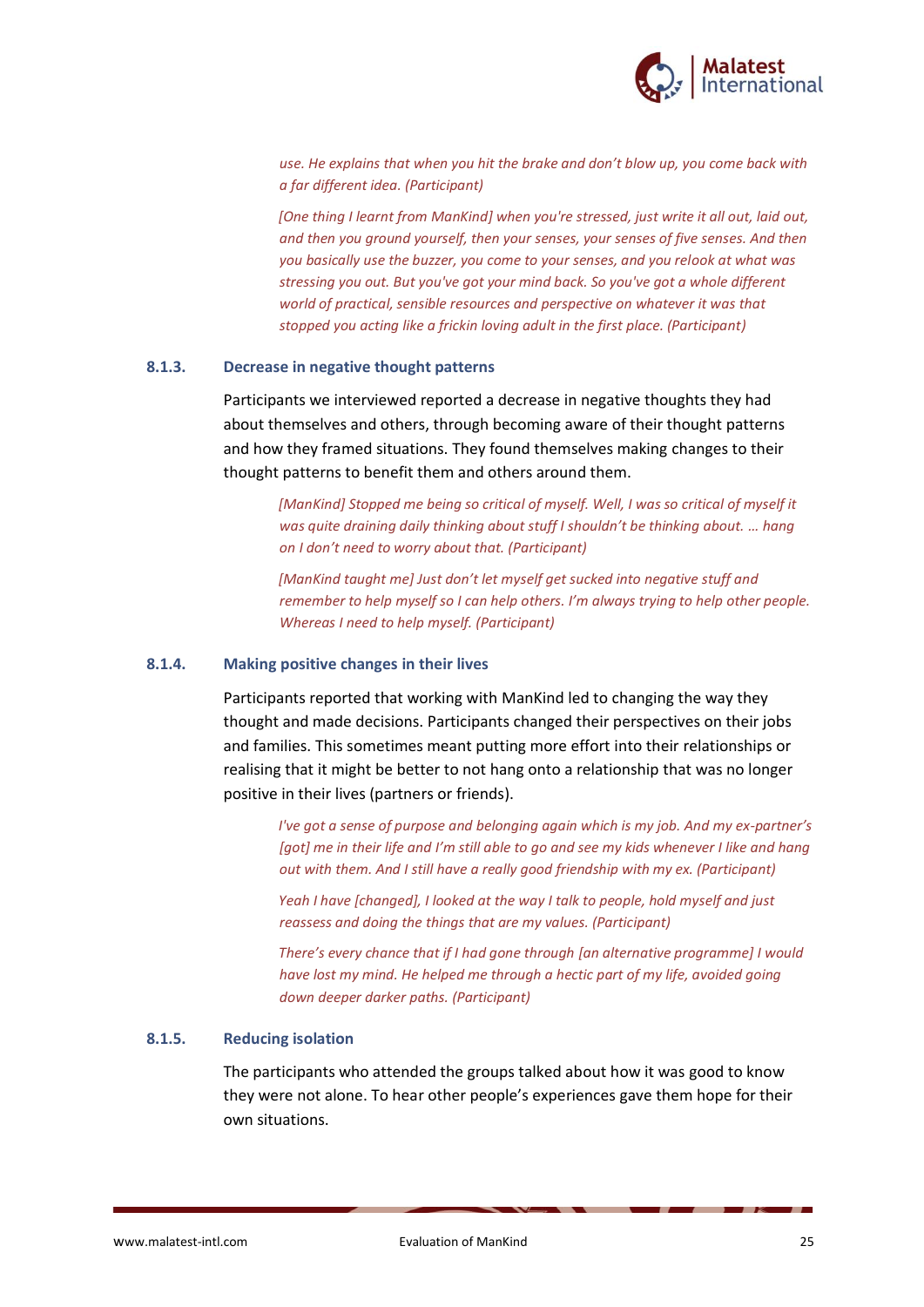

*We're always sharing and we all have different situations. Some days I think that some situations are worse than mine. Sharing stories with other people is a good part of it and hearing their stories. (Participant)*

#### **Participant case study: Jackson (pseudonym)**

**Who is Jackson:** Jackson is introspective and eager to better understand himself. He talks about masculinity and wishes discussions of masculinity weren't so stigmatised. *I've learnt a lot about the masculine persona and the social image of who we think we are as men [from ManKind]*. Jackson's father was an alcoholic and growing up with his dad has informed his current relationship. *He was a drinker in my life. And it was my job to stop him drinking and nothing I did would work… the way [my partner treats her son] reminds me of my mother when my father was drunk*. Jackson has been sober for many years and alongside ManKind he also attends an AA group and a mental health service ManKind referred him to.

**How did Jackson start with ManKind:** Jackson vividly remembers the altercation with his partner that led to him joining ManKind. In late 2019, after an argument with his partner, he called the Police to help diffuse the situation and was told by them not to return home that night. Jackson was relieved that he hadn't hit his partner as he knew that would lead to him being arrested but he was upset about being out of his home. A work friend he was talking to suggested talking with the counsellor from ManKind. Talking to this counsellor gave instant relief to Jackson, who was scared of going to jail and frustrated by his circumstance:

*I told him my story. And he just laughed because he understood. The way he laughed, he understood me, he just got it when nobody else gets it. That made me feel safe. It made me feel normal. And he made me feel like it was okay.*

**How did ManKind support Jackson:** Jackson credits his counsellor at ManKind with keeping him out of prison. *[Counsellor] is the guy who stopped me going to jail and he got me home safe.* Jackson had one-on-one sessions with the counsellor and valued the book suggestions that were shared with him. *And that [book] was really practical, incredibly useful.* This book gave him grounding exercises and ways to deal with being stressed. Jackson worked hard with these tools. *I was probably an hour a day into studying maximum. And I was having an incredible, an incredible gift of new thoughts.* He recently stopped working so hard on honing these techniques and Jackson regrets getting distracted and stopping pursuing these learnings.

In the one-on-one sessions, the counsellor would lend his ear. Jackson deeply valued this compassion and empathy. *He's instantly there with compassion and curiosity. There's not an ounce of judgment in him*. Jackson said he gained a better understanding of the impact of his upbringing on his behaviour with his partner. *I'm just now seeing what you call character defects. I'm just now seeing how I maintain my own character defects. I hadn't seen that before.* Jackson speaks with an insightful maturity about his personal shortcomings and how ManKind has improved his compassion for himself.

*That's what ManKind has done for me, they are able to hold my rage, hold my anger, hold my confusion and bring a light of understanding to it. So that I can be kind to myself and have a bit of a laugh about it.*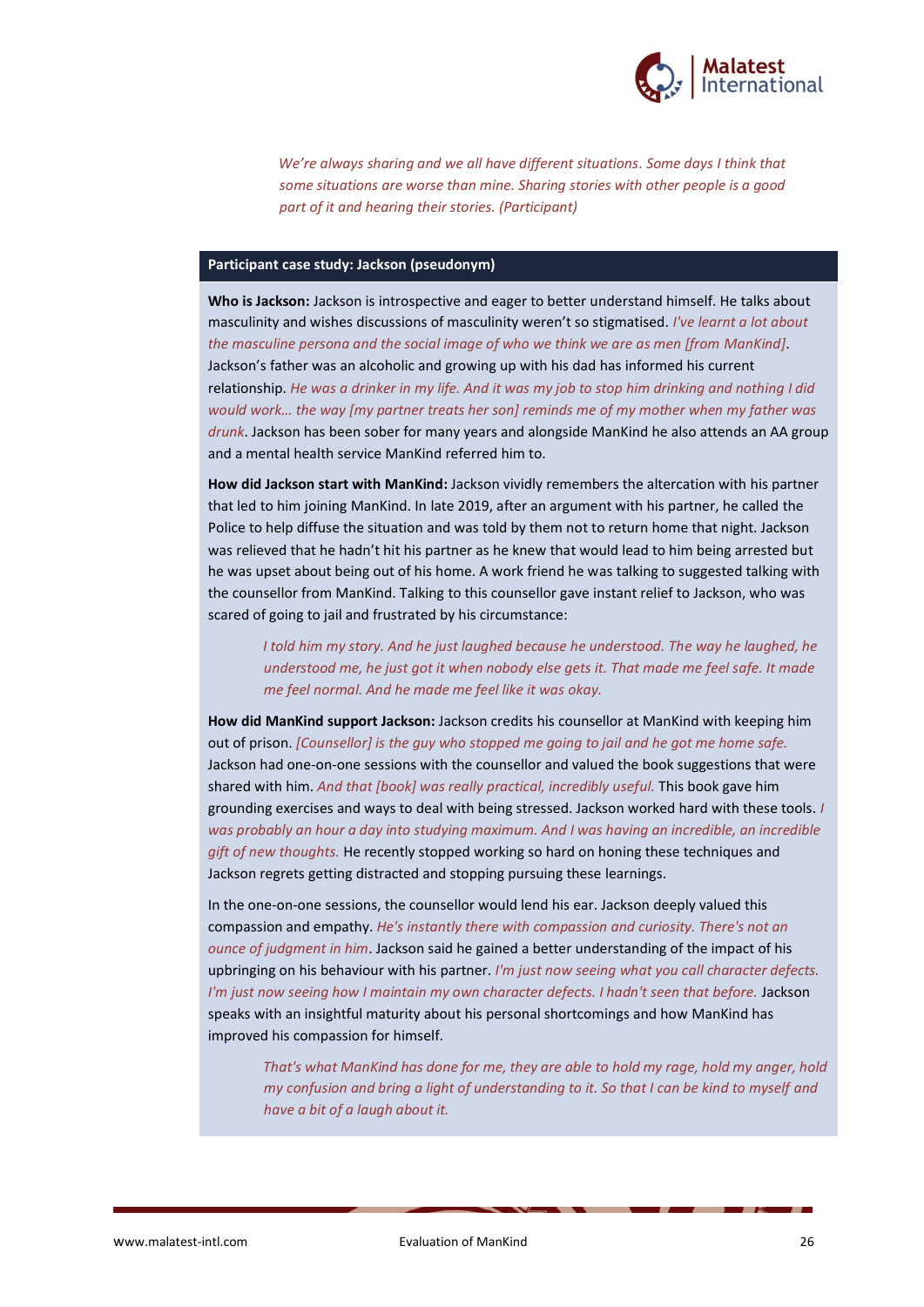

**ManKind men's group:** One of Jacksons favourite parts of ManKind was the weekly men's group he participated in. *I found value in the men's group.* Jackson speaks highly of the other men in the group, sharing stories and discussing the challenges and successes in their lives. Many of their own stories resonated with Jackson and refined his perspective on his own circumstances. He saw the men's group as having community wisdom, and he took their advice to heart.

*One of the guys in the men's group said, "you got to know where you're going". And most of my time, all I'm doing is trying not to go backwards. So I'm looking back. I'm not looking forward. Forward looks a lot like yesterday. Slowly, slowly, slowly I'm getting to see how I can put more love into my life.*

*Unless you're in a group that's talking about these things, you don't get the collective wisdom, you're an isolated man in an isolated home.*

Jackson was disappointed when some of the men left the group and felt the new men who attended did not have the same commitment and focus.

*[The men] weren't invested in resolving [their trauma], having these conversations, and they weren't even there for that, they just needed a place to live. … So, the men's group fell down about that stage.*

**Where is Jackson now:** It has been over a year since Jackson began working with ManKind. He is still with the same partner and wants to work out his own difficulties instead of passing it on to another partner. Jackson is frustrated that his journey to know himself and untangle his problematic behaviour is still ongoing*. I still have no resolution on those emotional patterns that drive through my life.* Jackson doesn't see the ManKind counsellor regularly anymore but will call him up when he's in a difficult spot. *I rung him up last month actually. I just said, "hey, I'm a bit f\*\*ked, You have time to talk?" And he's like "yeah whats going on?" and I could go home after I've talked with him.* 

#### **8.1.6. Having safe housing**

All stakeholders agreed there was a need for safe housing where men could stay during stressful times. This could be when they received a PSO or if they needed space to get back on track and set up their lives.

*It's a really stressful time for our guys, a lot can happen but ManKind can give them that stability either short or long-term but they also wrap them around with the other supports. (Stakeholder)*

*We know he has rooms there for men to stay their short-term/long-term. It is a definite need in the community. We have been issuing Police Safety Orders for a long time, normally the man has to leave the house, if the man hasn't got somewhere to go, they sleep in their car a few days or a week. (Stakeholder)*

The ManKind house provided participants with a safe place to stay if they had nowhere else to go. This was sometimes short-term for a few days or a week or on a longer-term basis. If it was a longer-term stay, ManKind charged a specific percent of their income to make sure the men were not financially disadvantaged by staying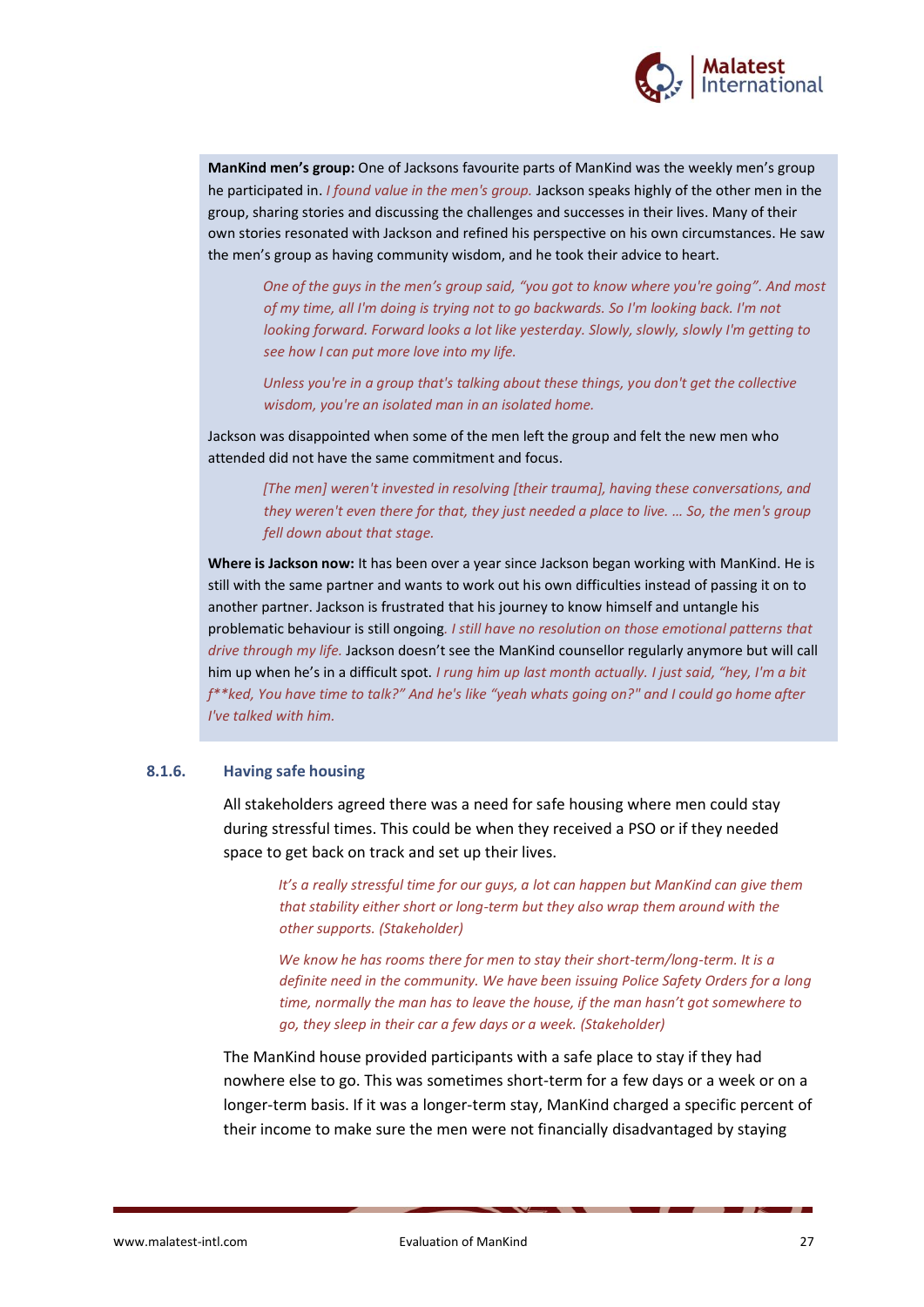

there and they had money to sort out their affairs no matter what their income. Shorter stays did not cost the participants any money, which was very important to participants who had limited money.

*The house was completely safe with the doors always locked and the guys have respect. So, there wasn't strangers coming and going and that means you don't have to run it with an iron fist, cause everyone respects it. Mainly just 'cause of the relationships that [the counsellor] has with everybody, they all respect him so much.* 

*It was good, I knew all the guys from tāne talks the weekly [group] anyway. It was good, with all the food and financially it was awesome I couldn't have done without it. It helped me keep commitments to paying rent at the ex's even though I wasn't there, it made it easy to move out in a hurry. And when I left [my house] I didn't feel like I was being pushed out, it was because I had somewhere I to go. (Partipant)*

Being in the house provided the men with a safe and supportive space where they could work with ManKind.

*Yeah [the counsellor would] pop in to the [ManKind] house and we'd have a chat. Yeah, so everyday he'd touch base with me and have a chat when I was there. Just checking in making sure I'm alright and see what's going on. (Participant)*

The safety of the housing was an important feature as some of the men talked about the other places they may have stayed at would have put them in more dangerous situations, potentially surrounded by drug and alcohol use.

*I wish [the house] was around the first time I went to prison. That time I got out and I ended up in a really unsafe place with heaps of drugs and it's just not safe. But here is somewhere to actually come back to society. (Participant)*

*So the urgent requests from people that request bail but they don't have anywhere to stay but they don't always have a place to stay that's where ManKind is good as they can quickly assess and take them in. (Stakeholder)*

#### **8.2. Outcomes**

#### **8.2.1. Increased wellbeing**

The participants who spoke about their mental health often talked about how they had struggled with depression and anxiety throughout their lives. Some of the participants said that working with ManKind had allowed them to make progress towards working through their depression and putting themselves in a better position to live a happier, healthier life.

*[ManKind] has just been so helpful for me, you wouldn't believe, I have no idea where I would be at without his support, just mentally. I still struggle with it but [he] has helped me so much with my depression. All these other people I've talked to over the years it's all theoretical but [he] has given me actual tools, tools that I can use you know. (Participant)*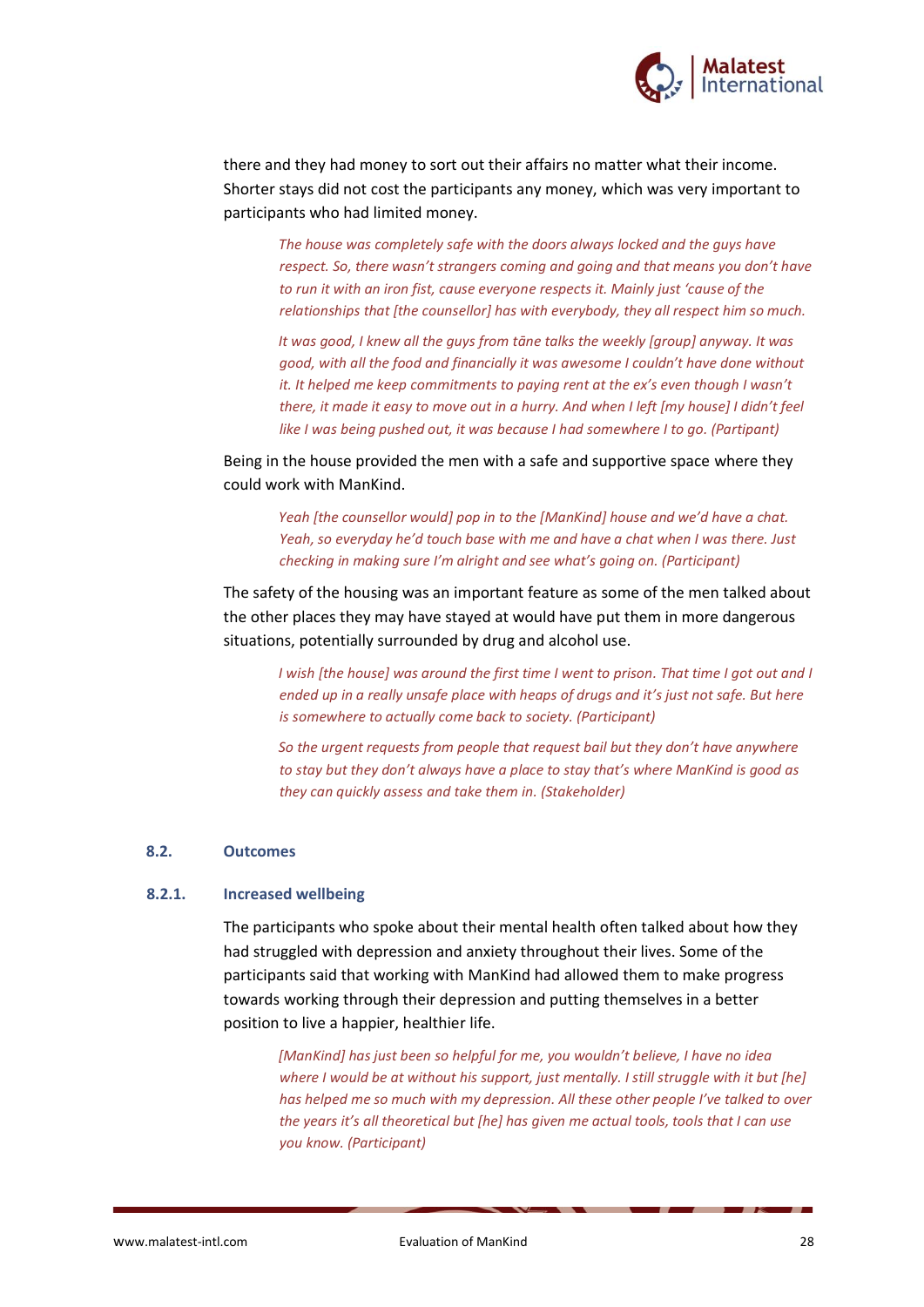

*Seeing [ManKind] it's good to see him for my mental health, I need to learn things and he helps me get out and enjoy life and socialise and get along, it gives me some good advice to move on and forward with my life. Do things differently. (Participant)*

*It*<sup>'</sup>*s* embarrassing to say but I used to be achieving short-term goals and long-term *goals, one of the things was realising that I've been procrastinating and we talked about that quite a bit it as very evident how much of a rut I was in. I didn't realise how much I was procrastinating all the time. So, I'm in a much better head space now and more able. (Participant)*

#### **8.2.2. Improved relationships**

Participants said that the ManKind programme helped them become closer with their family/whānau. Conversations with the counsellor helped them prioritise their relationships with their partner and children and understand the value of quality time.

#### *[ManKind] helped with my relationships with my partner and my kids. Trying to spend more time connecting with my family. We are close but it's about prioritising that. (Participant)*

Participants spoke about more than just changing whānau relationships, they talked about how they had a different perspective on relationships and interacted differently with everyone in their lives.

*Yes with my family, yes, it makes me become a better man myself, and then it is gonna work with your family, but it's about becoming a better man yourself. Because you become a different way and be more kind. You become a ManKind, you be kind anyway, to whatever people you may be associated with. (Participant)*

*I learn a lot from [the ManKind counsellor] about how I can with my relationship we don't need to argue to win, we don't need to argue to find a solution, so sometimes I need to accept that the women need their own time and have their own thing. We don't need to look at each other other 24/7. Sometimes she wants to do her own things so I learn about that and it's same with the men too, and it's good to tell the women that I enjoy this and you should go enjoy yourself too. It's a good thing. He says expressing yourself is important. (Participant)*

#### **8.2.3. Decreasing the chance of future IPV**

Most participants spoke about how they felt working with ManKind would reduce the chance of them being involved in IPV incidents in the future because they:

- Were more aware of their triggers and understand themselves better
- Have removed themselves from dangerous situations
- Have reduced or stopped using drugs and alcohol
- Were in a better headspace than before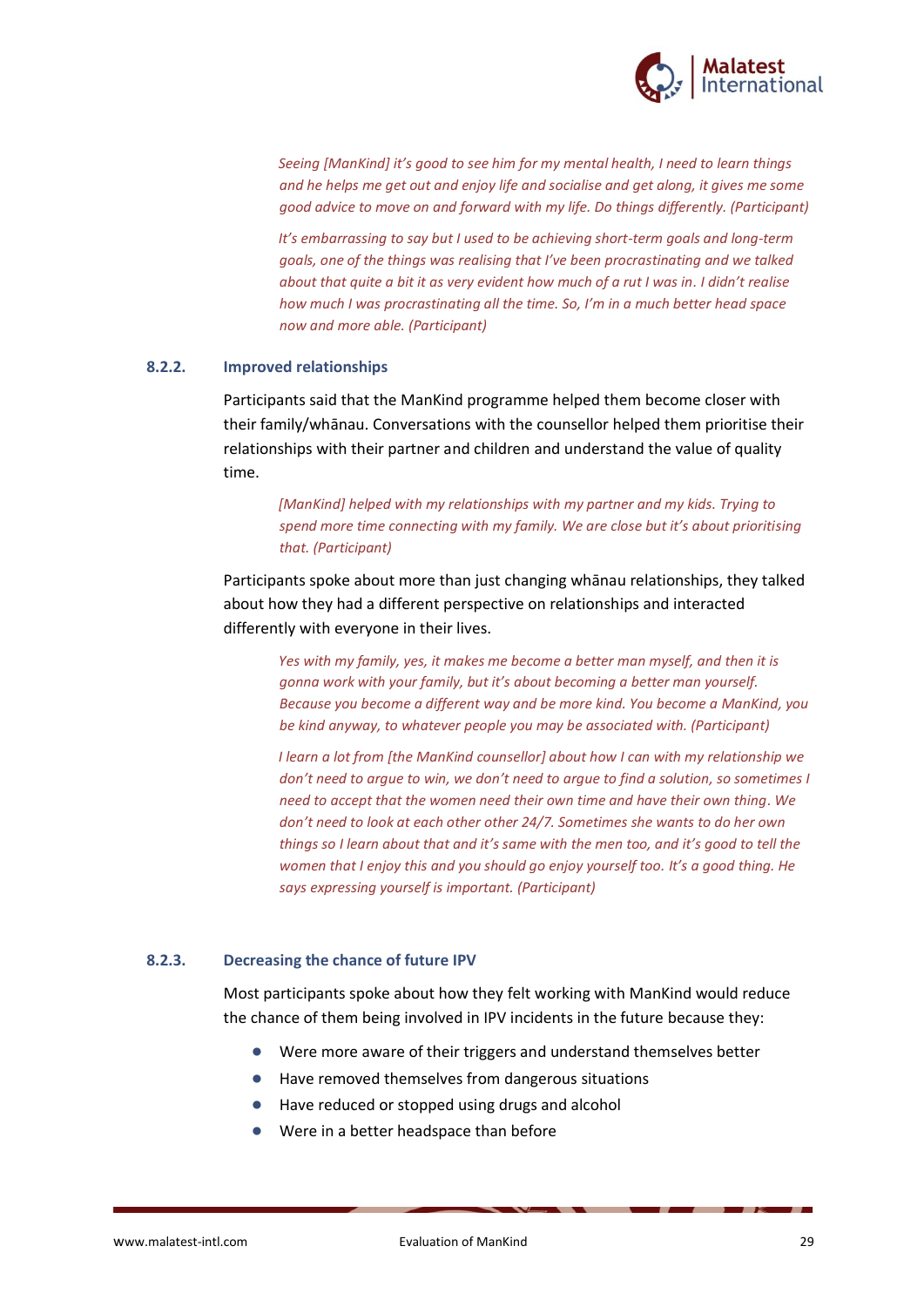

- Understand why they react in certain ways
- Refocused their priorities in life to be the person they want to be.

*I want to be able to violence free. To become a better husband and a better father to my kids. Yes, I think it is helping with that, yes. I think that I can easily walk away from whatever situations, I can comfortably walk away. That is a big difference for me, yes. (Participant)*

Every participant's response to the questions we asked about the difference ManKind made was different and related to how they saw the world and their own challenges. For some it was being in a healthier relationship that was why they thought this, for others it was their own revelations about how past trauma has shaped them and others it was realising what kind of person they wanted to be.

#### **Participant case study: John (pseudonym)**

**Starting the journey:** John described himself as *in and out of prison and had a rough childhood*. He also had a long history of drug and alcohol use and struggled to trust anyone *because almost everybody I've trusted in my life has done a dirty on me*. Without ManKind, John said *I'd probably be back in prison by now if I wasn't trying to deal with my problems... And [ManKind has] helped me out a lot*.

John was approached 18 months ago by someone he knew who asked him if he wanted to talk to someone about his challenges with his partner. John was really interested and wanted *clarification on a few things, know that I'm not going crazy, to know there is a light at the end of the tunnel… Two, three days later I got a call from [ManKind] and then a couple days later I was in there talking to him. So pretty handy really.*

It took a few sessions for John to open up, but the fact that his counsellor had been through similar experiences helped him to relate and he didn't see his counsellor as just another *textbook warrior*. John felt it was more than his counsellor's life experiences that made him easy to relate to. It was his general demeanour, his mannerisms and his ability to listen and pose questions in a constructive way. *[It was] just his mannerisms, the way he listens and then throws things back at you, not in an aggravating way. He thinks about what you're saying and then asks if this makes sense, he sort of thinks about it before telling you what to do. I'd say it's the atmosphere too, because he's a relaxed sort of guy, straight to the point, but at the same time he makes sense.* It didn't feel like a counselling session for John, it felt like a relaxed chat with a friend.

**Support from ManKind:** John felt the one-on-one counselling was the most helpful part of working with ManKind. Although the initial reason he went there was to talk about his challenges with his partner, he ended up focusing on himself. ManKind is helping him to work through his childhood trauma, his anxiety and depression as well as how to deal with these challenges in stressful situations. During counselling John talked about *things from my childhood, things from my past things from now, just what's bugging me, what I've been having struggles with my anxiety, depression, stuff like that.*

After a year of working with ManKind, John started attending the men's group once a week. It took him so long to attend because of his challenges trusting people. Since he started, he found it invaluable to be part of a community because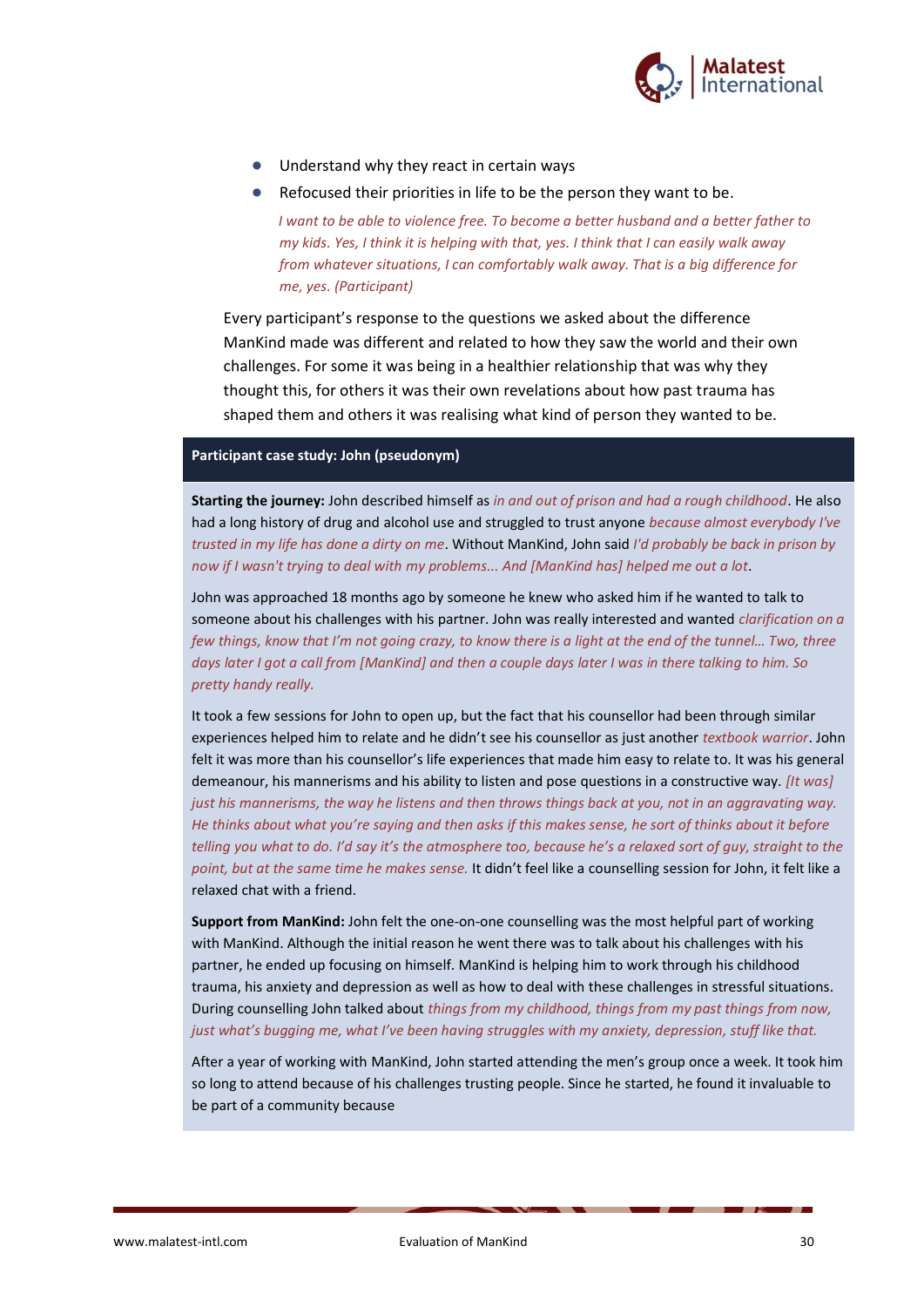

*Just knowing that there's other guys out there with similar problems, you know?... I know I'm not alone with my mental [health] problems, and things like that, and my anxiety and stuff, but it's good to hear other people out there are going through the same thing and how they deal with it too.* 

John found it helped to be able to share his challenges and discuss possible solutions and strategies.

*I was like, "I don't want to sit here and have a moan and complain, but I really got a problem." And, you know, for the next 10 to 15 minutes we we're all sitting there discussing what was on my mind. And it was quite good.* 

**The difference it's made:** John felt that ManKind has changed the way he thinks and reacts to stressful situations. He now slows down, thinks more before he acts and is more *passive*.

*It's helped a lot, actually... Because my train of thought and that sort of thing, when I get into certain predicaments, has totally changed… I don't get upset as much, annoyed at certain situations. I learned to turn things that have been nasty in the past into positive things.*

*There was a situation throughout the lockdown where normally I would have probably gone off the roof, you know, sort of gotten really angry and things like that. Instead, I'd sort of brushed it off and just went and had a breather.*

**Where is John now?** Since working with ManKind, John said his life had still been up and down with stressful situations, but he hasn't returned to drugs. This has been big change in his lifestyle, and he has not had any involvement with the Police. John is still working through his challenges with mental health but has found working With ManKind very helpful.

*I've being pretty unstable for a long time now. You know, lots of demons floating around in my head. And [ManKind] has been helping me out a hell of a lot… He's a miracle worker. He's a good bloke. I strongly and utterly advise [having] more people like him around, because there's too many blokes out there like me that are screwed in the head admittedly. But, you know, there's no one for them to talk to and things like that. Because not many people know about these services… I am very, very grateful for the services because I'd hate to think where I'd be otherwise.* 

John had broken up with his partner near the start of his journey with ManKind and felt working with ManKind would help him avoid similar trouble in the future with his new partner. He now gets along with his ex-partner and regularly sees his children and grandchildren. He describes his family life as the most important thing in his life.

#### **8.3. Whānau outcomes**

We spoke with four women who had been part of the ten-week programme run by Women's Refuge and co-facilitated by the ManKind counsellor. Some of these women's partners had worked with ManKind.

Some of the women were initially hesitant about having a male at the group but after spending a short time with him all the women interviewed really appreciated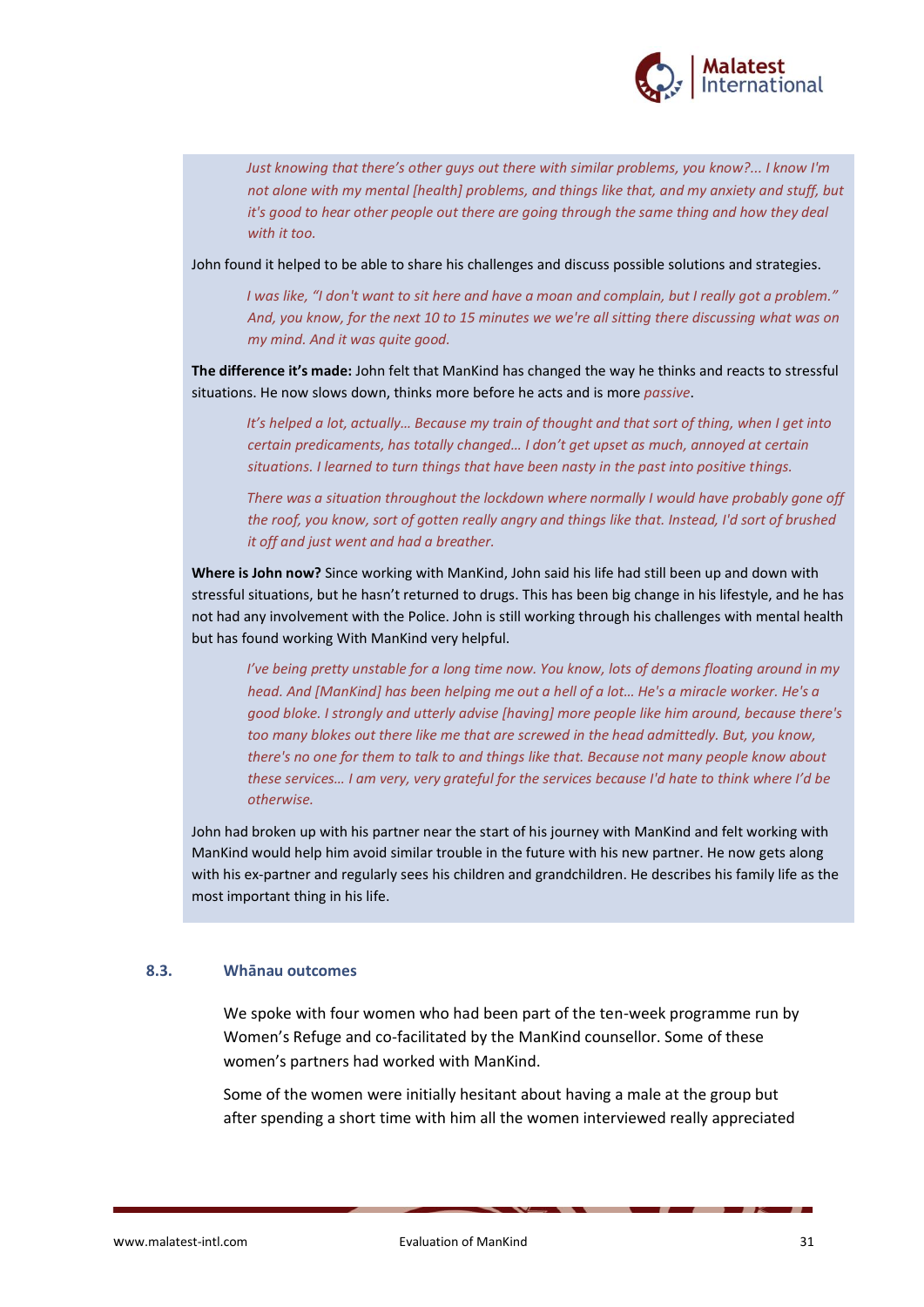

his input. They felt his personality and the way he acted enhanced the group dynamic.

> *When he establishes the ground rules, he makes the rules based on what the women want. He uses humour, most of it is his personality. He's quiet, and lets the women speak, asks if he can add something. (Women's Refuge group participant)*

*Once I got past and I actually had a chat to him after class and stuff, it was fine, it was actually quite good, it was actually quite insightful. (Women's Refuge group participant)*

All the women appreciated hearing a male perspective. He helped explain how language can be interpreted differently and the potential ways things can impact on the men in various situations.

*Just hearing the male's perspective about certain things and their behavioural patterns and stuff like that. Not that it's an excuse or anything like that, just how they think, when we say things and how they take that on board and how they kind of change it. (Women's Refuge group participant)*

Having ManKind at the group also gave the women more knowledge around what support there was available for other men in their lives. One of the women referred her current partner to ManKind, not because he was abusing her, but because he was dealing with the ongoing challenges with his partner, and he was looking for some support for his own wellbeing. She said her current partner*:*

is actually really enjoying it, he has managed to get a lot of stuff off his chest... So it's been really helpful, he loves it. *(Women's Refuge group participant)*

**A partner's perspective of ManKind:** Sue (pseudonym) attended the Women's Refuge group that ManKind co-facilitated and her partner Bobby (pseudonym) worked with ManKind for a short period of time. This is her story.

Sue was engaged with Women's Refuge who were trying to convince her not return to her partner, but because she wanted to stay, they suggested Bobby could engage with ManKind. Sue hoped *"that he would realise his abuse and stop and it would be okay."* She felt Bobby was interested in engaging with ManKind and that *"He was very open to it and it did go really well, initially."*

Sue attended the first few sessions at ManKind with Bobby, but the counsellor wanted to focus on Bobby so she stopped going. Bobby continued to attend weekly for around another month but stopped engaging when his life became busier with work.

*As soon as he started work he just got rid of all of that [support from ManKind]. [ManKind] offered also for the evening guys group thing… He went once to that, and that's if he actually went.*

Sue felt ManKind supported Bobby well and that it got him to a better place where he understood himself more and felt he would not reoffend, but Sue was not as confident of this as her ex-partner.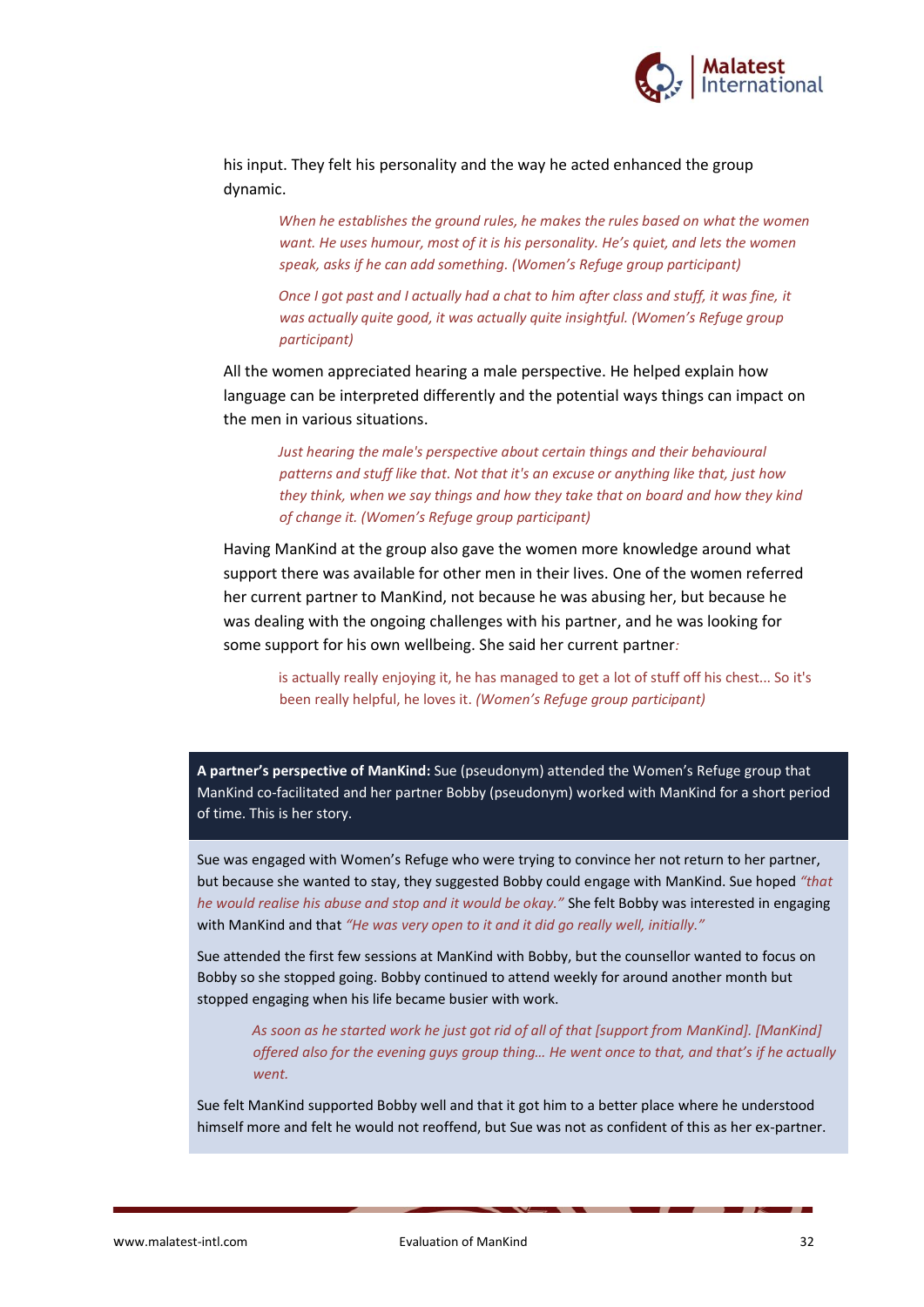

*[ManKind] has been really supportive in calling Bobby and when he's not seeing him and things like that, to see where he is at… [ManKind] did help, I believe, Bobby understands things now… I think he's now sort of self-soothed himself and thinks he's all good and he doesn't need it anymore. I think when he started it would have been good… He thinks that now he is working and he is doing all these things, he is not going to reoffend, he's not gonna do this and that… he is not actually taking the time to sort out what deep down is going on. So he is going to continue to damage people and himself.*

After their relationship ended, Sue did not want to have to interact with Bobby so she was able to reach out to ManKind to help facilitate the practical issues around their separation.

*[ManKind] has been good for me to be able to go to [ManKind] so I don't have to communicate with Bobby [directly].*

**Sues experience of the group:** Sue felt having the ManKind counsellor co-facilitate the Women's group brought a helpful male perspective and allowed them to see a male they could trust and who could validate their experiences.

Sue talked about how the counsellor *"The way he is, it made that male thing feel safe."* The way he acted made her and the other women feel safe around a male This was important when they had suffered abuse from a male. Sue also appreciated the support from him and the extra effort he put in when she had other questions and wanted to talk.

*[The ManKind counsellor] has been pushing me to concentrate on myself and positive things for myself. [Like] making positive choices and thinking about me, not Bobby, because that is all I've done for three years… I wanted to talk to him about studying and what would be better options and he rang and talked to me about that.* 

The ManKind counsellor also followed up when he noticed Sue was not doing very well. This *"meant the world"* to Sue.

*He got me to do a little exercise, which was really good and he told me what he thought [about my situation]. That was huge for someone to notice that and say it to me. I found that really uplifting.*

**Summary:** Sue greatly appreciated the work that ManKind had done with both herself and her expartner. Even though she didn't think Bobby had changed very much, the support she received had helped her through a very difficult time and felt that if Bobby was more willing to engage with ManKind it could have been beneficial.

#### **8.4. Community outcomes**

Working closely with a range of stakeholders in the community resulted in four main outcomes:

- Provided a more cohesive and connected sector in response to IPV incidents
- Helped ManKind get referrals from other community providers
- Upskilled professionals that may come across IPV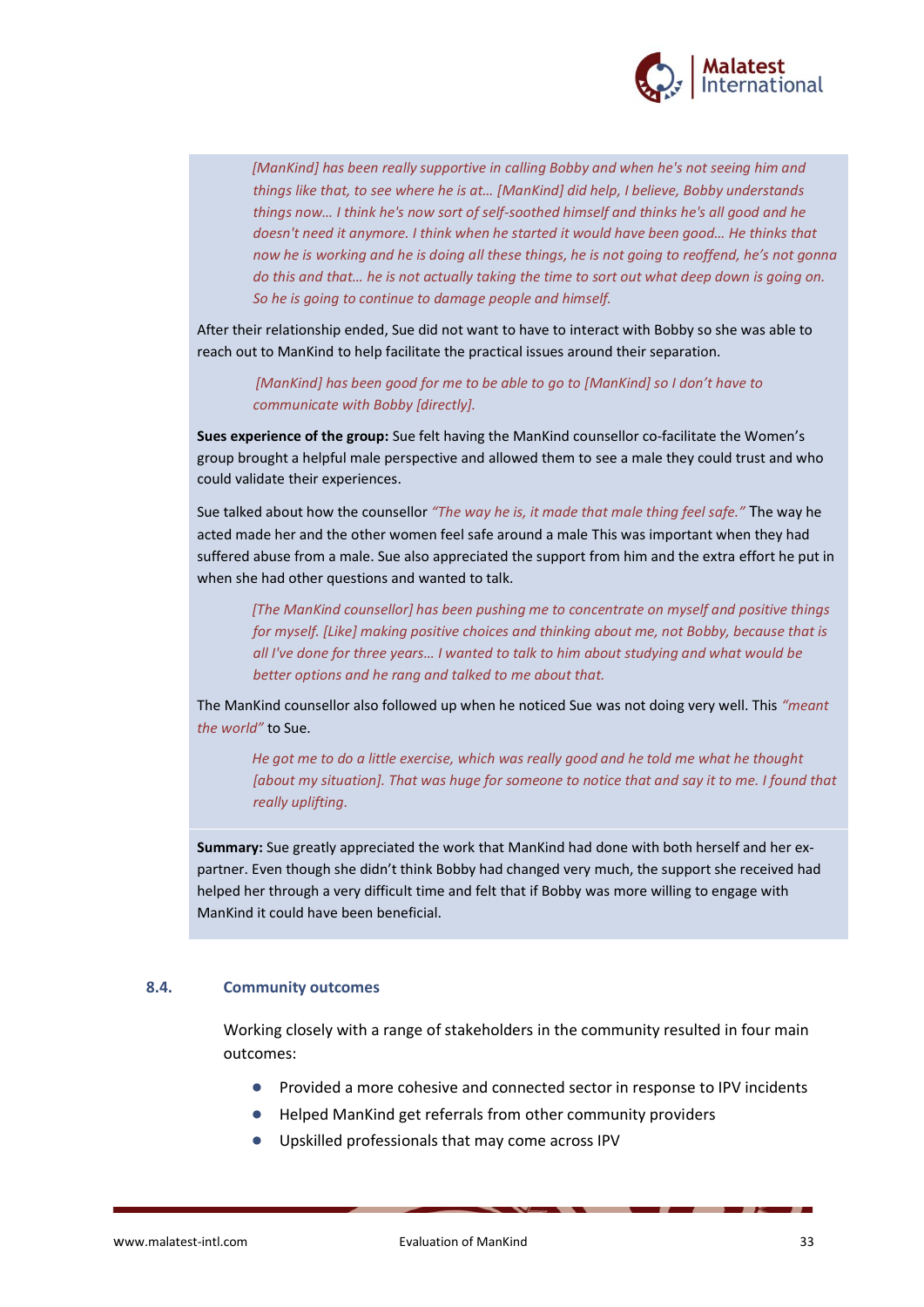

Represented a male perspective in the IPV sector who understood the men involved.

*I think they are putting a stake in the ground, so whānau know they are there. They are becoming a safe space for people to go to. There was always an issue of where men to go with they have a PSO. It is safe but they can get treatment. Before you had to go to a stopping violence group [and] they just teach men how to be abusive in a better way. Other men are holding them accountable in the house. That has a big effect on the community. (Stakeholder)*

*[If ManKind didn't exist] Please dont let that happen! There would be a lot of sad people. Women would be less likely to ring the Police because they got nowhere to go. Women don't want their men arrested, they just want the violence to stop, having the house there is great, its a good outcome. It would be opportunity lost. What would happen if women couldn't ring and get them out of the house? The children? Having one agency like that is a key to change. (Stakeholder)*

*[He] is a counsellor, a group facilitator, an advocate. He does all those things. [He] faces some unique challenges, he manages staff and such, he manages contracts and he does internal stuff that supports the operations and the operational stuff as well. Design and planning too. In that process [he] has some great ideas, some are forward thinking, others are in the here and now. He comes up with great ideas. Any idea [he] implements has impact on us so we talk about the things he wants to do and how well its working etc. (Stakeholder)*

As ManKind is now an integrated part of the IPV sector, stakeholders know what is going on in their community. This helps the community to respond more effectively to IPV incidents. For example, the Police send ManKind the names of people involved in IPV incidents. If ManKind is currently working with the man, then they can follow up and provide the appropriate support.

*We started forward him names and address of people who have been involved in stuff. If its someone he's already working with he might ask for more information. (Stakeholder)*

**A male perspective in the domestic violence conversation:** Stakeholders appreciated the discourse ManKind brought to community discussions around IPV. The interviewed stakeholders felt the perspectives ManKind brings about the male side of the issue encouraged more critical thought and a move to a more constructive approach to IPV. The biggest change stakeholders talked about was the idea of having more focus on the men to help them change their behaviour.

*From groups that I work with, most of them know [ManKind], they've all said, "why can't we have more like that?" All these people in family harm spaces, they have said that there's a need for a male voice, a need for all that. (Stakeholder)*

**A place for the community to refer men to for support and accommodation:** Before ManKind, community organisations had fewer places to refer men to for this kind of free, individual support.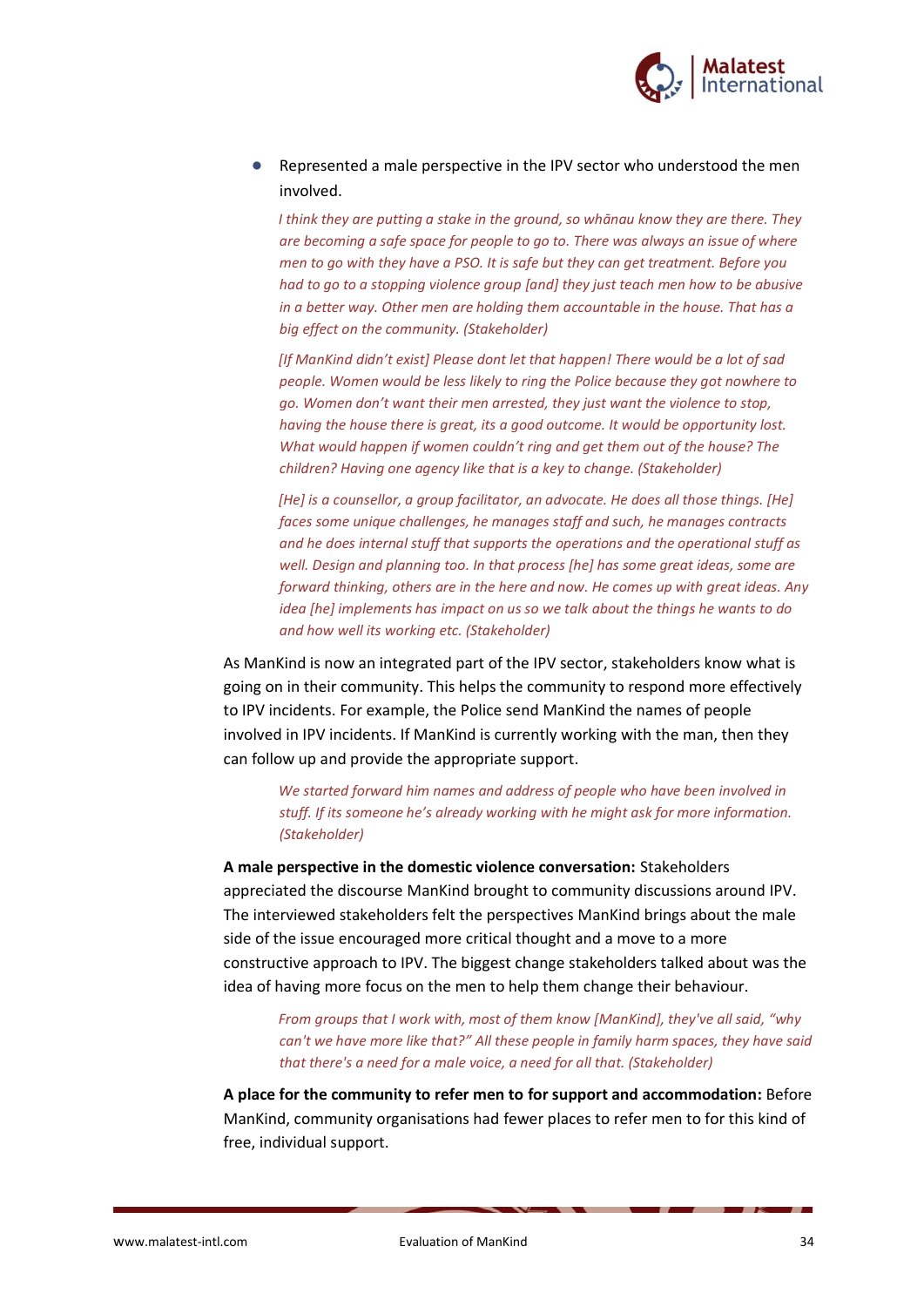

*We are very blessed to have them around, I hope they can grow and build on what they have. They do fantastic work, hopefully they can get more properties and expand so we can continue to work with them and they can provide wrap around support. (Stakeholder)*

*Yeah I do think they fill a gap in the community that no one else fills right now, especially around, anyone can go, like any race as long as you're a male and prepared to get help and have identified you need help and are willing work on it, then ManKind fits. (Stakeholder)*

*I use [ManKind] a lot … it's not for me to say whether you can leave your partner or not, we can suggest to them ManKind if their partner needs support. I got three or four now where [ManKind] is working with the partner and I'm working with the woman. (Stakeholder)*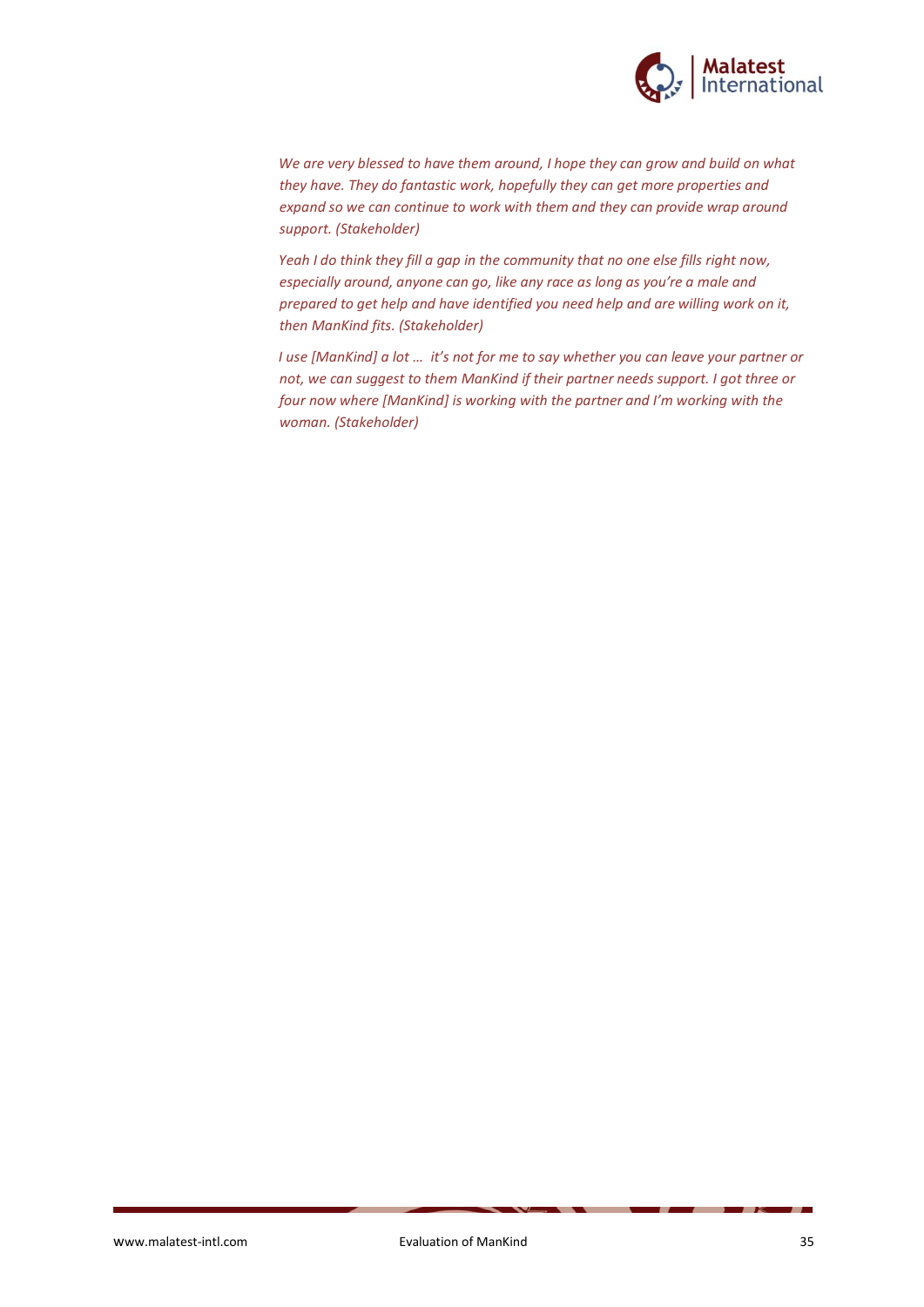

# **9. Risks, ongoing challenges and areas to develop**

#### **9.1. Promoting the service**

ManKind is embedded in the IPV sector in the Hutt Valley and is well known by other local stakeholders. One area for further development is promotion to the general population in the Hutt Valley to reach men before there is an IPV incident that reaches the Police or Women's Refuge.

*I had never heard about ManKind, but I say don't wait until something happens and then go into ManKind, come and learn what tools you can use to make you a better man. Come and see what ManKind offers you. (Participant)*

Many of the participants we spoke to said they wished they knew about ManKind earlier in their lives. Some participants had been looking for a service that was accessible (both financially accessible and culturally accessible: a space where these men could feel comfortable).

*I do appreciate his services. If I had have known about this sort of thing 20 years ago, I probably wouldn't be the same person I am now. Yeah, which sucks in a way, because 20 years ago, they weren't even thinking about mental health like this, you know? (Participant)*

Further promotion needs to be balanced against ManKind's capacity and risks to the quality of the support.

#### **9.2. Cultural appropriateness**

ManKind works hard developing their understanding of Māori and Pacific cultures and using Māori and Pacific frameworks in their work. There were plans for the ManKind counsellor to have some form of cultural supervision. This kind of supervision could benefit ManKind. If expanding the service, it would be helpful to recruit staff who were embedded in the local community and who shared cultural and ethnic backgrounds with participants.

#### **9.3. Effective handover when men come to the house**

The ManKind houses are not equipped (both staffing and practically) to meet the needs of all men who might need accommodation. Some may have intense mental health issues or behavioural challenges that could create safety issues for the potential tenant, the staff, and other residents. As their goal is to create a safe space for men, some people might not be suited to staying in the house.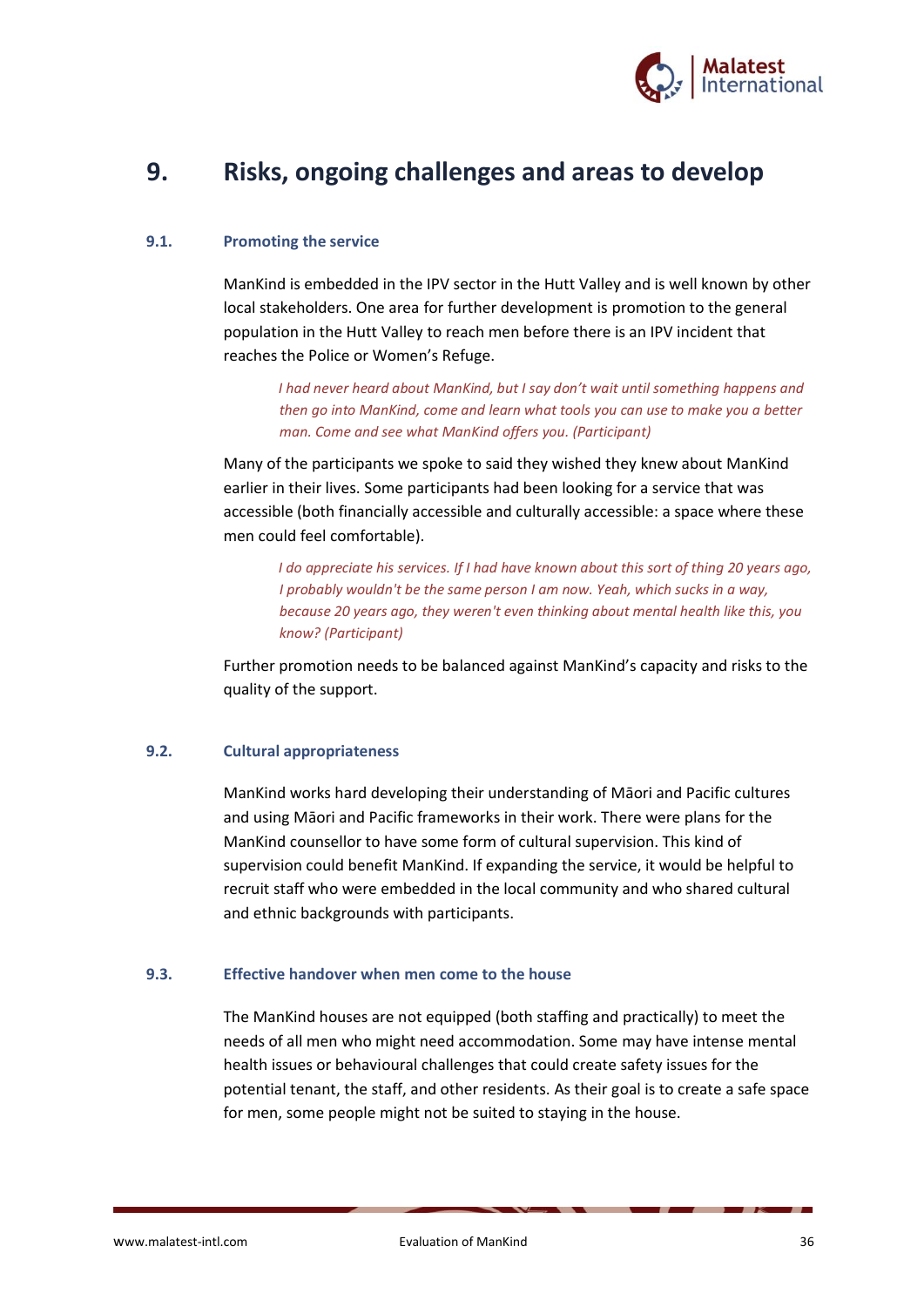

To enable a safe induction to the house it is essential that ManKind has a set process and expectations when a referral and handover occurs. At a minimum, processes need to include:

- A chance for ManKind to assess the suitability of the potential person (ideally before they arrive at a house expecting accommodation)
- The handover to happen between specific hours to not unduly interfere with the other tenants and the small number of ManKind staff.

*I get this call, got this guy going through court, can he have a bed? Can we come around here, but there needs to be a proper handover, Good. So this health worker brings this guy around and basically just gaps it, just wanted to go home was glad to have somewhere to dump him. And it was just starting to feel wrong, so me and [two other people working with Te Whare Tane trust] so they say another new guy in the house. We should be involved. So those two and me, and this guy sits down there, I got about one minute into this conversation and thought sh\*t … (ManKind)*

There are now processes in place to address this but, it is vital to continue these.

*So anything after 12:30 middle of the day they won't take that day. The reason for that is that they don't have enough time to assess that person and screen them before they go home as they finish about five. In the past [the ManKind counsellor] had to hang round and supervise the handover and it all caused a problem with health and safety. (Stakeholder)*

#### **9.4. Sustainability**

One of the biggest risks highlighted by stakeholders and some participants was the dependency of the service on one counsellor who took on all aspects of the programme. The ManKind staff member and others talked about how the role could be challenging, and of the potential for burning out.

*He is always there when you really need him but he has so much stuff going on that it can mean he's busy. He does a lot [the counsellor], it must be a lot of work for him to talk with people like me and actually listen like he does. (Participant)*

*Only one person doing whole service so if he goes then the service is dead in the water, he provides a respected male voice in the sector that is very appreciated by other stakeholders if he goes then the male perspective to family violence is lost. (Stakeholder)*

Stakeholders saw a large need for services like ManKind in their community but knew that ManKind only had one employee and that there was only so many men he could work with.

*Part of the challenge is that we need more [of the ManKind counsellor]. (Stakeholder)*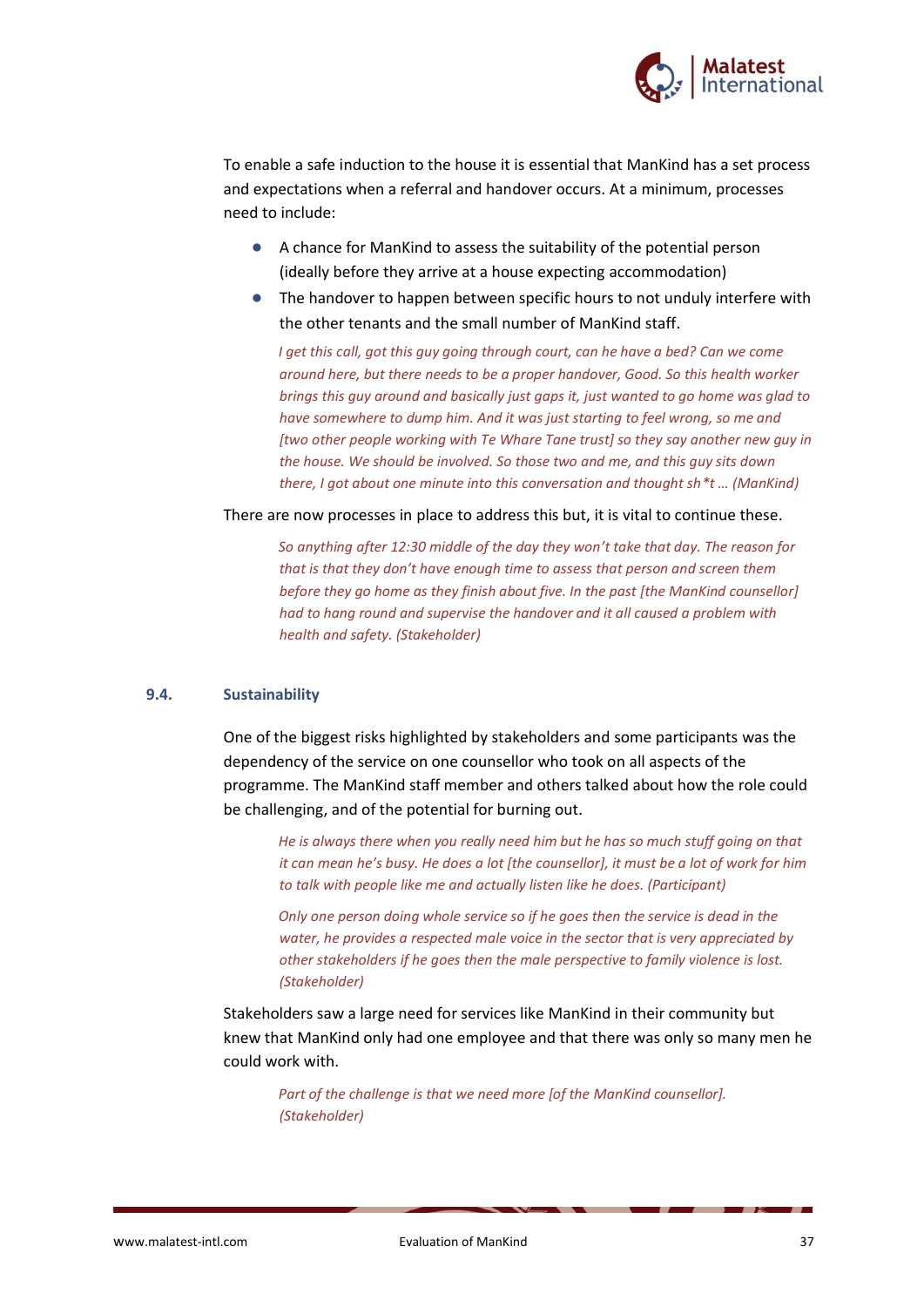

At the end of the evaluation, the counsellor advised he was leaving ManKind. The positive feedback about the programme and the role of the counsellor in the IPV sector highlights the need to continue the service.

Sustainability requires more than one staff member so they can support each other and provide back-up. Recruiting the right people in the role is essential. Many of the participants spoke about how the counsellor talking about his own challenges and past helped them connect with and trust him. Hiring more men who have their own journey of relationship challenges may be beneficial for continuing to create a safe space for participants to feel comfortable sharing their experiences.

ManKind understood this risk and were actively trying to find more staff members but had trouble finding the right person for the role.

#### **9.5. Participant feedback**

Many social programmes in Aotearoa have embedded monitoring and evaluation to help them show the difference they are making on an ongoing basis. A simple way to do this would be to have standard participant feedback forms for participants to complete at set intervals. These can help create a partnership approach between ManKind and the participants to ensure the programme is helping the men with the goals they want to achieve as well as give ManKind the ability to report on participant feedback.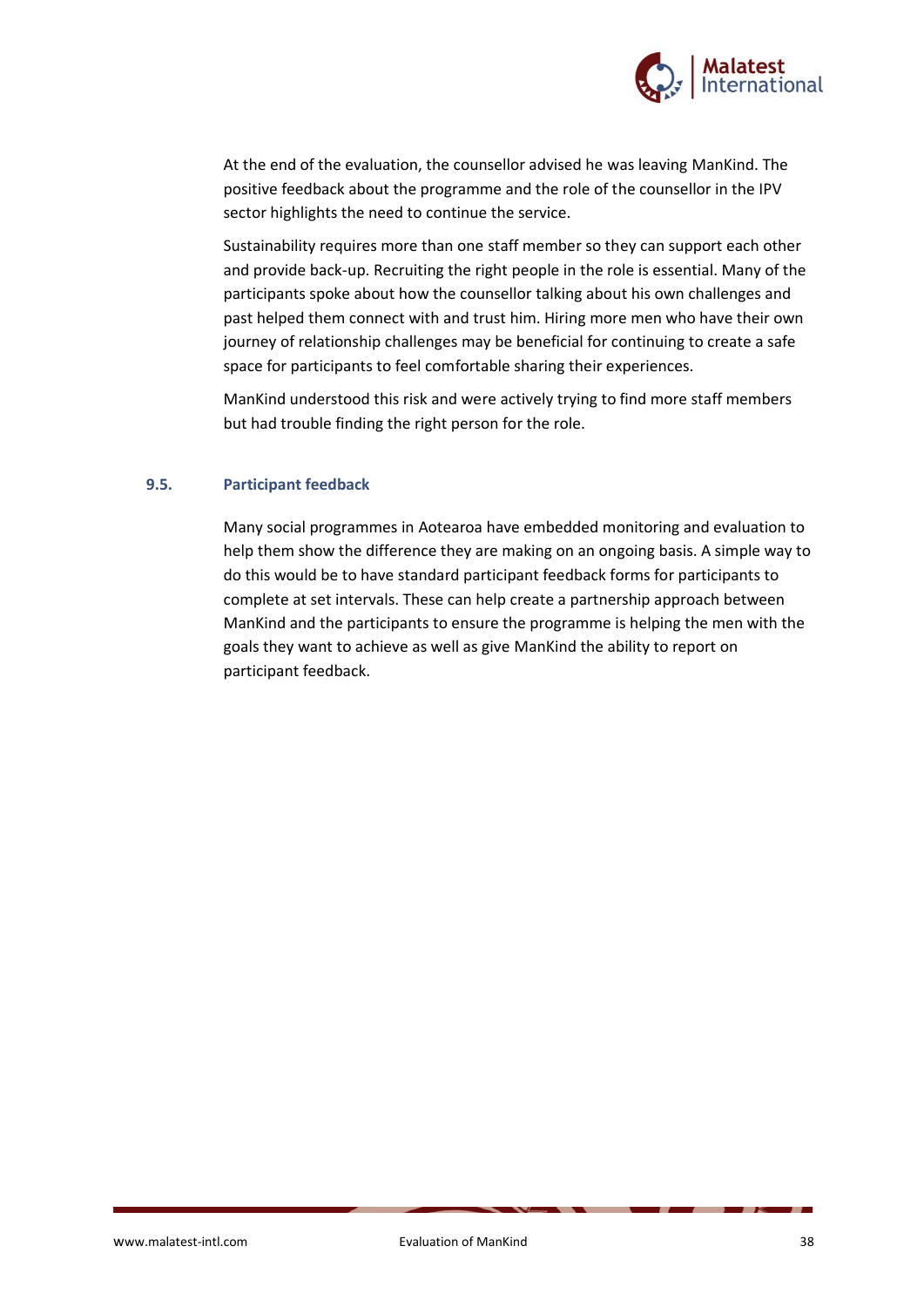

# **10. Summary**

ManKind was set up to achieve specific goals outlined in the table below. Qualitative information from the stakeholders and participants we interviewed provided evidence that ManKind was achieving these goals.

|  |  | Table 4. ManKind Aims and how they are achieving them. |
|--|--|--------------------------------------------------------|
|--|--|--------------------------------------------------------|

| <b>ManKind aims</b>                                                                           | <b>Evaluation conclusions</b>                                                                                                                                                                                                                                                                                                                                                                                                                                                                                                                                                                                                                                        |
|-----------------------------------------------------------------------------------------------|----------------------------------------------------------------------------------------------------------------------------------------------------------------------------------------------------------------------------------------------------------------------------------------------------------------------------------------------------------------------------------------------------------------------------------------------------------------------------------------------------------------------------------------------------------------------------------------------------------------------------------------------------------------------|
| Provide<br>participants a<br>safe place from<br>a stressful<br>situation and/or<br><b>PSO</b> | ManKind has successfully provided short- and long-term housing to<br>men involved with IPV. Due to safety concerns and the need for an<br>appropriate induction, the house may not be available to men the night<br>of a PSO however if there is room and the person meets ManKind's<br>safety requirements they can offer a safe space for them to stay. Men<br>who had stayed in the house felt it was a safe environment.                                                                                                                                                                                                                                         |
| Help to keep<br>whānau safe<br>through defusal<br>of situation                                | Short term: The ManKind counsellor was extremely responsive to the<br>needs of participants, answering the phone and replying to text<br>messages outside of business hours. Although this level of support was<br>not sustainable for one person it did provide participants with someone<br>they could turn to if they needed advice or support in moments of<br>stress.<br>Long term: In the longer term, ManKind helped to defuse tense<br>situations by helping participants work through and understand their<br>situations.                                                                                                                                   |
| Reduce the<br>chance of<br>reoffending                                                        | All of the men interviewed reported they were less likely to end up in a<br>situation like the one that brought them to ManKind. Most of the men<br>spoke about finding themselves in situations which they thought they<br>would have reacted to badly in the past and now they were able to use<br>the skills and strategies they had learned while at ManKind to take a<br>better course of action. This often-included thinking more about their<br>actions before reacting, removing themselves from a dangerous<br>situation, better understanding the communication challenges<br>between them and their partners that could lead to dangerous<br>situations. |
| Increase<br>participants<br>awareness and<br>self-control                                     | One of the main changes the men talked about was thinking before<br>acting. Participants talked about learning about their triggers and<br>understanding their own emotions better so they could process them<br>in a less harmful way.                                                                                                                                                                                                                                                                                                                                                                                                                              |